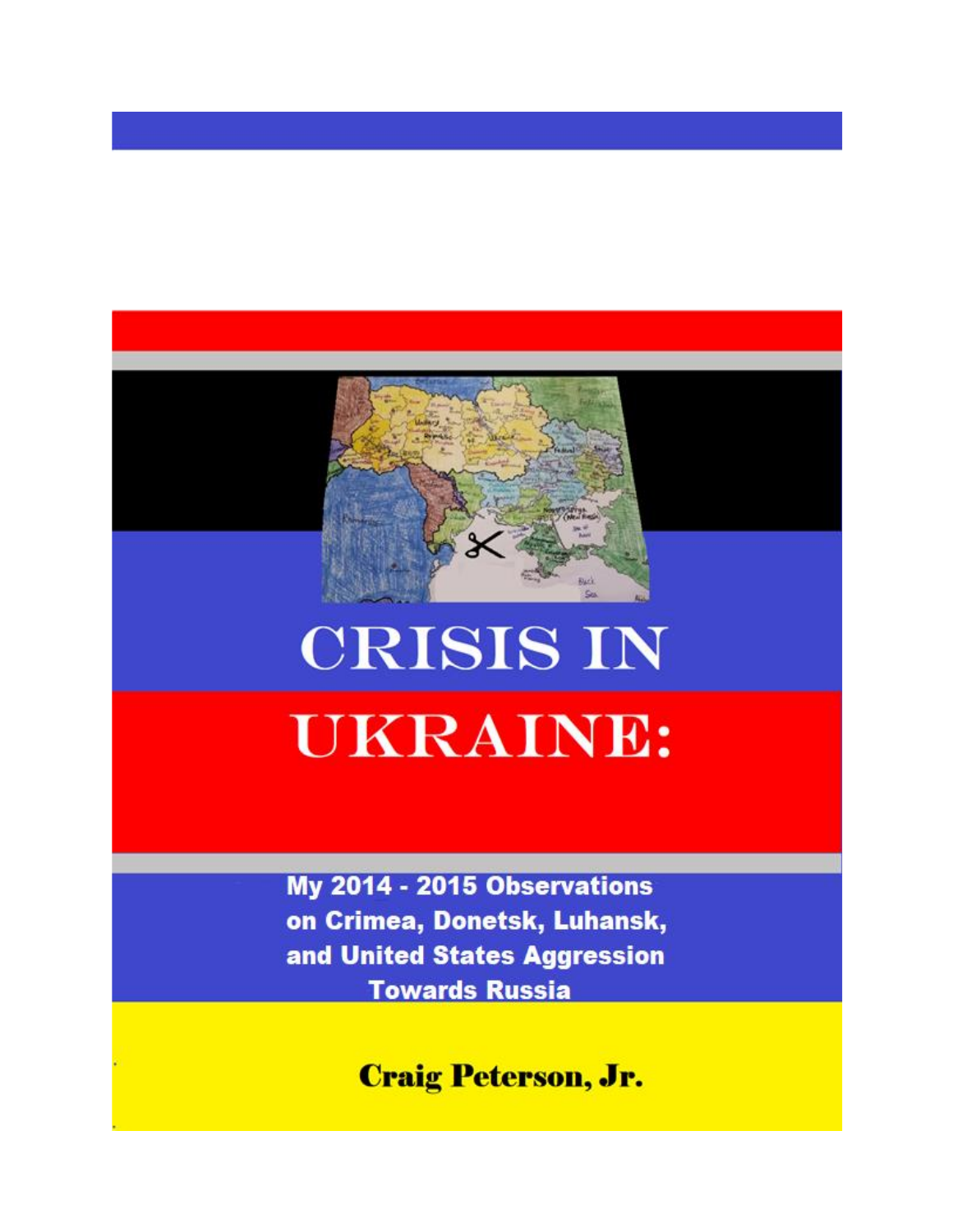# Crisis in Ukraine:

My 2014 – 2015 Observations on Crimea, Donetsk, Luhansk, and United States Aggression Towards Russia

### Craig Peterson, Jr.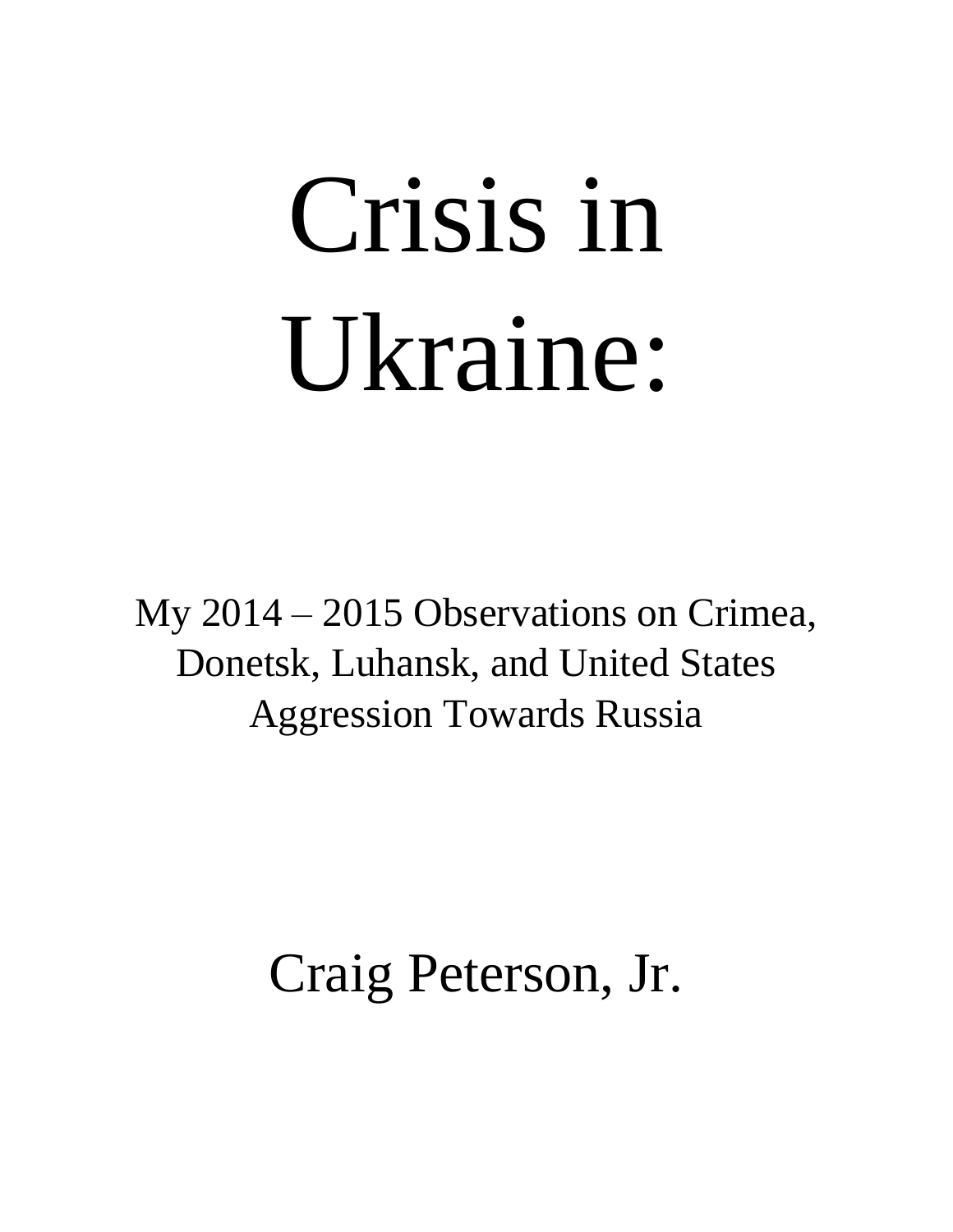Crisis in Ukraine My 2014 – 2015 Observations on Crimea, Donetsk, Luhansk, and United States Aggression Towards Russia All Rights Reserved.

Essays Written - Copyright © 2014 – 2015 Craig Peterson, Jr. Date of Publication – Copyright © 2021 Craig Peterson, Jr.

This book may not be reproduced, transmitted, or stored in whole or in part by any means, including graphic, electronic, or mechanical without the express written consent of the author except in the case of brief quotations embodied in critical articles and reviews.

Self-Published by Craig Peterson, Jr.

Cover Photo © 2021 – Designed by Craig Peterson, Jr. Hand-Drawn Map of Ukraine – © 2021 Craig Peterson, Jr.

Printed in the United States of America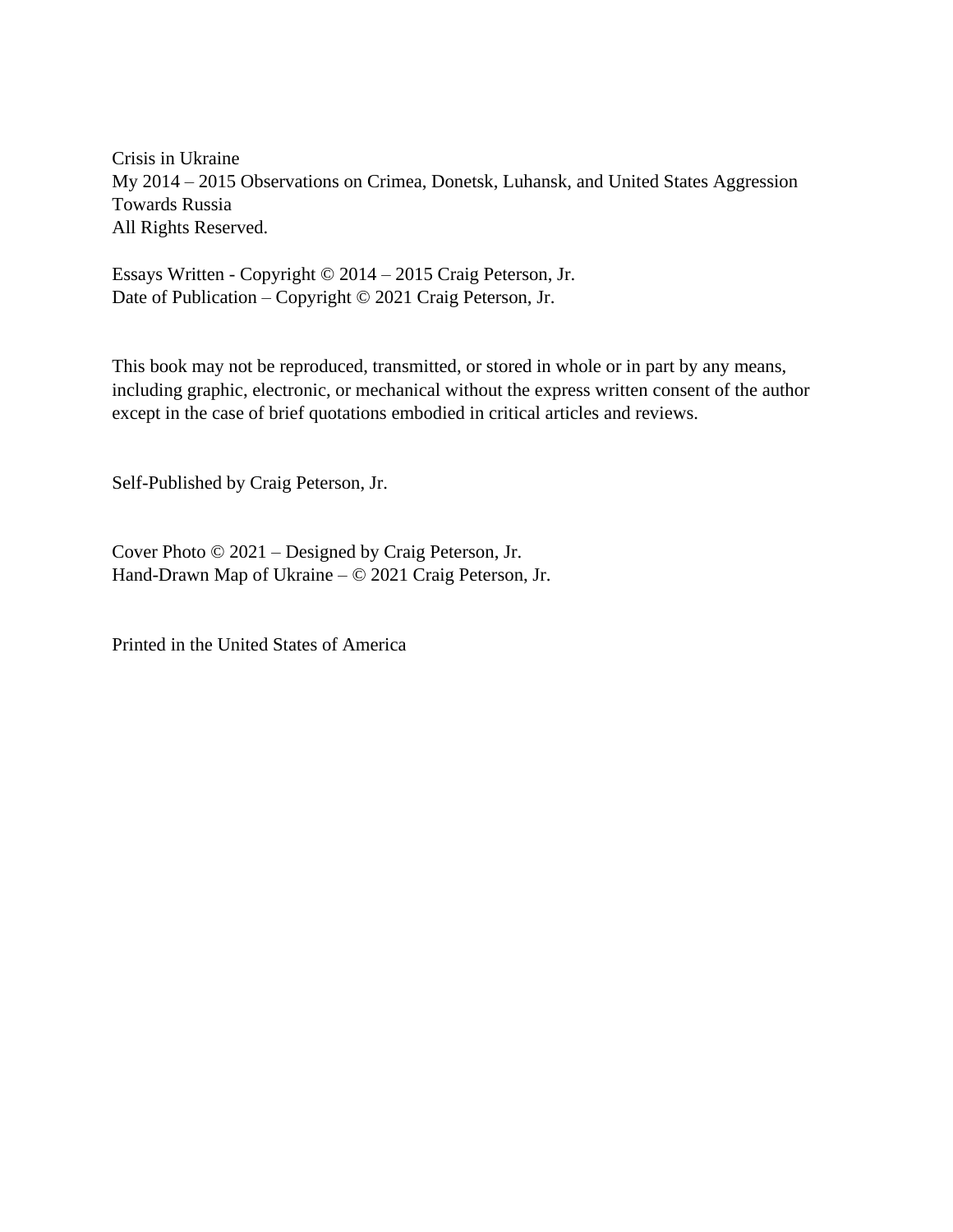This is a compilation of essays that I wrote in 2014 and 2015, and therefore, some of the information expressed in this eBook may be outdated and repetitive. However, I have kept the integrity of the writings intact from that time period. Updated information on the topic has been stated in my more recent blogs. Please keep in mind that these are my earlier works as an inexperienced and unpublished author.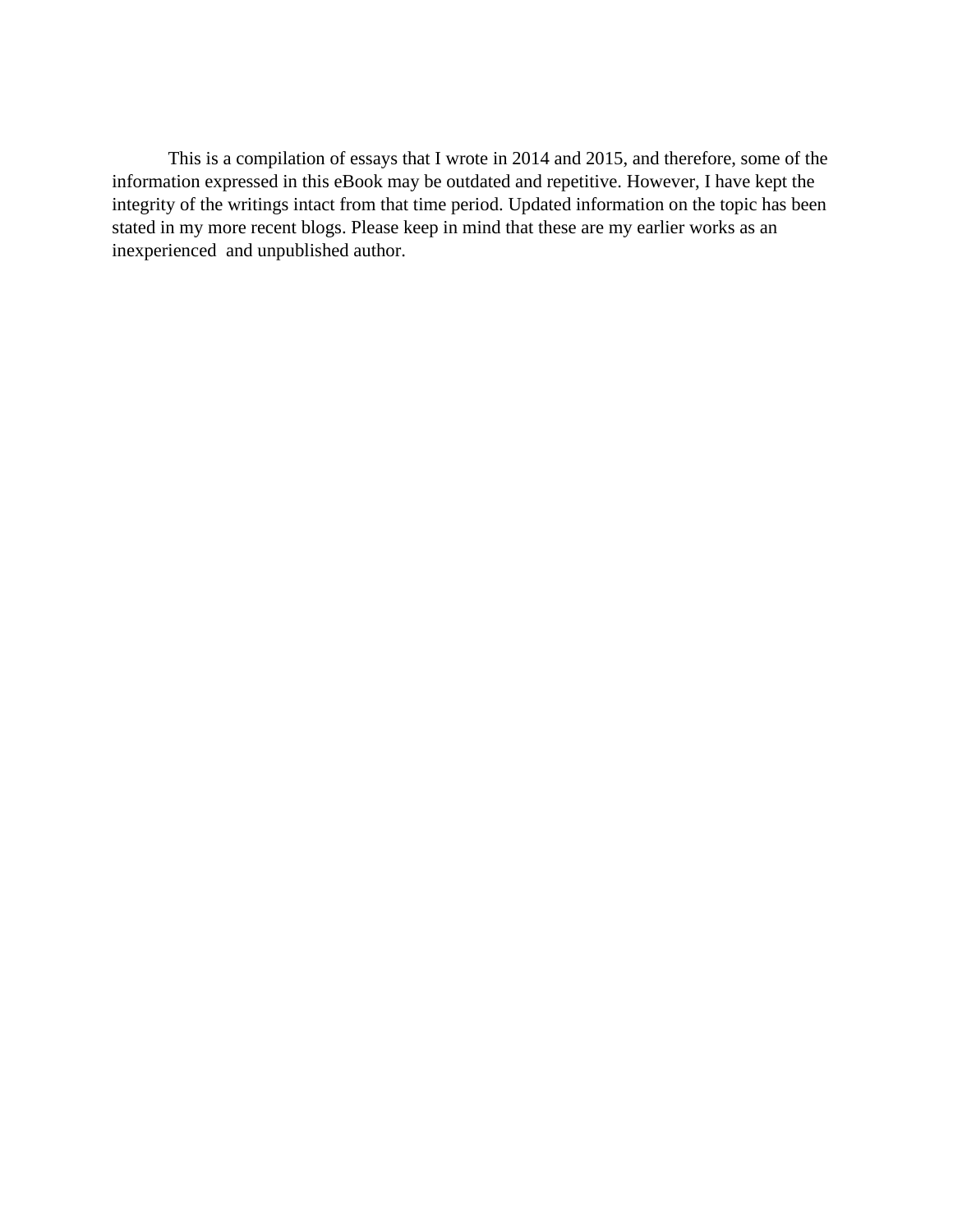#### **Two Weeks After Viktor Yanukovych's Ouster**

#### *Crisis in Ukraine 1 – March 6, 2014*

The former Ukrainian Soviet Socialist Republic has become a chaotic and dangerous place since the late February protests that evolved into a frenzy of fear about a return to the historical Cold War. What must be asked, however, is what has caused this unorthodox set of events to transpire and what is the rest of the world's role in all of it? There seems to be an undeniable rift in the country that may ultimately lead to the formation of two independent countries or the secession of parts of the country, which may later join the Russian Federation. Only time will tell, but there is no doubt that the United States (almost 5,000 miles away) will try to dictate the sequence of events in the next several weeks.

It has been said that the people of Ukraine want to move closer to the European Union and that the protests were the result of the people of Ukraine taking action against a tyrannical regime filled with pro-Russian sympathy. It is true that the Ukrainian Parliament was trying to sign an economic deal with Europe, and the former president, Yanukovych, turned his back on it in order to keep traditional ties with Russia. This led to the well-televised violent protests that occurred in Independence Square in Kiev and the Euromaidan movement in the western parts of the country. Once its parliament voted to oust the president and send him running for his life, the new interim government was looked at by the West as advancing democracy in the midst of chaos. However, is a system of equal representation really what the United States and its allies are after by taking such an interest in the country? What about the people of eastern Ukraine and Crimea? In parts of the country, up to sixty percent of the people are ethnically Russian and are more favorable to the federation for ties in the military and economy than to Ukraine. Also, Russia has decried the situation as a coup against a democratically-elected government (the president and his cabinet were elected by a majority of the Ukrainian people).

The Western response to Vladimir Putin's (with the Russian Federal Assembly's support) deployment of 16,000 troops into the autonomous region of Crimea to protect Russians living in the peninsula has been that of criticism and aggressive threats. The European Union, no doubt, would like to see another country in its sphere of influence, and the United States would like to see Russian power diminished in order to remain the sole world superpower. The Western powers also claim that an invasion against the Ukrainian people is in violation of international law. Russia has a national interest in the region because of a warm water port in Sevastopol (Russia's only access to a port year-round) and its location as the home to many Russian military installations. Who, then, has the diplomatic and political right-of-way?

In short, both Russia and the Western powers are playing a strategic game to check the power of the other party and see how much can be accomplished short of war. The Russians know that the United States and the European Union will not engage them in all-out conflict, and since this issue is so important to their interests, they will push as far as necessary. Likewise, the Americans and Europeans could not sustain such a costly and unpopular war with Russia, but they want to halt their actions as effectively as possible. The West will point to an agreement in 1994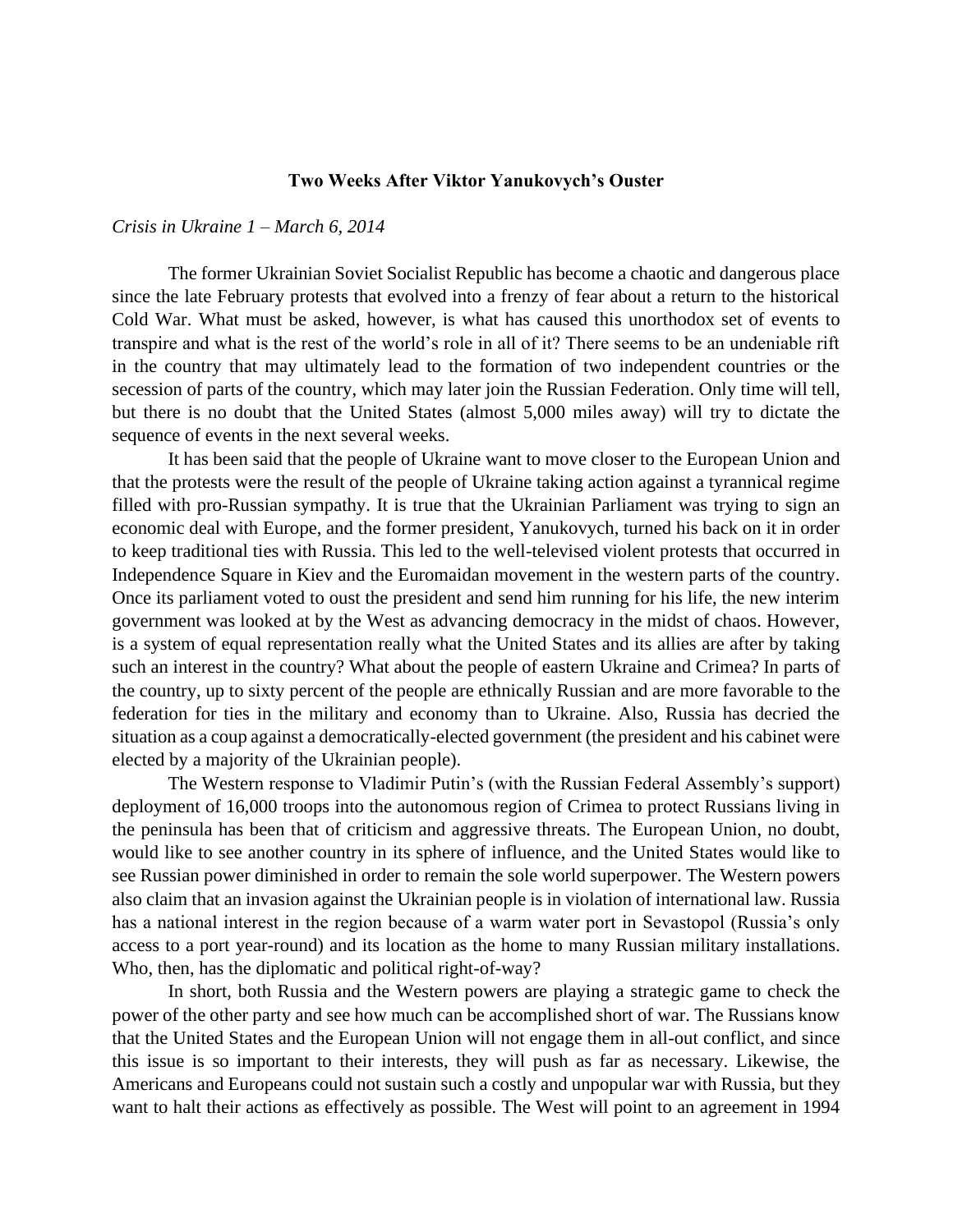in which Russia and the United States agreed to not violate the territorial integrity of Ukraine with force in exchange for the country giving up its nuclear weapons left over from the former Soviet Union. Russia responds with its opinion that since there was a coup against the legitimate government of Ukraine, the accord is now irrelevant. It will also bring up the fact of another treaty signed with Ukraine and the government of Crimea that it is allowed to keep up to 25,000 troops in the peninsula. The West has responded that that treaty is inconsequential and that the deployment is an invasion to be condemned. Despite all of the tensions, Crimea was ceded from Russia to Ukraine in 1954 under the rule of Nikita Khrushchev of the United Soviet Socialist Republics (commonly known as the USSR), and historically it has been considered part of Russia. Does this mean that Crimea should be annexed by the Russian Federation?

There is no simple answer to the fate of Crimea, but generally missing from the debate by both parties on the issue is what is best for the people there? The Russians want to protect their national interests and the people living in the country, while the United States and the European Union want to limit Russian dominance. The Crimean legislature, which is closest to the people of the region, decided to allow for a referendum later this month to decide whether Crimea would remain an independent republic within Ukraine or whether it would become a republic within the Russian Federation. This is an equitable and noble principle, where the people can decide for themselves who is to govern their region. Just as Thomas Jefferson once wrote in the Declaration of Independence, when the people decide that the government they are under is no longer necessary, it is both their right and duty to decide the future of their nation. This is the only way liberty can assert itself in the affairs of men. Government is established by the people and to govern their needs. It is too bad that Abraham Lincoln got that principle wrong during the American Civil War, but the Crimeans have a real chance to live under it. However, the referendum should be unbiased, without intimidation, and support a supermajority (between sixty and eighty percent in the affirmative) for finality in order to prevent unjust results and oppression of minority groups (such as Ukrainians and Tatars).

This vote of referendum has not received favorable feedback from the West. President Obama has condemned it as a violation of international law, but the same president claims that the United States wants to stand with the Ukrainian people. What about the Crimean people? The interim Ukrainian government claims that a referendum in Crimea is unconstitutional, but the principle of the Declaration of Independence is universal and takes precedence when the people decide who they are to be governed by. Have Americans forgotten about their own history and the concept that the founding fathers established? It seems as if the United States government is only interested in aiding Ukraine because it does not want Russian influence to expand. War hawks, such as Senators John McCain and Lindsey Graham, scream for extremely harsh economic sanctions on Russia and a revisiting of the missile defense systems in Poland and the Czech Republic similar to the placing of nuclear missiles in Greece and Turkey, which were pointed at the Soviet Union prior to the Soviets doing so in Cuba. They do not have the best interests of the Crimean people at heart.

President Obama has talked about the immorality and illegality of violating Ukrainian sovereignty because Russia was unprovoked in sending troops. It is deplorable that President Putin has resorted to such tactics, but what should be remembered is that one should practice what one preaches. The United States has sent agents of the Central Intelligence Agency (CIA) to many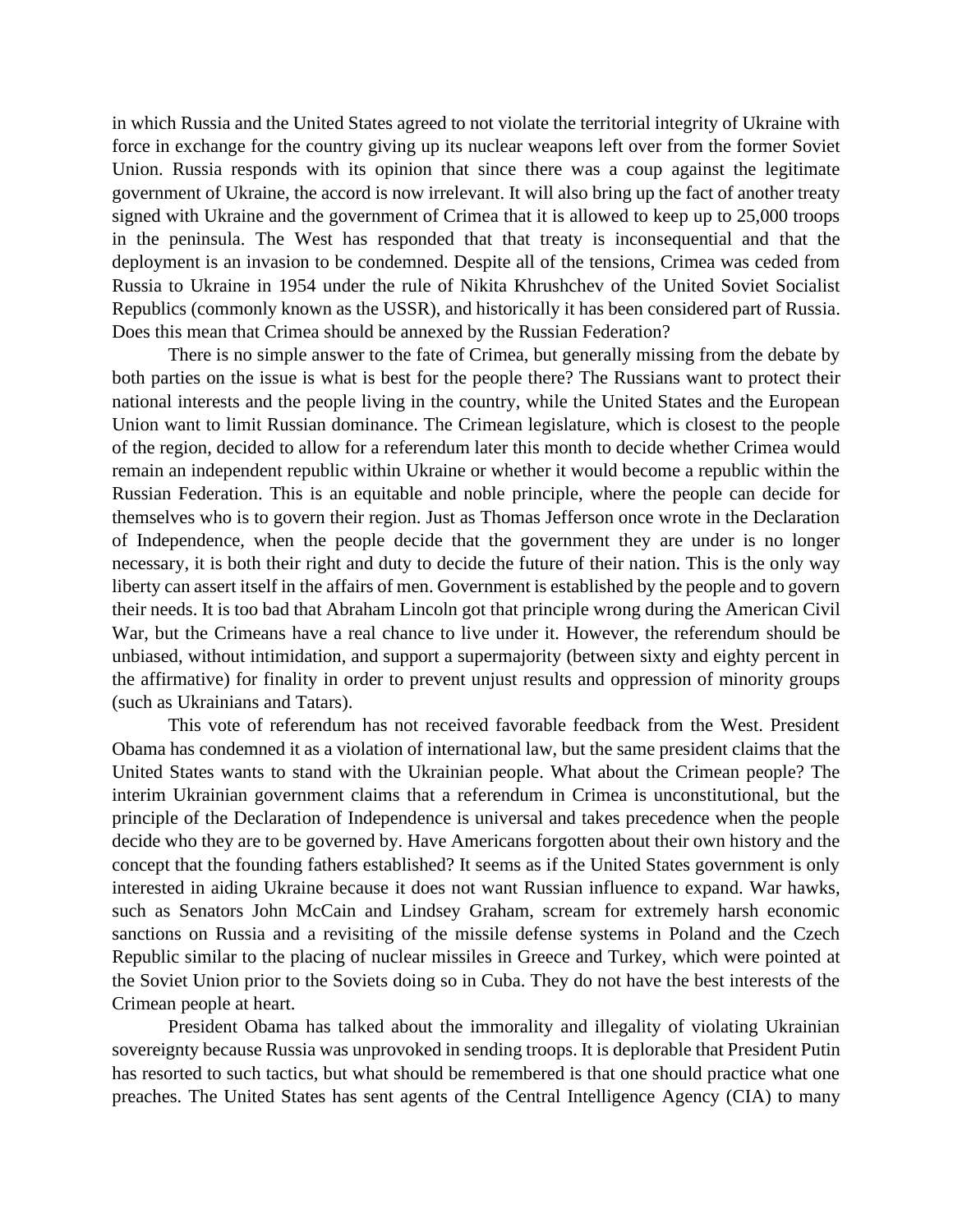countries to destabilize anti-American governments for years. This has been the case since the 1953 coup against the democratically-elected Iranian government over the nationalization of oil, but even to this day, agents have been supporting groups that are in opposition to the ayatollah and his government (the Iranians have also partaken in operations to weaken the influence of the United States in the Middle East and the government of Israel). There are countless cases of the United States intervening in world affairs (mostly through covert operations), including the disastrous Iraq War (the United States invaded unprovoked). It seems as if this hypocrisy could lead to coercion against the Crimeans.

The House of Representatives has voted in the affirmative for the president's proposal for sending up to one billion dollars in economic aid to the poor country of Ukraine (the Senate has yet to cast its vote, but it will likely go along with it). The question that must be asked is: can the United States afford such a loan at a time when the public debt is well over seventeen trillion dollars? Republicans cry for small government and staying within the country's means, but they concede when it comes to the military and foreign domination. Democrats vow for less intervention in foreign policy when Republicans control the government, but switch their positions when the tables are turned.

President Obama has proposed some economic sanctions (through executive order) to be imposed on Russia if it does not comply with the West's demand of recalling its deployed troops in Crimea. The European Union has not been completely united on this issue because of many of the countries' dependency on Russia (especially for oil). It is likely, however, that both groups will join together to create new cold war tensions. Russia has vowed to respond in like if such actions are taken. It will likely freeze American and European assets and lessen its dependency on American trade. If this occurs, the global economy may be affected, and for what? These arrogant demands and sanctions will be an aggressive act of war, and furthering this threat will only lead to bitter tensions and a less stable world. Also, sanctions are generally not effective against authoritarian governments and do more to harm the average citizen (which was the case with American sanctions against Iraq prior to the war).

It is likely that the United States and Europe are afraid that additional Russian annexations will reanimate the oppression that came with the Soviet Union. In 2008, as many people may recall, Russia took the regions of South Ossetia and Abkhazia from the Republic of Georgia, and little was done to stop it. Since then, Russia has not tried to invade other countries. Vladimir Putin is not an irrational actor who is trying to bring about the Cold War. Rather he is acting in his country's best interests as any president of the United States would do (and has done). Is it that important for the Western powers to remain on top, and particularly for the United States to remain the sole superpower? For most of history, there has been a global or regional balance of power that was disrupted with the fall of the Soviet Union. This event paved the way for the United States to essentially dominate global politics and in many ways, rule the world (through threat of military force, domination in the International Monetary Fund and World Bank, and unbalanced power in the United Nations).

*Ukraine Social Media Post – March 15, 2014*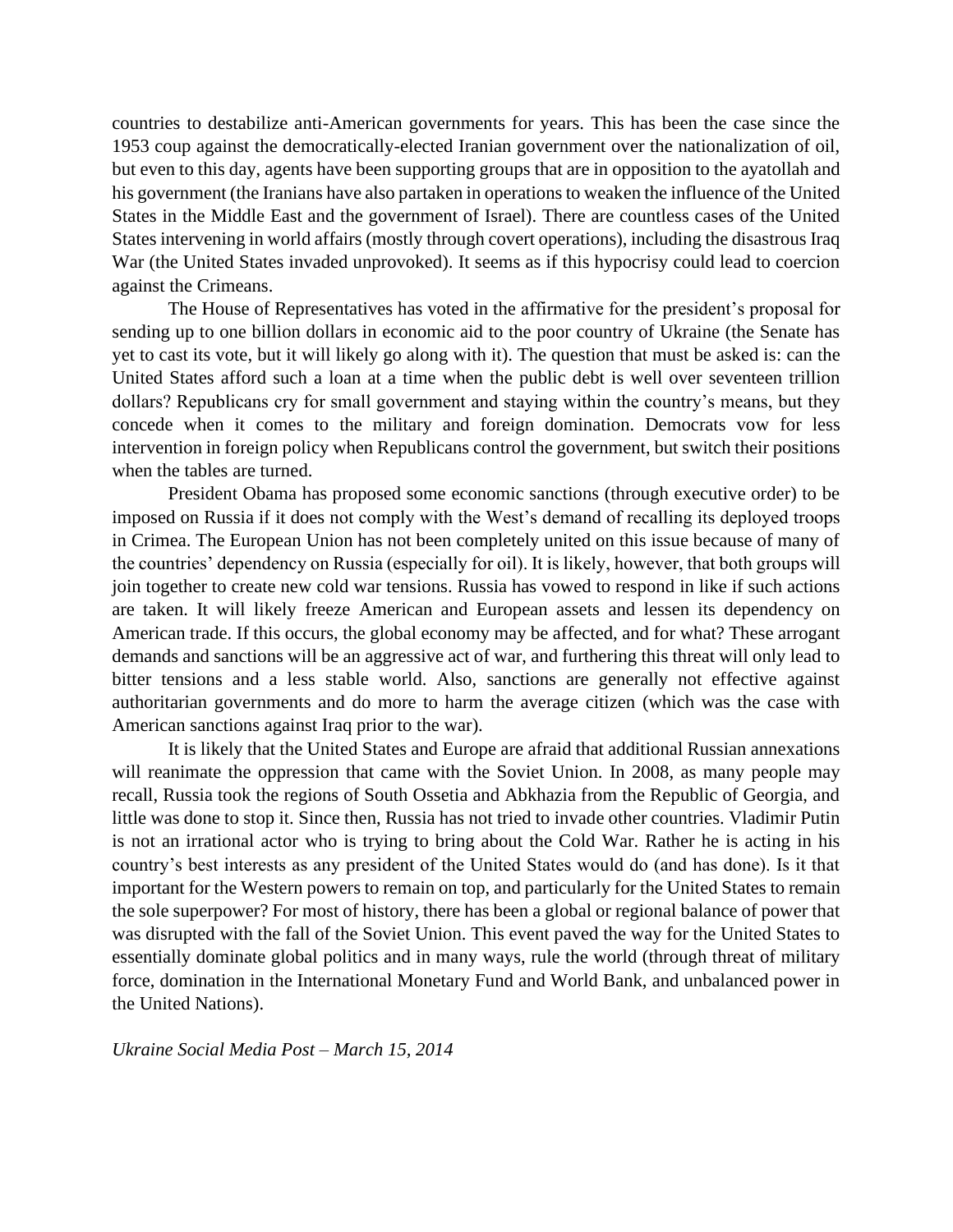The Crimean people are set for a referendum to decide whether or not to remain an independent republic within Ukraine or whether to become an independent state within the Russian Federation. The American government is quick to condemn the action as a violation of the Ukrainian constitution and international law. The Ukrainian parliament is even voting on whether to dissolve the Crimean Crimean legislature.

The American colonists' secession from the British Empire would have been considered a violation of British law during the American Revolution, and if the United Nations had existed at that time, the action would likely have been treated as a violation of international law. In fact, one of the grievances against the British was that they dissolved the legislatures of some of the colonies.

Should not the Crimean people have the right to decide for themselves who is to govern? Is that not one of the principles articulated by Thomas Jefferson in the Declaration of Independence? Have Americans forgotten their own history and where they came from?

#### **One Month After Viktor Yanukovych's Ouster**

#### *Crisis in Ukraine 2 – March 25, 2014*

Russia has not given up its claimed right to deploy troops in Crimea in order to take over the peninsula. After the popular referendum on March 16, the people decided to become a part of the Russian Federation, and both houses of the Russian legislature agreed to the annexation, despite warnings from the European Union and the United States that such an illegal act would put Russia on a path to isolation in the global community. The West has been crying that former President Ronald Reagan's "evil empire" is back on the world scene and that eastern Ukraine, the autonomous Transnistria region of Moldova, and other parts of the former Soviet Union are the next targets. It seems as if some American officials are preparing for a second cold war, but with increased sanctions, demands, and troop movements, the same may just get what it wishes for. It is unlikely that another cold war will subsist, and Russia would be unjustified in building another empire, however, the people of those regions should be able to choose who governs them or if they want to become an independent nation.

The people of Crimea and Sevastopol (an important port city that has been administered separately from the rest of the peninsula under Ukraine and will likely be under Russia) overwhelmingly (with a majority of over ninety-six percent of votes) voiced their opinions to leave Ukraine in search of greener pastures. Although the minority groups largely boycotted the elections (the Tatars and Ukrainian nationals), the Crimeans may now enjoy their new opportunity and sovereign will. Just as the American colonists seceded from the British Empire and the Confederate States of America seceded from the United States, the Crimeans displayed courage in the wake of tyranny. Even though the Ukrainian parliament had the audacity to vote to dissolve the Crimean parliament as the British did to the American colonists, the people decided that they were not going to remain slaves to the Ukrainians or Western interests. However, with all of this,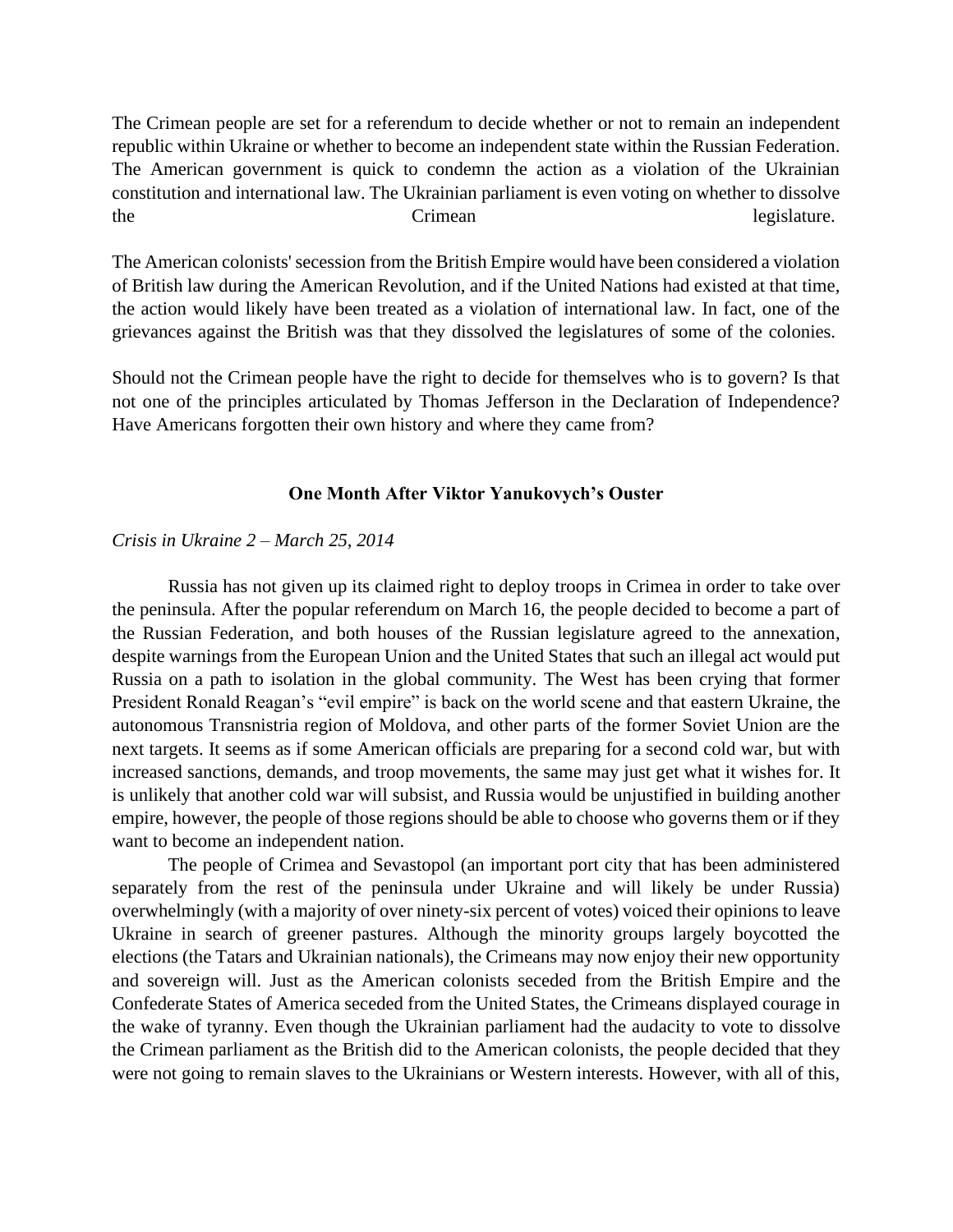the Crimeans should respect and protect the rights of the minority people living within their region of Russia, and Russia should also do the same.

Americans often bring up the possibility of fraud in the referendum and the fact that the Russians were once the Communists that were enemies to the United States (they were actually more like authoritarian socialists and not true communists). However, the Cold War is over, and although many Russian officials were members of the former Communist Party under the Soviet Union, including Vladimir Putin himself (who has been elected by the Russian people), the Russian Federation has two houses in its assembly, which consists of democratically-elected members who must represent their constituents in a similar manner as in the United States. This means that Russia is not the same old Soviet Union that they once were, and not all member nations and subjects of Russia are oppressed people. There may be some examples of the same, but there are still elements of freedom and democracy (really representative democracy or republican government). Regardless, that is the decision of the people of Russia to decide and not the West.

Americans complain that the people of Crimea were forced to vote a certain way, and when they are under Russian rule, they will become oppressed. To the latter, it should be reiterated that the people should have the right to choose who governs. This means that if the Russian government becomes oppressive to their livelihoods, the Crimeans should be able to leave Russia and become independent or rejoin Ukraine (if Ukraine would allow them to). To the former, there is very little evidence that suggests coercion at the polls of the mid-March election. Russia's objective after the Ukrainian parliament set up an interim government (not democratically-elected) was to protect ethnic Russians and its interests in the Black Sea. It did not send troops into Crimea in order to conquer a long, lost territory (however, the Russians deny even sending troops into Crimea) but to maintain the status quo. Even if the Crimean defense forces, which are pro-Russian, intimidated the people (which would be an outrage and abomination), ethnic Russians were a majority and the West was not surprised at all by the results (maybe just the numbers).

What has the Western response been amidst the chaos that has ensued over the past several days? President Obama has issued a few executive orders, unconstitutionally, to economically target a bank (Bank Rossiya) that President Putin has been alleged to have been associated with (he has mocked President Obama's efforts by saying that he will now open an account there to make a point) and some twenty Russian and Crimean officials. The European Union has responded with several of its own sanctions on Russian officials. The members of the G8 economic summit (a club of the most economically productive countries in the world) have decided to expel Russia (now it is the G7) in addition to the sanctions. These measures have and will do very little to halt Russian hostilities in the future, and they may just provoke them into further actions. Russia has responded by placing its own sanctions on American lawmakers, which is merely an act of ceremonial retaliation. Sanctions are an act of war and aggression, and in many ways, they can be viewed as a form of revenge (a primitive and evil characteristic of human nature). They often lead to war or future complications (as was the case with Iran, Iraq, and Japan prior and during World War II). Increasing the sanctions will only lead to increased tensions.

Is the United States just looking for another war? If these sanctions and demands increase, Moscow will not be deterred, and it may even look for other military options. Already, it has begun amassing troops on its western border with Ukraine for exercises. Although, it claims that they are routine, it is likely that they are preparation in case a larger conflict erupts. It has also taken over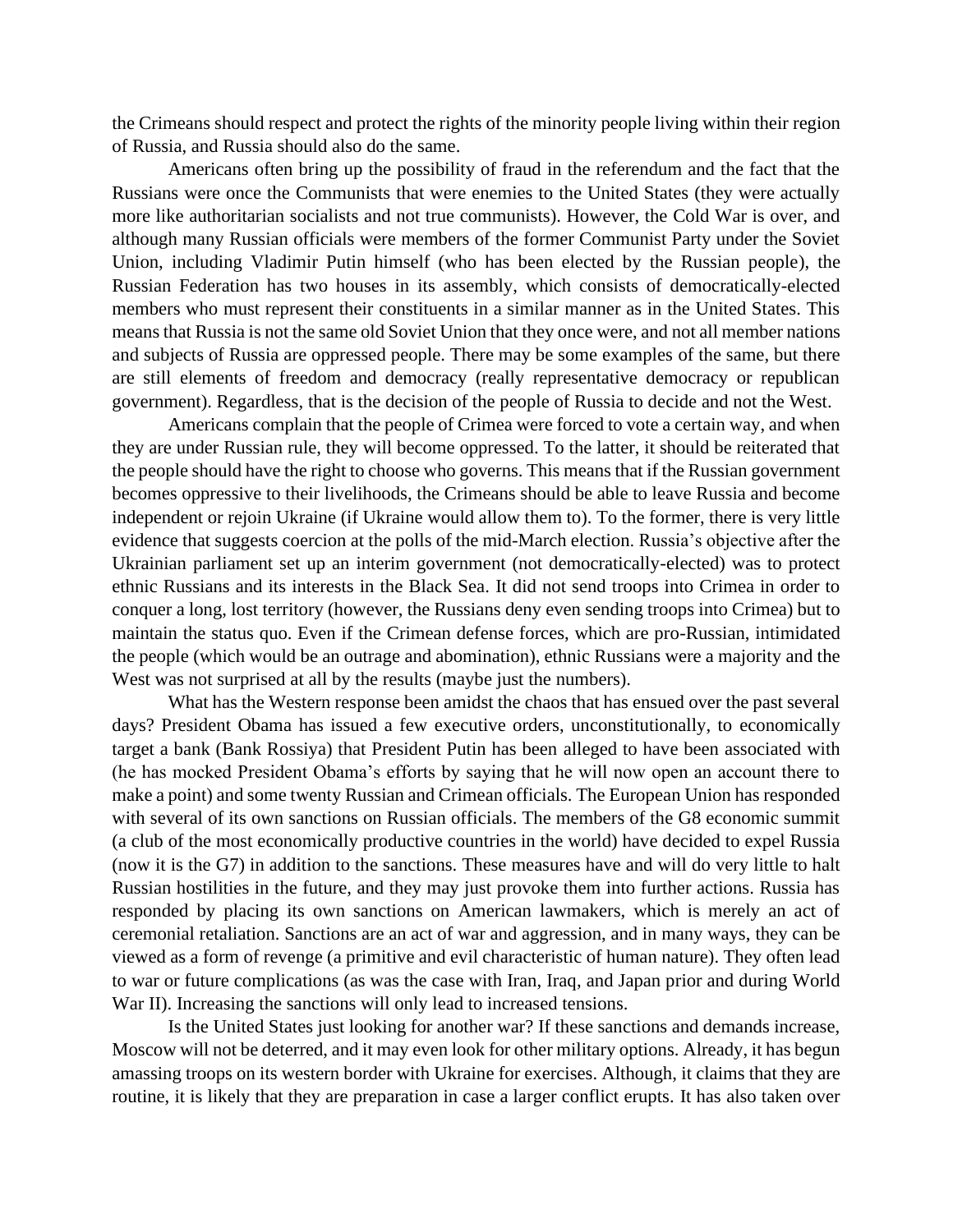several bases in Crimea (which has been surprisingly and fortunately mostly bloodless in nature) forcing Ukrainian forces to withdraw, which is to be expected since Russia now has control of the peninsula politically.

American officials are reassuring eastern European countries that the North Atlantic Treaty Organization (commonly referred to as NATO) is on their side and is willing to protect them from further Russian aggression. This useless chatter only works to expand tensions and assume that a broader conflict is imminent, and it could cause increased European and American troops and exercises in eastern Europe, including a revisiting of the American defense missile systems in Poland and the Czech Republic (another Cuban Missile Crisis?). This would not only look like a threat to Russia, which would respond with similar measures (a back and forth chess match, perhaps), but this could lead to an inadvertent incident that has catastrophic results (like having American ships in the Gulf of Tonkin, leading to the incident that bears the gulf's name and ultimately, the Vietnam War). With all of these threats and demands against Russia, American and European actions could escalate a situation that does not need to be intensified, leading to a superfluous global conflict.

It would be unwarranted for Russia to conquer other territories, and its actions in Crimea should be condemned in part because they invaded a sovereign country to an extent (it deployed troops that it was allowed to have based on a treaty with Ukraine). However, it is not anything that every American president has not done since the Cold War. Presidents have sent in agents of the Central Intelligence Agency or other covert paramilitary organizations many times to destabilize governments that are not Western-friendly (overtly, wars in Afghanistan, Iraq, Serbia, and Somalia have also led to regime changes or attempts). How are Russia's actions any different? This condemnation is pure hypocrisy on the part of the American government. Look at the conflict under President Bill Clinton with Serbia. The United States encouraged and supported a region of Serbia, known as Kosovo, to break away and become an independent nation. Why is it that when Americans support regime change or a nation seceding from another, it is acceptable, but when a different powerful country supports similar actions, it is condemned?

Congress is still debating whether or not to send economic loans to Ukraine and whether to increase sanctions against Russia. A bill has passed the House of Representatives and the Senate to give up to one million dollars in loans and possibly more for increased security and allow President Obama to authorize more economic sanctions against Russia. The bill must go back to the House because of language in the Senate version of the bill that would allow for a crisis fund in the International Monetary Fund to be used to fund countries struggling economically, such as Ukraine, and it could possibly weaken the United States in that organization (and strengthen weaker countries' position in it). Republicans argue that the IMF provision, which is adopted by most leading industrialized countries, would increase the American taxpayers' burden (the United States is the biggest contributor to the IMF), but that is debatable. Regardless, the United States cannot afford to send aid to a country when it cannot even pay its own bills, and why should a country that is weak economically get additional funds from the United States just to anger Russia? What about the poor people of other countries that are even worse off? They do not get aid simply because Russia is not after them? The United States cannot pick and choose which countries to give aid to and which ones to let remain in strife. If anything, let the European Union bail out Ukraine and be its protector, since Ukraine is thousands of miles away from Washington, D.C.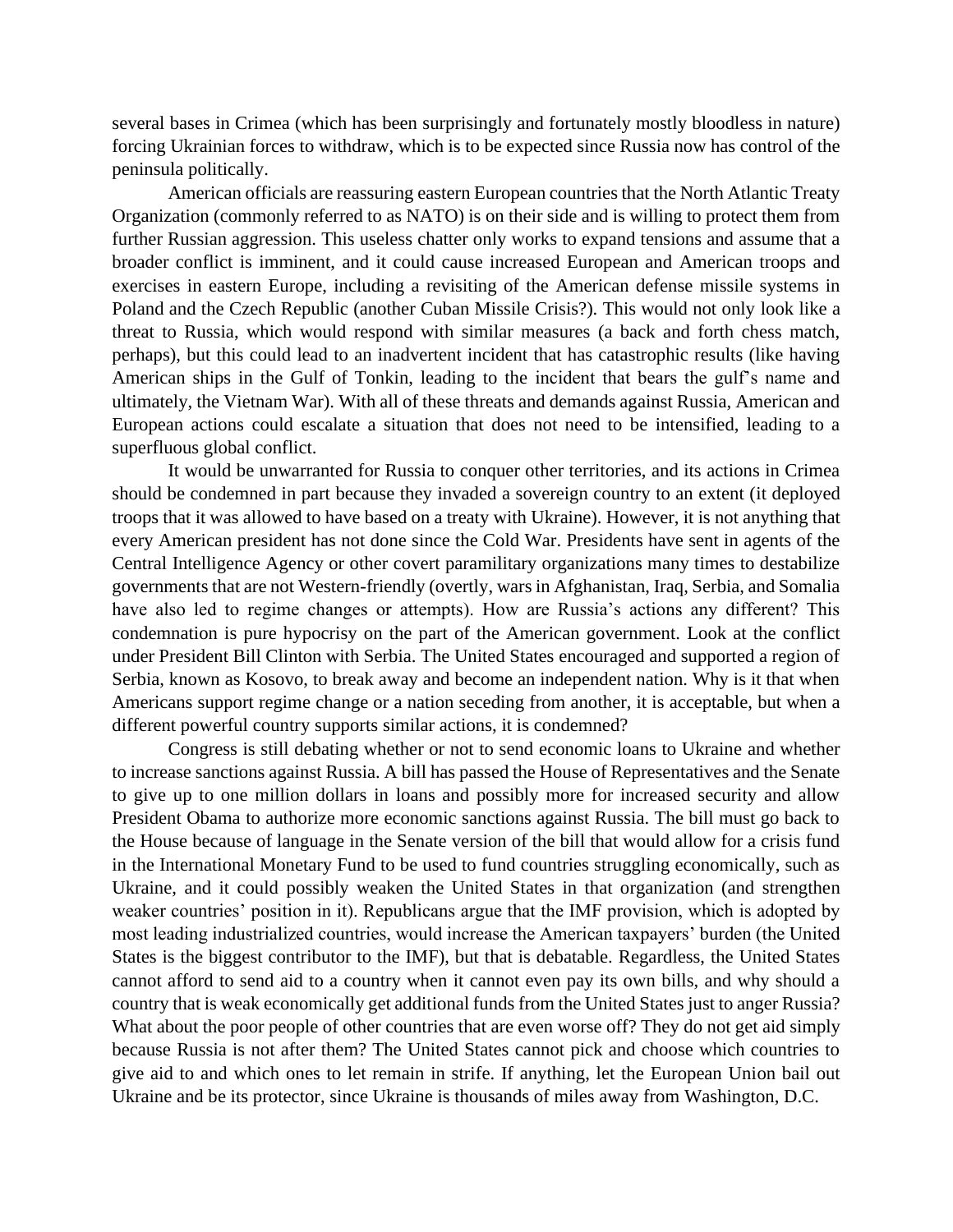The Crimean Crisis will continue for many more weeks, but it will still be on the back burner to more interesting stories like the missing Malaysian Airline Flight 370. The Crimean people have been dealt justice in the eyes of liberty, but will the international community try to bring Crimea back or push Russia into war? Only time will tell, but it is unlikely that a war will ensue, especially with an increase in global diplomacy compared to previous times in history (global diplomacy can also lead to closer relations between countries, which can lead to increased tensions because of a community feeling). This may even spark separatist movements or government rebellions in other countries as well, like the Arab Spring. Scotland is set for a referendum in September to break off its union with England from 1707 and leave the United Kingdom (this is unlikely to be the will of the people, but at least in this case, the United Kingdom is allowing the vote). The Venetian Province also had a referendum about breaking from Italy, and the Basque region may eventually secede from Spain. Let freedom reign and allow the people to decide!

#### **Two Months After Viktor Yanukovych's Ouster**

#### *Crisis in Ukraine 3 – April 18, 2014*

The situation that has been occurring for the past few months in Ukraine has worsened over the last couple of weeks, and the real potential for a civil war is on the horizons. United States Secretary of State, John Kerry, has met with leaders of the European Union, the Russian Federation, and Ukraine to discuss the de-escalation of conflict that the West claims Russia has been fomenting. Yesterday, a deal had been struck in Geneva, Switzerland, but whether or not the pact will take effect is another matter. Pro-Russian forces are adamant about their right to secede from Ukraine as Crimea did approximately one month ago. Careful planning and diplomacy are necessary for such a conflict, but in order for such a feat to occur, all parties must be willing to compromise, including the United States and its persistence on aggression towards Russia.

As the skirmishes wage on in some of Ukraine's eastern cities, one must be concerned with the path in which the two major powers will take to try to get their own way in the political standoff that is reminiscent of the Cold War. War will likely not occur directly, as it did not during the forty plus year tensions in the twentieth century, and President Barrack Obama has made it clear that the military option, at least for now, is not on the table. However, such a rivalry could produce future hostilities between the two powers, especially with the childish threats and drama imposed by economic sanctions that could harm more than just the Russian and European citizens. Sanctions are often precursors to war, and even if such an event would not occur, they may act as a pretext for conflicts with other groups or countries, as the sanctions on Iraq did for al-Qaeda prior to the horrific attacks on New York City and Washington, D.C. (sanctions on Iraq were not the only reason for the attacks). This could lead to another cold war, with proxy fighting between pro-Russian and pro-Western forces on a much larger scale than just what has been seen in Ukraine. If a broader European conflict or even worldwide one occurs, it could have catastrophic results for many people and countries.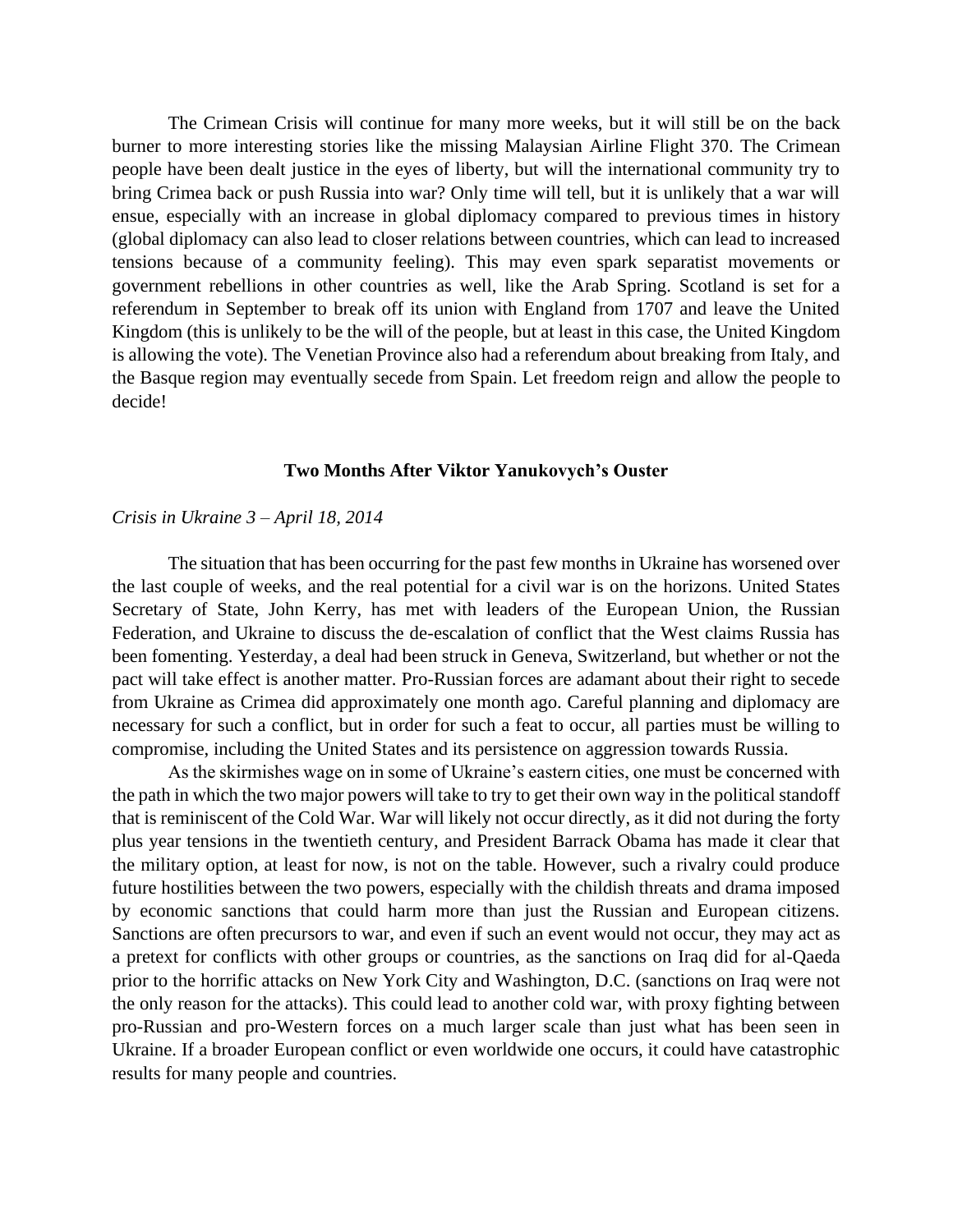The United States should strive to heal the rift that has occurred between itself and Russia and avoid aggressive political tactics. This means giving up some of its demands on pro-Russian forces, who will accept nothing less than autonomy and the ability to have stronger relations with Russia. The people of eastern Ukraine do not want to be treated as pawns on the international scene, and they do not want their future dictated by a faraway world power. If the United States is to take a leading role in the conflict, it must allow for Russia to get some of what it wants. However, since this is a European conflict an ocean away from the United States, the European Union should take the leading role. Americans should heed the words of people like Thomas Jefferson and George Washington, who advocated for staying out of European drama. Also, having unfriendly relations with any nation should be undesirable, and war should be avoided if at all humanly possible.

Interim Ukrainian President Olexander Turchynov and Prime Minister Arseniy Yatsenyuk, who have launched an anti-terrorist operation (it has failed thus far) against the separatists, have said that they will grant amnesty to the forces that have seized administrative buildings in the eastern cities, and this granting process was agreed upon at the meeting in Geneva between the four major parties. However, the pro-Russian forces have not helped their case with requirement to force Jews to register for alleged support of the interim Ukrainian government and their refusal to accept the international deal unless the government steps down. A new deal might need to be made to incorporate the views of the pro-Russian officials into the future of their region. The actions taken by these separatists are abhorrent, but it is important that a compromise occur to deescalate the situation.

Russia has claimed that Ukraine is on the brink of civil war and that it is not involved in the unrest that has occurred in Mariupol (protesters attacked a Ukrainian military installation, but the attack was quelled), Slavyansk (separatists surrounded and captured Ukrainian military vehicles as they went to try to take back the city where government buildings had been captured by the militants), Kramatorsk (captured by separatists, but an airfield outside of the city was recaptured by Yatsenyuk's anti-terrorist operation), Donetsk (clashes have occurred between pro-Russian and pro-Ukrainian forces), and other cities and regions (the Donetsk region declared itself the Donetsk People's Republic, calling for a referendum similar to that of Crimea on May 11 to allow the people to decide if they want to remain part of Ukraine or join Russia). The United States, the European Union, and Ukraine have expressly condemned Russia's actions, and they have called for a recalling of Russian forces near the Ukrainian border (even though the Russian Federal Assembly has approved operations within Ukraine to protect Russian-speaking citizens, but President Vladimir Putin has said that he hopes that such measures are unnecessary). However, it is important to note that if there is an accusation of political upheaval by Russia, the burden of proof is on the Western powers to prove it. Thus far, there has been no proof (at least that has been released to the public). The United States does not need another pretext to war that reveals itself as erroneous, as was the case with Iraq.

Political unrest in Ukraine may be in Russia's national interest and it may be likely that it has something to do with it, but it has not been proven, and Russia has agreed to make a deal with Western powers to de-escalate the situation. All parties on an issue should be included in negotiations, and the Ukrainian separatists have not been; and Russia cannot control the actions of these groups and should not be held responsible for them. It can, however, try to influence them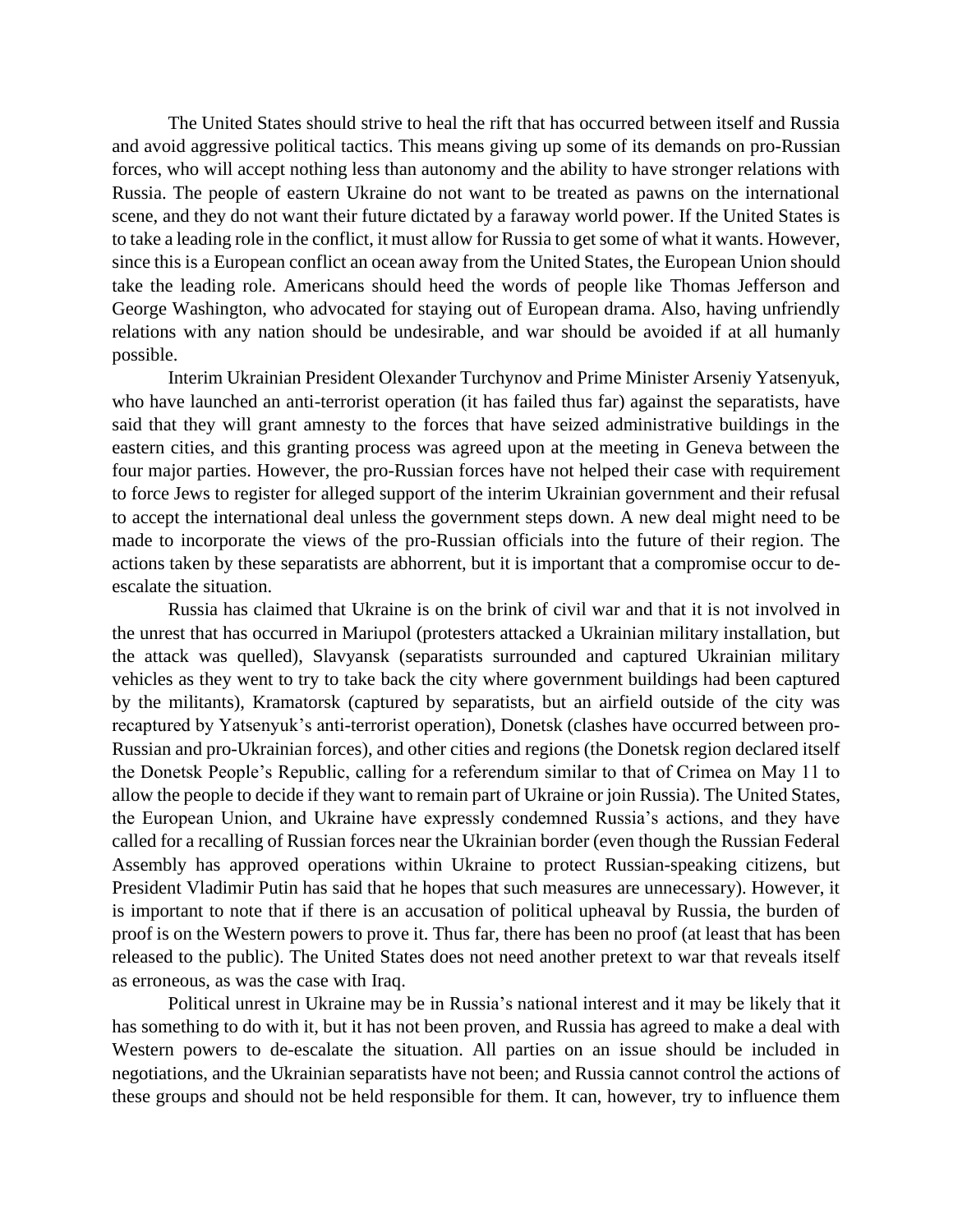in a positive way. It should be applauded that the United States has, thus far, remained committed to diplomacy rather than war, but continuing the threats of sanctions against Russia will only escalate tensions. Also, the Donetsk People's Republic, if it is to declare independence from Ukraine, should be sympathetic to the rights of minority groups; but if the will of the people there is really to achieve separation from Ukraine, they should be allowed to obtain their future happiness. The people have the right to choose their government, and the government does not have the right to force itself on a discontented populace.

#### *Crisis in Ukraine 4 – May 8, 2014*

As civil war edges closer to the broken country of Ukraine, the Western nations have not recanted their solid rhetoric against the evils of the Russian Federation. Although Russia is not innocent in this grave international situation, the fact that the United States and the European Union continue to condemn its every action shows negligence not only to the people of the world (in terms of a possible international conflict that would affect many people), but also to the citizens of southern and eastern Ukraine. The separatists that have plagued Ukraine need to be included in the diplomatic process in order for the people's interests to be represented in a courteous and equitable manner. All parties must be willing to compromise for a solution, and a Westerndominated negotiation will not suffice.

The Ukrainian military has been involved in anti-terrorist operations throughout the country to quell the rebellion set in motion by the pro-Russian separatists weeks ago. Not much progress has been made thus far, as separatist forces held their territory in many skirmishes. Recently, the Ukrainian forces took control of most of the city of Mariupol but were commanded elsewhere, causing the rebels to retake the city. In the important port city of Odessa, the military and separatist forces clashed, leading to separatists demanding the release of detainees and a building fire that killed several people. Later, the Odessa police released the detainees in exchange for a discontinuance of hostilities. In Slavyansk, rebels shot down Ukrainian helicopters and much violence has occurred. This trend has taken place in many cities across southern and eastern Ukraine with no signs of ceasing. The Russians and the separatists blame the Ukrainian government for violence and superfluous force, while the Western nations and the Ukrainian government blame the terrorists and rebels for provoking tensions and being agents of Russia.

On May 7, Russia claimed that it was pulling back its troops from the Ukrainian border but retaining those necessary to run military exercises pertaining to nuclear responses that had been planned months in advance. The fact that Russia alleged that it was keeping troops there solely for military exercises is worrisome, but at least it agreed to withdraw them in order to de-escalate tensions. Russian President Vladimir Putin also called for the May 11 referendum for autonomy in the self-proclaimed Donetsk People's Republic and the Luhansk Republic to be suspended and for elections by the Ukrainian government on May 25 to begin to ease tensions between the military and the rebels. Some people believe that this is a response to the United States' and the European Union's efforts to impose sanctions on Russia, which have caused companies and investors to anticipate further economic troubles in Russia in the future. Regardless, at least there is some willingness for compromise, or is there?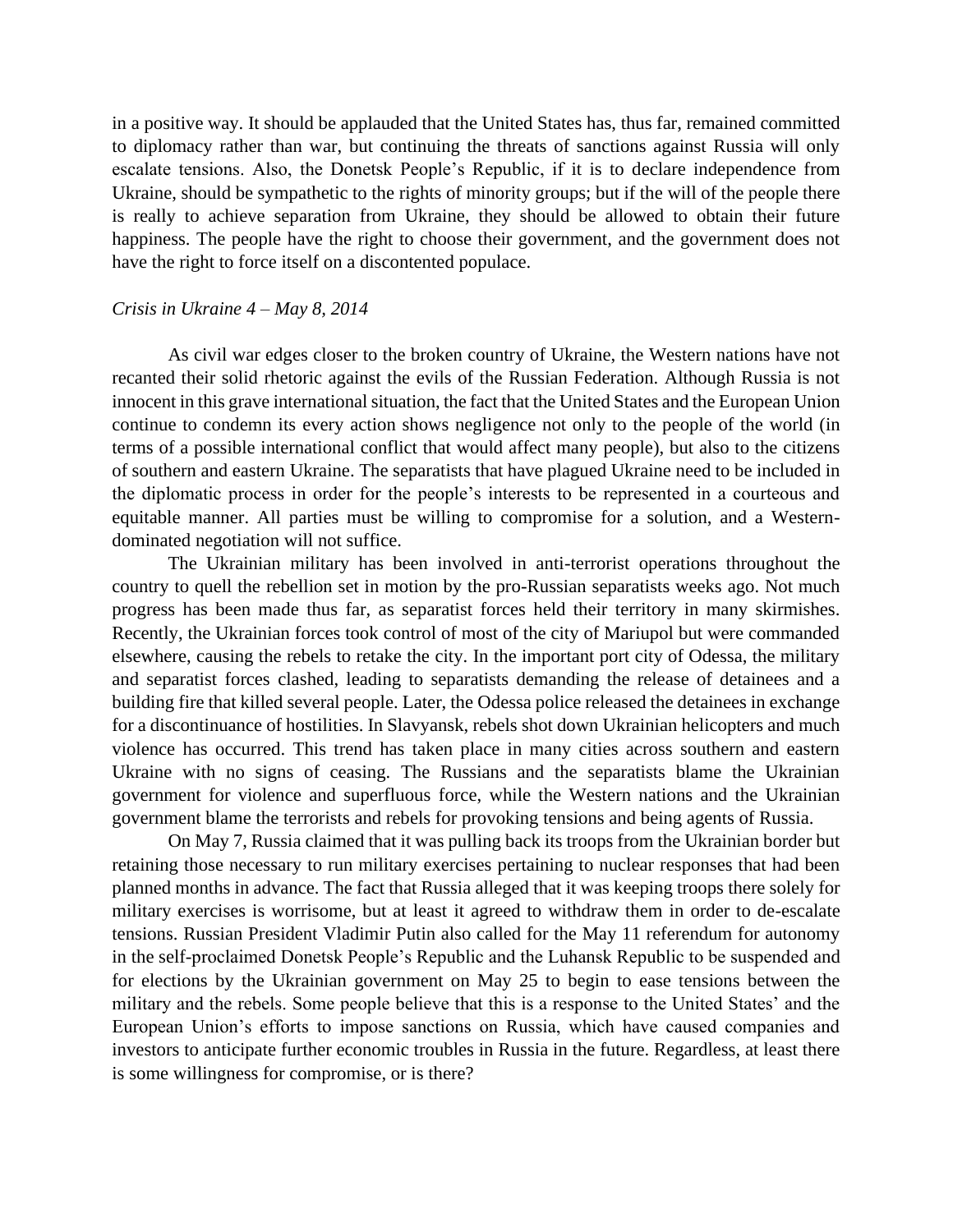Almost instantly after Putin's statements, the Ukrainian government called it bogus and refused to acknowledge cooperation. The United States government even stated that the referendum should not take place at all. In addition, on May 8, the separatists respectfully declined Putin's attempt to de-escalate the situation, and they decided that they would go ahead with the referendum. This should show the West that the separatists are not agents of the Russian government and that the Russians cannot control the actions of the rebels. Therefore, punishing Russia for the actions of groups that are pro-Russian would be like the Chinese punishing the United States because of pro-American groups that are not affiliated with the United States but operating within Chinese territory. All along, the American government has refused to give the people its proof that Russia was supervising the separatists and causing much of the conflict that has consumed Ukraine. It may be that the United States is taking the word of the Ukrainian government, but how honorable is a policy that reflects such ignorance?

The statements by the United States government and that of the European Union have shown an unwillingness of these two powers to compromise on the issue. They will not stop until Russia abdicates on the protection of Russian-speakers within Ukraine and forces the rebels to stand down. This type of negotiation is impractical because only one side of the controversy benefits. Russia has shown a readiness to compromise, but all parties must be included in the talks, including the separatists.

The people of southern and eastern Ukraine must have a say in their political future, so the referendum should take place to allow for the legitimate political entities of Donetsk and Luhansk to determine whether they are to be as autonomous as Crimea was before its secession. Separatist leaders have stated that they will determine at a later date whether they want to remain in Ukraine, become independent, or join Russia. If autonomy is chosen by the people of the two republics, representatives should be sent for another set of diplomatic agreements with the European Union, the Russian Federation, the United States (not necessary, but it would be involved), and the Ukrainian government. Another referendum would have to be taken in order to determine which of the three outcomes would ensue.

If the people chose to remain as part of Ukraine, some constitutional changes would need to be made, the rights of Russian-speaking citizens would need to be confirmed, and new elections would have to be held (as is planned currently). The latter two options would cause a more diplomatic dilemma because the Ukrainian government would not be willing to relinquish an important industrial area. Plus, polls have shown that the people of Ukraine as a whole would prefer to be united (though this likely reflects the sentiments of the western portion of the country). However, it is the right of the people living in those two oblasts (provinces) to decide who is to rightly govern them and not people who are outside of the borders, who would subjugate them to unitary government. Freedom of the people to choose who governs was advocated by John Locke, Thomas Jefferson, and many others who helped found the United States after British liberties had been so wrongly violated.

It seems as if the West will not back down from its aggressive approach with Russia until its every demand is met, which is a dangerous road to head down. Does the United States want to bring back cold war tensions? Is the Nobel Peace Prize recipient, President Barrack Obama, hoping to influence the outcome in Ukraine and cause further detriment to American-Russian relations? Some people argue that the United States has been involved in Ukraine since before the civil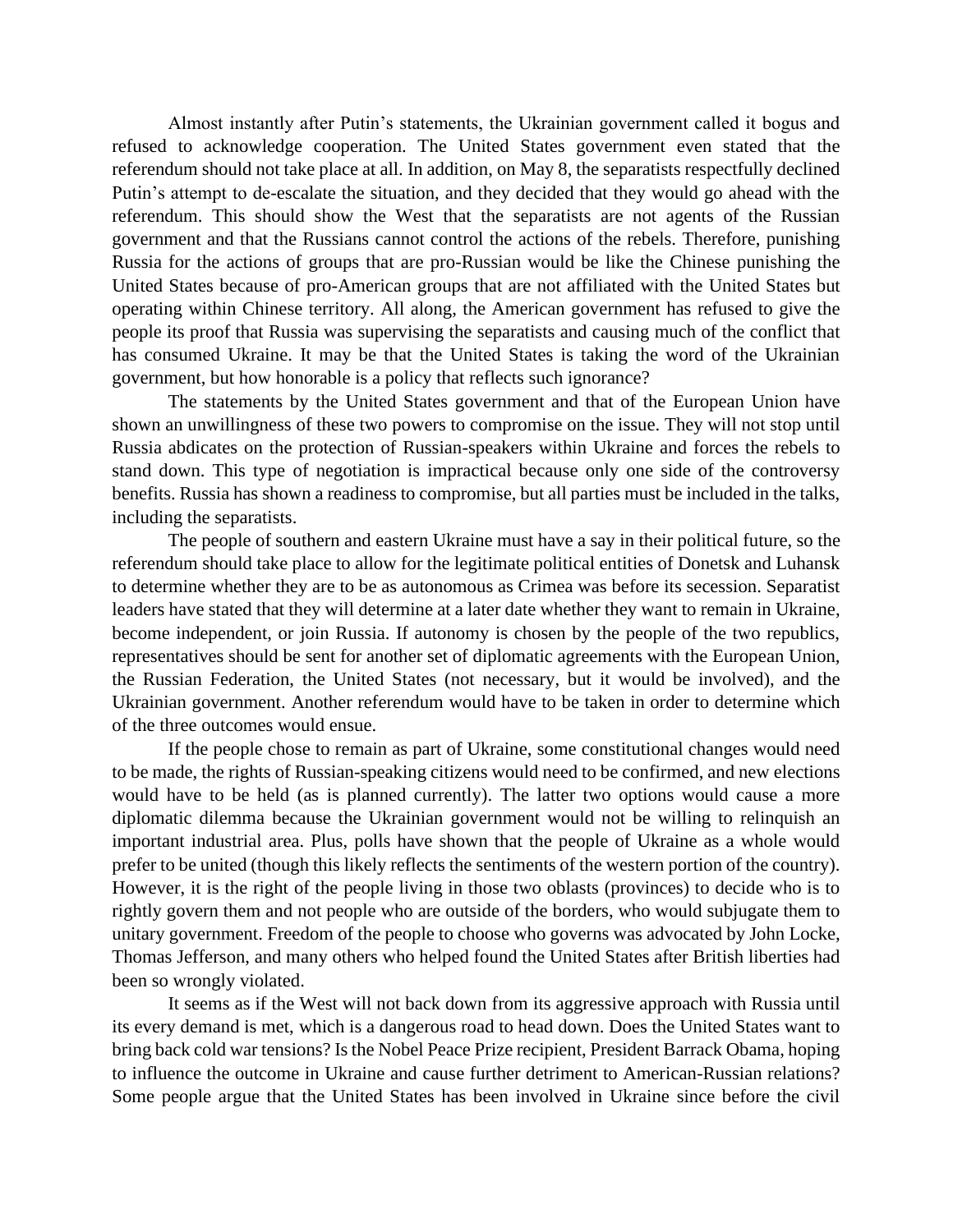conflict erupted, and if true, this speculation is not unprecedented by any means. The only way for all parties to be content about the results of this crisis is for a compromise by everyone.

#### **Four Months After Viktor Yanukovych's Ouster**

#### *Crisis in Ukraine 5 – June 3, 2014*

Now that the newly-elected president of Ukraine after the May 25 elections, Petro Poroshenko, is due to take office on Saturday (June 7), the country is back on track to being a unitary republic instead of a mob government resulting from a coup d'état. This is the statement that is given by President Obama's administration and the European Union, as Vice-President Joseph Biden heads to Ukraine to celebrate democracy with the leaders of that country. However, the questions must be asked: will the situation in the struggling country change, who is this new president, and is hope of unification on the horizon? The citizens of eastern Ukraine are not going to stand by idle while their lives are infected by the force of a unitary government. If the people of Donetsk and Luhansk cannot be included in negotiations or are hunted down in anti-terror operations without the chance of diplomacy and the Western nations continue to support the current Ukrainian government, the situation in Ukraine will just continue to get worse and escalate into a full-scale civil war.

The events this past month have not been promising for the objective of peace, as further conflict has struck the former provinces of eastern Ukraine. The Ukrainian military has engaged in additional attempts to quell the terrorist rebellion, and the pro-Russian militants have sought to defend their territory. The militants shot down a helicopter near the city of Slovyansk during a battle, which allowed the Ukrainian authorities to appeal to the people's emotions in condemning the attack. At the Donetsk International Airport, the militants pursued an operation of seizure, but the Ukrainian military recaptured the airport, resulting in many deaths to the militants. Yesterday, the militants attempted to acquire a Ukrainian military installation in the city of Luhansk but failed. In addition, the Russian Battalion, a group of Russians that have embarked on a mission to the Donetsk and Luhansk Republics to aid the separatists, and some Chechnyan fighters have joined the fight to keep the Ukrainian government away from those regions.

President-elect Poroshenko has made it clear that he will continue the military operations to subdue the rebels and force them into compliance with the iron fist of Ukrainian democracy. The United States government was overjoyed by the results of the decisive election, as if to say that the desires of the eastern regions of Ukraine are of no concern and the openly corrupt government may persevere (Poroshenko is a billionaire chocolate company owner and part of Ukraine's elite; and President Obama cried exploitation and disregard for the rights of Syrians under President Bashar al-Assad but not when it was a United States or European Union ally). Western-friendly leaders have historically been favored by the United States, regardless of whether they have the best interests of the people at heart. The intentions of all governments are for their concerns to be met, and the rights of the people as an issue serves as a convenient emotional appeal. However, when a government disagrees with the issues raised by groups screaming human rights,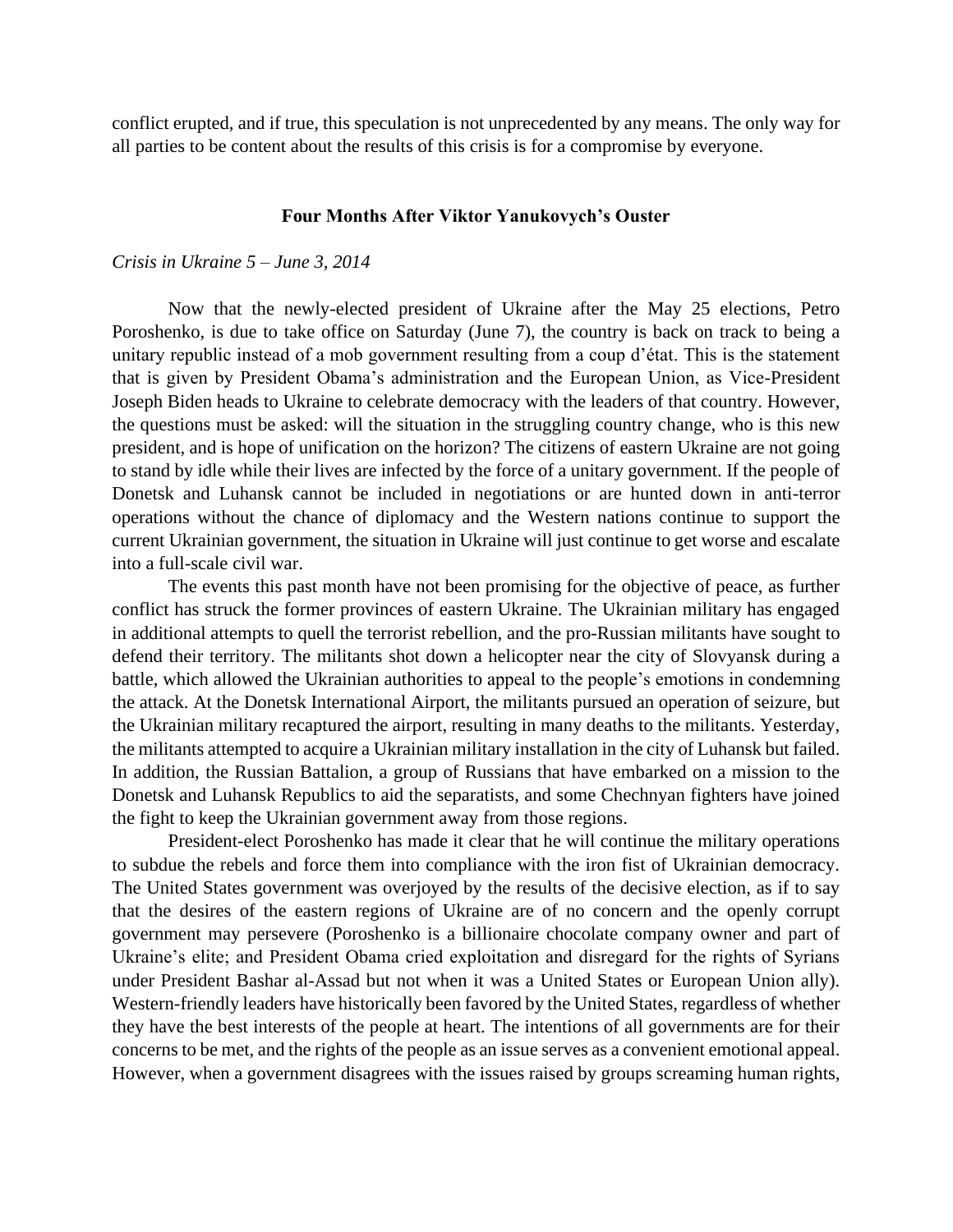such issues are ignored. Propaganda and exploiting people's faith in their government work considerably well.

Since Russia has been cooperating with the West, there has been less talk about another cold war or raising conflict between them and the United States. The Russian Federation has shown much effort in complying with the Western demands of pulling back thousands of troops from its western border. The North Atlantic Treaty Organization (NATO) has been monitoring movements and has thus far concluded that the military is packing up for the Russian interior. Although it is a positive announcement that tensions may settle between the two powers, Russia received scant advantages from the situation. If compromises are one-sided, bullying has occurred, and the rights of the citizens of former eastern Ukraine are diminished. Russia has claimed countless times that it retains the right to protect ethnic Russians, and this could be used as an excuse to involve itself militarily in Donetsk and Luhansk, especially with the Russian Battalion assisting the separatists. The West has also urged Russia not to use its oil company, Gazprom, to bribe Ukraine. Russia had agreed to assist the struggling economy of Ukraine before the crisis commenced, but it is demanding the money back now that conflict erupted. The United States and the European Union are scrambling to relieve the stress that the Ukrainian government has burdened itself with through a weakened economy, so that Russia cannot hold it hostage to its debt. Some of this aid will be used to pay off the Gazprom bill, and negotiations have been reached by both parties to give a more favorable paying system to Ukraine. All of these efforts have eased some of the tensions between Russia and the United States, but the war hawks continue to beat their drums and endorse sanctions on Russia.

The United States and the European Union have been far too supportive of the current Ukrainian government, which is corrupt and has even violated its constitution to oust former president, Viktor Yanukovych. The people of eastern Ukraine need to be brought into negotiations with the government, instead of the one-sided military campaign currently waged. The Western nations have dominated Ukrainian politics, which has not allowed for the people who are more sympathetic towards Russia to have much of a say in the affairs that affect them. If the people of Donetsk and Luhansk are to be brought back into Ukraine, the only equitable way would be to federalize the country, which would allow for more autonomy of the provinces that are closer to the people. Also, any international discussions that occur must include representatives from Donetsk and Luhansk in order to have everyone's interests included.

#### *Crisis in Ukraine 6 – June 25, 2014*

The events in eastern Europe have not improved much since the onset of hostilities between pro-Russian separatists and the Ukrainian nationalists, but the cease-fire agreement set in place by Ukrainian President Petro Poroshenko is a step in the right direction. May there be an end to the conflict and a diplomatic solution on the horizon? It is doubtful that such a development will ensue in the near future due to the persistence and obstinacy of the separatist fighters, and the United States and European Union will likely continue their harsh criticism and implication of Russia as an aggressor in the crisis (although much criticism and sanctions have not been taken as of late). However, the international focus of the United States has been the recent civil conflict in Iraq, where the Sunni group, the Islamic State of Iraq and Syria, is hopeful of establishing a caliphate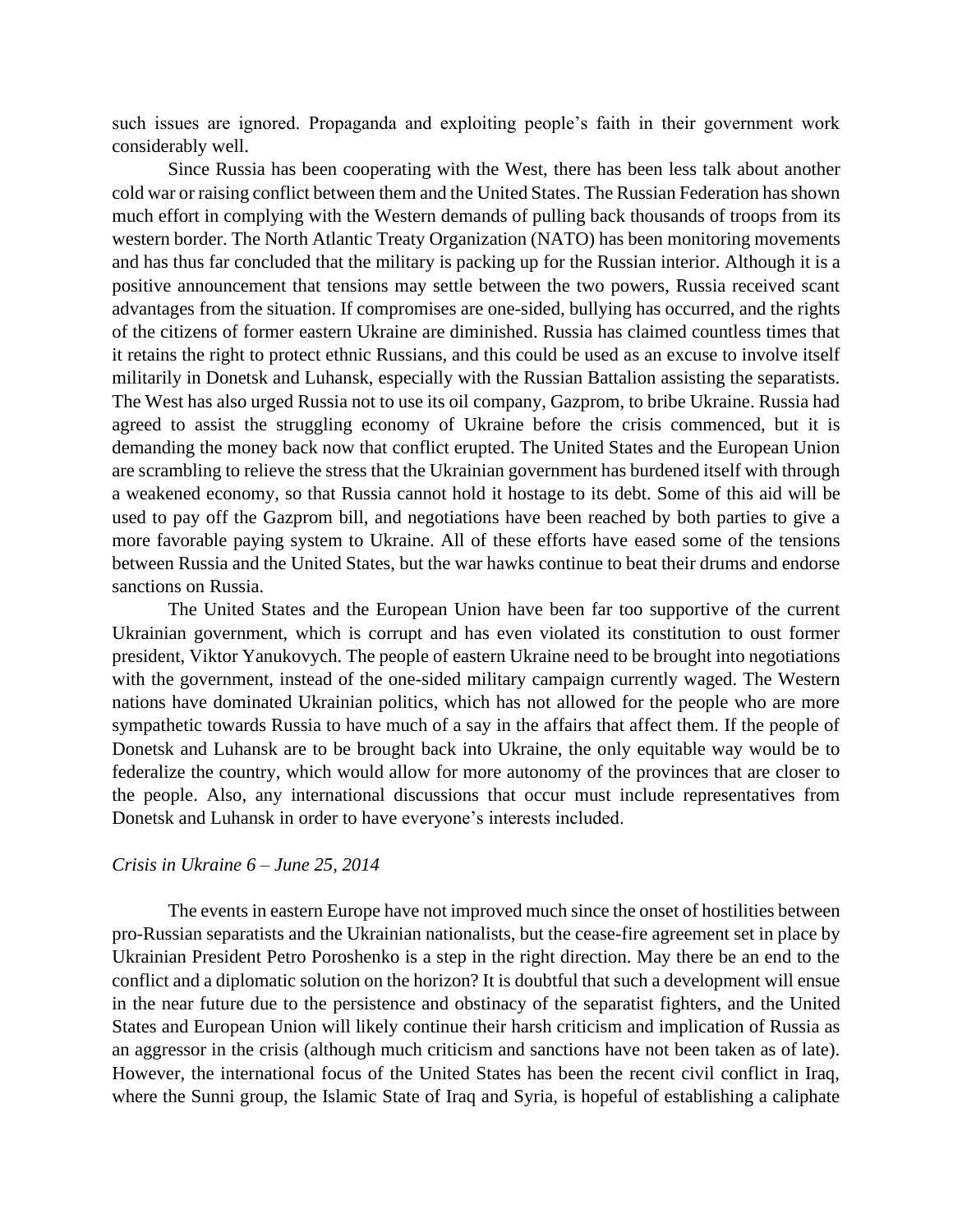and conquering lands owned by the new Shiite government under Prime Minister Nouri al-Maliki. The United States will likely end up attempting to rescue Iraq from the terrorists instead of allowing the country to establish itself as a legitimate political authority.

Recently, the Ukrainian government succeeded in taking the southeastern city of Mariupol, where the government boasted compliance with the citizens there (the people supposedly welcomed the invaders), but the separatists have been holding their own against a much more powerful force. The Ukrainian government in conjunction with the North Atlantic Treaty Organization (NATO) has accused Russia of sending tanks and personnel carriers across the international border into Luhansk (they have been supposedly spotted by officials) as well as weapons and ammunition, and Russia has denied these claims. Violence has remained constant during the conflict, and it is unlikely that the separatists will abandon their cause without some type of beneficial compromise. Also, Russia and Ukraine failed to make a deal about gas supplied by Russian-owned Gazprom, thus hindering the flow of the important substance to Europe via pipelines flowing through Ukraine. This military and economic crisis has put Russia on the West's list of most abhorred countries.

The cease-fire implemented by the current Ukrainian president is a token of good measure, but the accomplishment of such a feat rests in the ability of both parties to accommodate one another's concerns while still receiving their own interests. The president has agreed to lay down arms until June 27 and provide amnesty to separatists who have not committed violent crimes. In addition, he has agreed to decentralize power to the regions of Luhansk and Donetsk, but at the same time, he has effectively closed the Russian-Ukrainian border to end the supply of weapons, ammunition, and fighters. The separatists have largely ignored the proposal, as hostilities by the separatists have continued. Russia has been urging the Ukrainian government to include the separatists in talks for weeks, but it has been instead taking a military operation to rid itself of terrorists. Regardless, the United States and the European Union will support the Ukrainian government no matter what its actions may be and will continue to charge Russia as the aggressor until Western demands are made, based on past precedent set by the American government. It is very unlikely that the separatists will get much of what they desire in any type of negotiation, but with the United States distracted in Iraq, perhaps Europe can decide its own fate for the time being.

The emerging civil conflict in Iraq is of no less importance to the United States' foreign policy and the aging War on Terror that persists in the minds of war-hawks. The Islamic State of Iraq and Syria (ISIS) threatens to tear apart the weak government that has been established after the overdue departure of American troops from that country approximately three years ago. Twelve years after former United States President George W. Bush erroneously announced that Iraqi President Saddam Hussein was connected to the terrorist group al-Qaeda, a splinter-group of the same has infested Iraq. It seems that the United States displaced one terrorist group (the Arab Socialist Ba'ath Party), only to have another one take its place (ISIS), as was foreseen by some years ago. Thus far, ISIS has succeeded in taking about three-quarters of Anbar Province, as well as Iraq's second largest city, Mosul, and a few other major cities. The central government of Iraq has had many "strategic" withdrawals from the fighting, and many of the soldiers are losing morale. However, a new wave of young Shiites is signing up to defend Baghdad, which is due to be invaded shortly (according to many officials).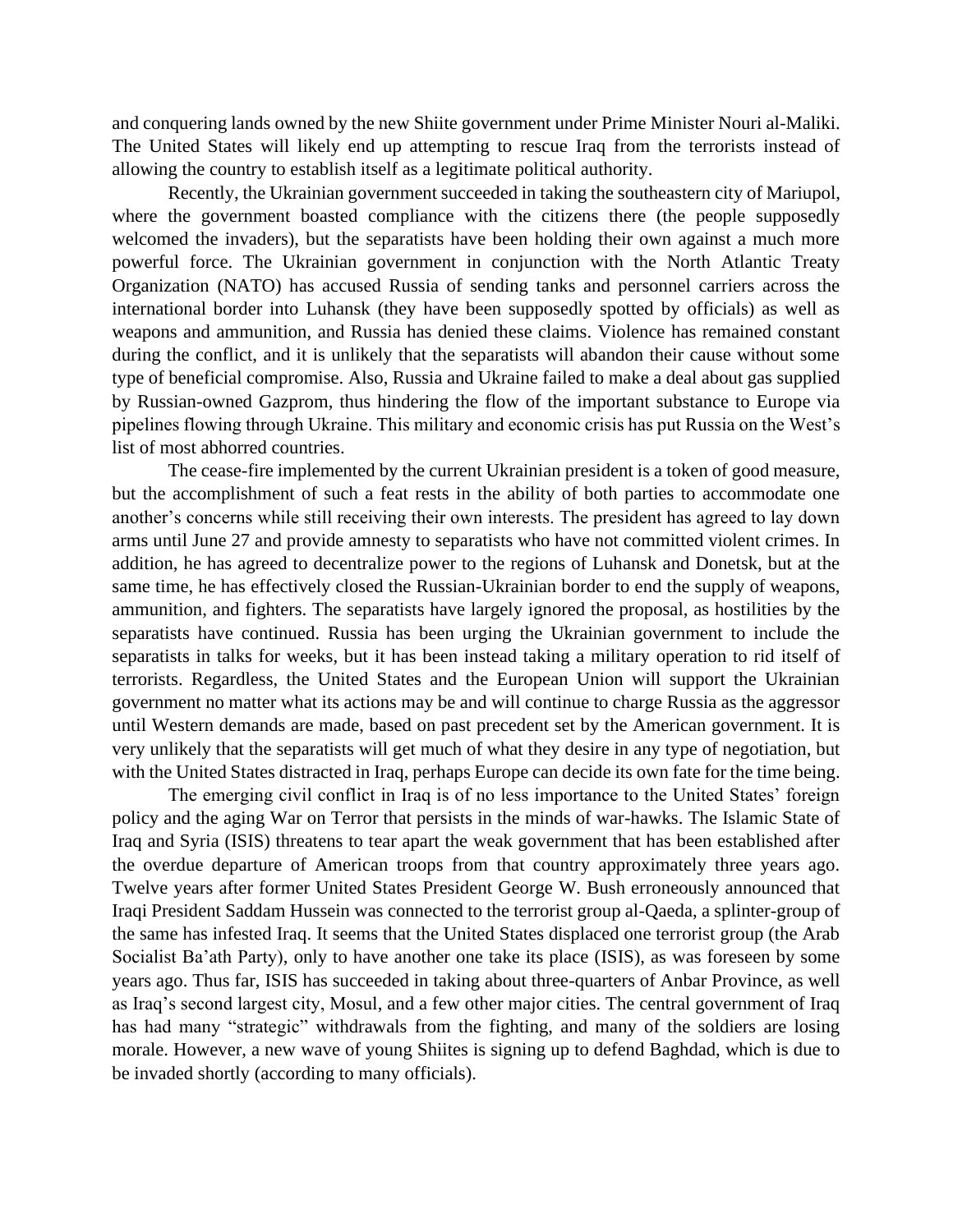United States President Barrack Obama revealed a plan to assist Iraq in its fight by sending three hundred advisors to collaborate with Iraqi military officials on strategy and intelligence. He resisted the pressures of war-hawks in Congress, including Senators John McCain and Lindsey Graham, but has not ruled out the possibility of aggressive air strikes (referred to as "American air power" by the senators) in the future to prevent the spreading of terrorist territory gain throughout Iraq. It is reasonable to assume that the United States will increase its role there if the situation gets out of control. It should be noted that ISIS is a violent and brutal group with the goal of implementing the unreasonable Sharia law across a yet-to-be Islamic Sunni caliphate, but why should the United States combat a force that the president was so willing to support in the Syrian Civil War. Syrian President Bashar al-Assad was the enemy there, so it did not matter if ISIS and other al-Qaeda affiliates were part of the rebellion, as long as the dictator that the United States did not want in power was gone (al-Assad is still in power and the civil war continues to this day).

The American government should allow for the new Iraqi government to be able to fight its own battles because it is an independent country (or three nations, depending on one's perspective) and cannot remain dependent on the United States forever, plus the War in Iraq (2003- 2011) is over. This is a brand-new conflict for the Iraqi people to wage. The United States cannot afford another conflict and should not be regarded as the policeman of the world, picking and choosing which conflicts to get involved in and which parties to support. Also, Iraq is not a united nation, so ISIS is able to pick up assistance from Sunnis along the way. The Sunnis will never be content with a government favoring Shiites. This may end up erupting into a civil war between Sunni rebels and a Shiite-dominated central government, much like the Syrian Civil War.

Iraqi Prime Minister, Nouri al-Maliki, is accused of causing a divide amongst Iraq's three largest groups, so at some point, he may need to step down from power to better unite the people. The best solution, however, is to allow the three groups to have their own independent countries, since the British decided to include all three groups when they formed the country of Iraq. This has only caused problems. Sunnis are rebelling against the Iraqi central government, so would not it be suitable to grant them the ability to create their own nation? Kurdistan has a distinct culture and the desire to seek independence, so why should it not be able to become free? The Kurds are complying with the Iraqi government in some areas in this new conflict, but Secretary of State John Kerry, upon visiting the region, has not mentioned the independence of Kurdistan, which brings up the question of whether the United States gets to be the judge on determining the status of those people.

The conflict in Iraq is only a continuance of American foreign policy dominance that has been seen throughout the years. The United States will seek to control and influence the Middle East and as much of the world as possible. Is this new form of empire justified? The United States picks its allies, like many countries in Europe (to include Ukraine), and defends them as its own territory; but then, it challenges any country that does not comply with its demands. It will ultimately get its way against Russia in the conflict with Ukraine, as Russia and the separatists will be forced into compliance or war.

*Crisis in Ukraine 7 – July 9, 2014*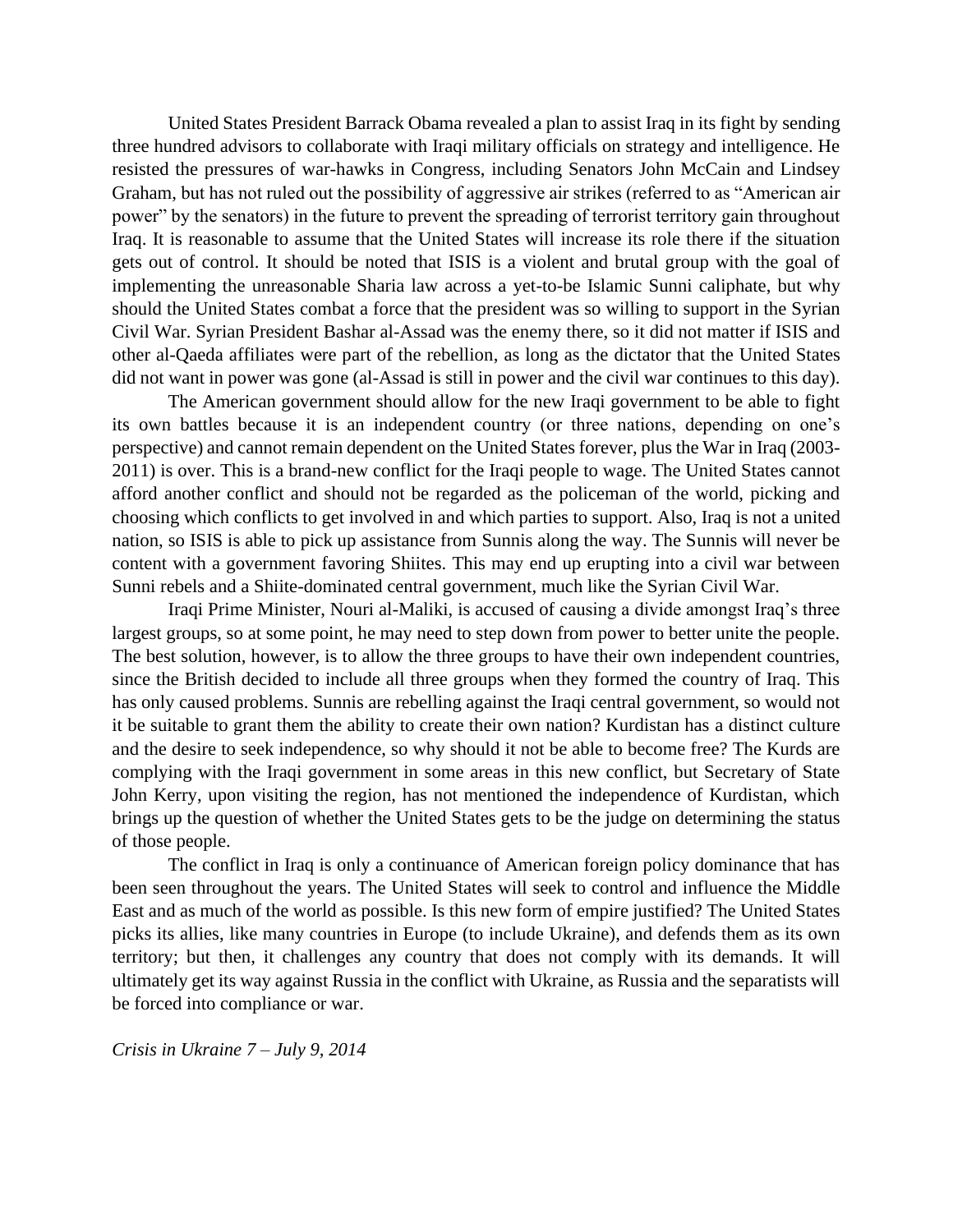The cease-fire set in place by Ukrainian President Petro Poroshenko has now ended, and the central government has continued its anti-terrorist campaign against the separatists, capturing several key points and the important cities of Slovyansk and Kramatorsk. Meanwhile, the United States has continued its anti-Russia rhetoric, despite the attempt of the Russian Federation to negotiate and end tensions between the two powers. The separatists' demands of increased autonomy will not likely be met due to Ukraine's persistence in quelling the rebellion, and the United States and the European Union will continue to threaten economic sanctions on Russia. This conflict has become so one-sided that the people of the Donetsk and Luhansk Republics will never achieve statehood within Ukraine or outside of it without fighting for their right to exist.

Ironically, the economic deal that Ukraine signed with the European Union (the one that sparked the whole conflict, as former President Viktor Yanukovych refused to sign the deal and got ousted from power by protestors) not only furthers trade between the two nations, but it strives to recognize democracy and human rights throughout Europe. Georgia and Moldova took part in the agreement as well, further isolating Russia's former Soviet states. Although the former Soviet block should not be under the influence of Moscow, it should also not be subject to the domination of Brussels (capital of the European Union) or Washington. If the European Union and Ukraine were genuinely concerned with the rights of Europeans and the flourishing of democracy, they would allow the citizens of eastern Ukraine to have a voice in the politics of that country.

Instead, the people of those regions have been met with military force, which is similar to the coercion seen under the presidency of Abraham Lincoln during the American Civil War. Eleven states decided to manifest the principles of the Declaration of Independence by seceding when they no longer perceived a benefit to remaining in the union. Although the Confederate States of America were never recognized as a country, as Donetsk and Luhansk are not, and their primary issue for existence emerged from one of the biggest scourges on mankind in American history (slavery); it is important to remember the right of the people to choose their own government, as the American colonists did during the American Revolution. President Poroshenko was willing to negotiate with the separatists of eastern Ukraine, which should be applauded, but he revoked the cease-fire after ten days. He also agreed to give greater autonomy to the people there, but the separatist forces continued violent attacks. In part, the militants are the culprits for their situation because the violence that they have displayed is unwarranted, but not compromising on their pleas for freedom is a disservice to the end of democracy and contentment within the Ukrainian borders. Like in the American Civil War, the inevitable termination of the separatists will come through military suppression, but one should not forget the struggles of people worldwide that would prefer citizens not to live under the chains of imperialism and strong, centralized government.

In addition to the neglect of abuses on human rights carried out by the Ukrainian government, the United States has been extremely critical of Russia's role there. Russian President Vladimir Putin has asked the Federal Assembly (Russia's legislature) to nullify military action in Ukraine and it has complied, and Russia has attempted diplomatic talks with the United States to bring the two nations away from the deteriorating relations displayed over the last several months. This has been greeted upon with the deaf ears of a country that is resentful over the annexation of Crimea. The United States does not want to hear of reconciliation efforts on the part of the Kremlin and Assembly because then it cannot destabilize the Russian economy and eliminate some of its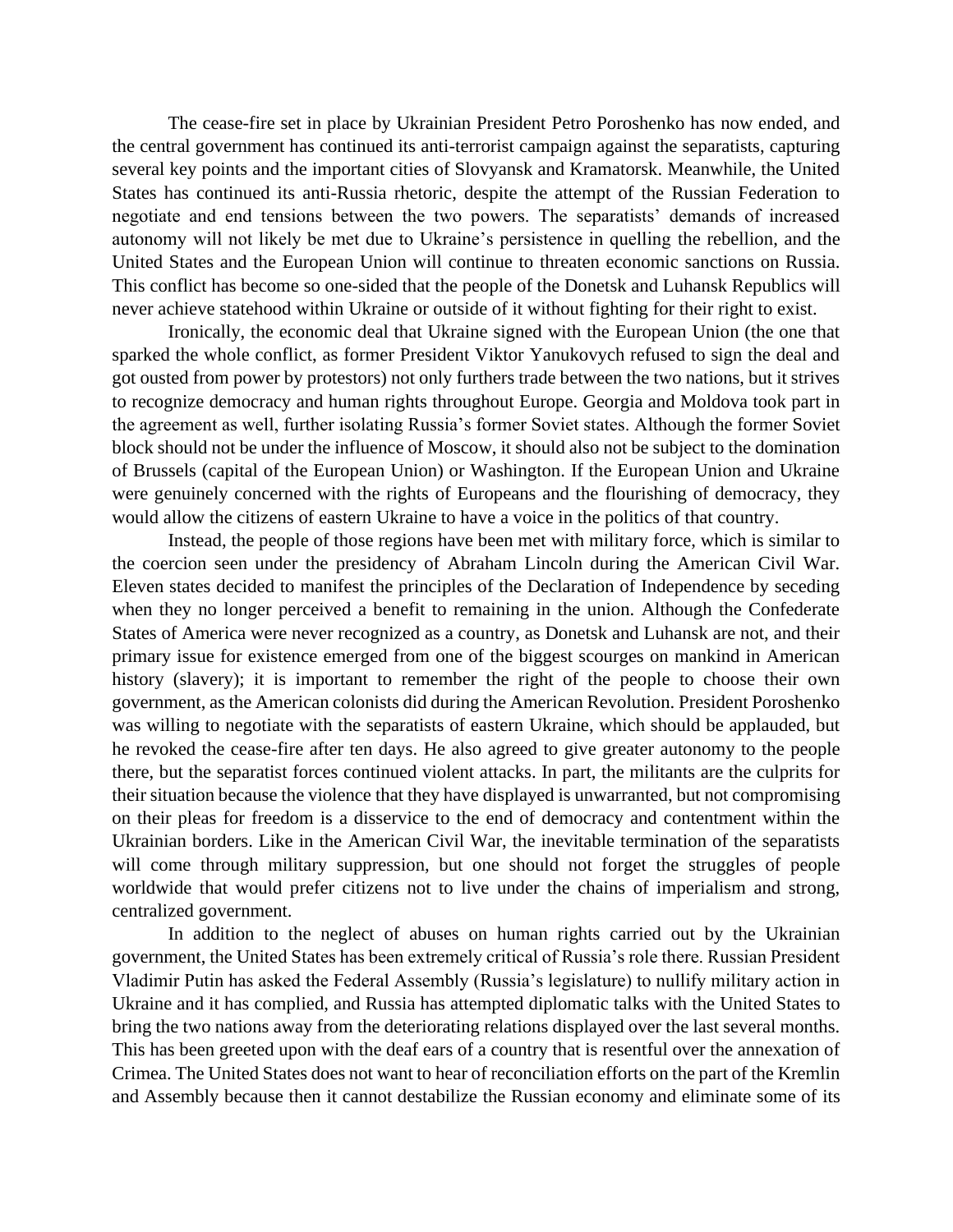competition on the world stage. The American government still speaks of further economic sanctions, despite Russia's best efforts; but the dispatching of hundreds of troops, equipment, and unmanned aerial vehicles (UAV's) to the aid of the Iraqi government to combat the extremist Sunni group, the Islamic State of Iraq and Syria, which has taken control of large stretches of both countries, has distracted the United States on its foreign policy objectives. Regardless, it would seem as if the United States would be unwilling to negotiate with Russia, even if tensions could be mitigated. It is either the demands of the United States or there will be no deal. This could prove to be a grave mistake in the future for both American citizens and the rest of the world.

One can only hope that the eyes of the Ukrainian government, as well as the European Union and the United States, will be open to the possibilities of all citizens of Ukraine living in contentment and true democratic spirit. If the United States could halt its aspirations of being the global policeman, exit intra-continental affairs, and stop instigating a future cold war, Europe could be left to its own devices to shape the type of continent it would prefer to create. The citizens of eastern Ukraine need their autonomy, and it would seem as if this conflict has shown the world that some political borders are drawn arbitrarily and against the best interests of the people who live there. Only time will tell if freedom will reign in Ukraine, but it seems unlikely that Donetsk and Luhansk will ever be labeled on the global map.

#### **Five Months After Viktor Yanukovych's Ouster**

#### *Crisis in Ukraine 8: Malaysia Airlines Flight 17 and the Israeli and Palestinian Developments – July 24, 2014*

Just as one thought the spotlight of Malaysia Airlines had finally dimmed into the darkness of past occurrences in the news media (although the mystery of Flight 370 is still unknown), yet another incident involving the same airline company has sparked back into the blaze of endless coverage. Now, an international investigation into the type of missile that was used to down the aircraft in rural Donetsk, as well as the culprits involved, is being conducted (mostly by the United States, Ukraine, and the European Union). American intelligence has thus far found that the separatists with the assistance of the Russian Federation had accidentally fired upon the airplane, assuming it was a Ukrainian military transport aircraft. Similarly to the condemnation of Russia on practically everything that has developed in Ukraine by the United States, this incident will fare no differently in international diplomacy; and Russia will continue to be blamed as an aggressor, as they are pushed into further economic sanctions and closer to a new cold war. This comes as the world's biased mediator must decide on the issue of what to do concerning the escalating tensions between Israel and the Gaza Strip.

As the Netherlands prepares to receive the remaining bodies from the destroyed jet (most of the victims were Dutch), the investigation into the cause of the event ensues. It has been stated that the rebels treated the bodies with disrespect and hindered the ability of investigators from gaining access to some of the crash site. In addition, the black box of the aircraft was only later handed over, increasing concerns that it may have been tampered with (specialized equipment, as well as much training, is necessary to change the audio recordings, so it is almost impossible that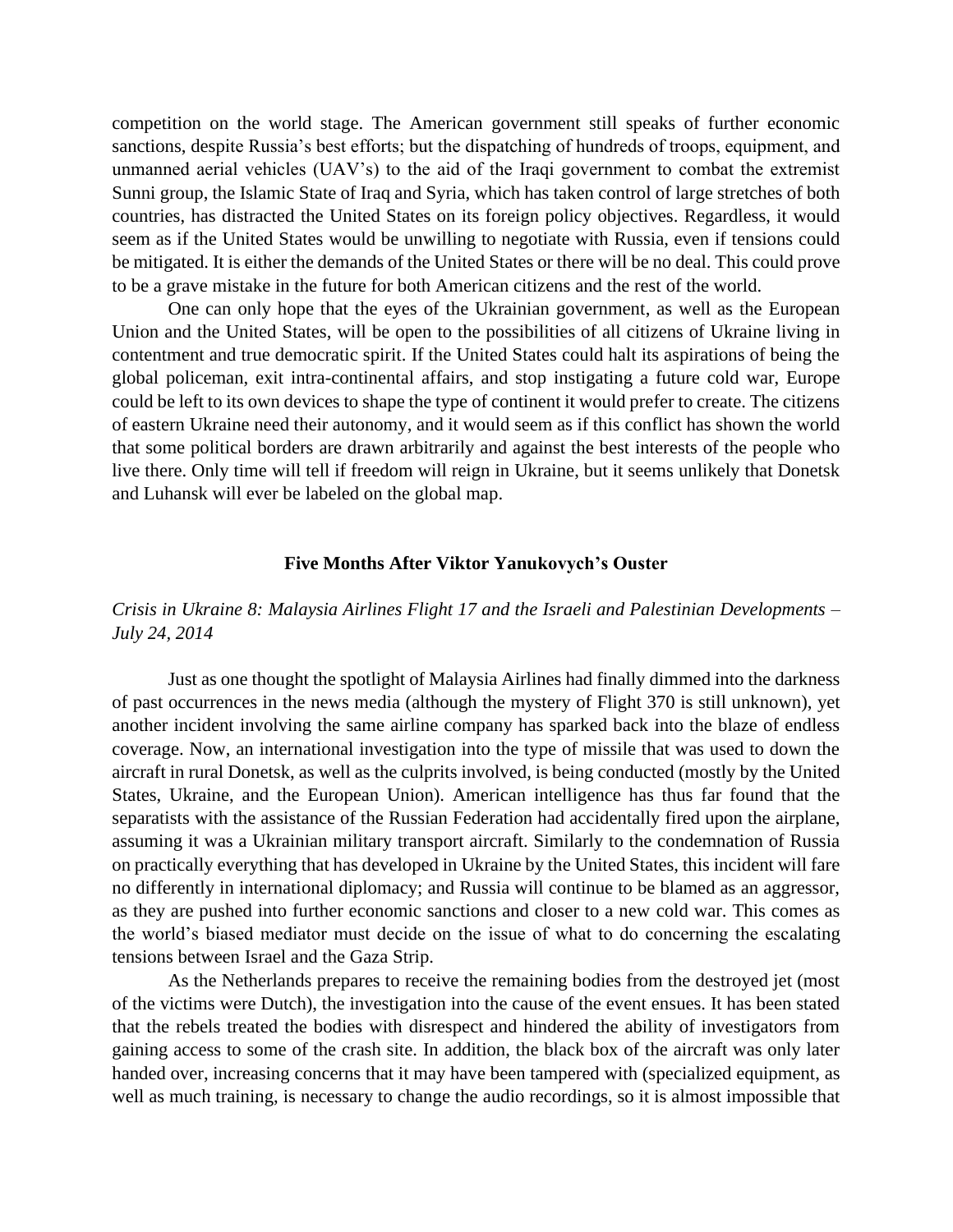this could have been done; but some of the data may have been erased). If the separatists are to legitimize their claim of independence to the international community, these types of mishaps are things that must be avoided. Even if they were not culpable, impeding an international investigation does a great disservice to the world.

The Ukrainian government quickly decried the rebels' attack as an act of terrorism, claiming that the world should treat them as a terrorist organization supported by Russia, and alleged that the airliner had been shot down with a Buk surface-to-air-missile within Russian territory. The United States has largely defended that claim, but it has diverged by adding that the separatists likely acted under a pretense of mistaken identity (though they may have been drunk) and were within Donetsk territory. The evidence includes: satellite imagery showing it was a surface-to-air missile, an audio recording of separatists discussing that they had downed a Ukrainian military aircraft, and a Buk system being hauled into Russia with one missile missing. If a surface-to-air-missile system was used, it is likely that it was the rebels because the Ukrainians, at least it claims, had no missile capabilities in that area of eastern Ukraine (the Russians refute that claim). However, the Russians assert that a Ukrainian SU-25 fighter jet was within three miles of the commercial airliner when the incident occurred, further complicating the story by adding the possibility that the Malaysian airplane was shot down by the Ukrainian military. Although it seems most likely that the separatists were responsible, the world should wait for the investigation to yield the results before jumping to conclusions about when and how actions should be taken against Russia or the rebels.

If examination of the situation reveals rebel culpability, a neutral court under the administration of the United Nations and not the United States or the European Union should be established to determine the compensation that should be owed to the families of the victims, similar to the tort system in American law (likewise, if the Ukrainians were responsible, they should make the payments). Also, the soldiers that fired the missile and the commanders, if applicable, that gave the order to shoot should be prosecuted under the charge of negligent homicide. If Russia was involved, the percentage of its guilt should be determined and reparations given accordingly. However, the fault of Malaysia Airlines for flying a plane in a war zone and being told by Ukrainian officials that it was not welcome to fly below 32,000 feet in altitude (it should have known it was a war zone, even if it was cleared by Ukrainian officials) should be taken into account and subtracted from the compensation owed by the rebels and Russia (if applicable).

The finger-pointing at Russia continues, and it is likely that such an event will conclude with extra economic sanctions against that country. Doing so will only aggravate the tensions between the West and Russia and force Russia to take actions that might further be condemned. This continuing cycle may eventually erupt into further conflict between the two great parties, but compromise on the issue is something that the West will not be willing to partake in due to its imperialistic intentions and military arrogance. Although American intelligence has stated that Russia is backing the separatists and attempting to cause unrest in eastern Ukraine, the evidence has not been released to the public and should not be believed until the proof is solid. The United States government has the desire to protect one of its European "allies" and destabilize one of its rivals, and is therefore, likely to believe the Ukrainian government on any of its intelligence. Even if the Ukrainian government is correct in some of its analysis, it is not something that is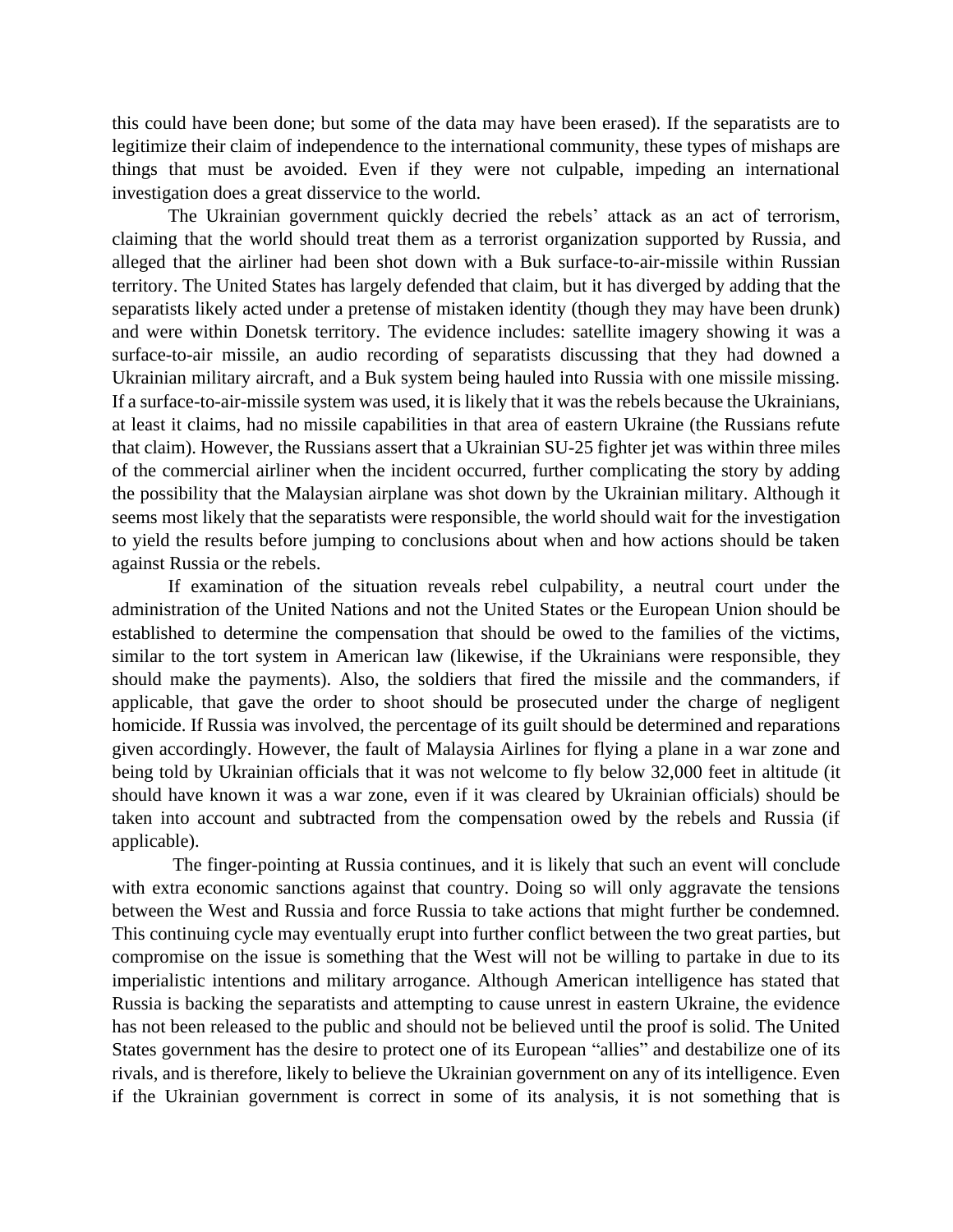unprecedented by the United States government (American units have caused political unrest in many places worldwide). This hypocrisy has done the American people a great injustice, and it may just lead to a war that will be regretted.

In the meantime, the Islamic Resistance Movement (commonly referred to as Hamas) has been firing rockets from the Gaza Strip into Israeli cities, causing panic amongst the Jewish citizenry. As a result, the Israeli Defense Force has responded with *Operation Protective Edge* to destroy Hamas targets and prevent future attacks from the military wing of the organization that controls the small strip of land. It should be apparent to most that Israel has the right to exist and defend its borders from attack, but the method in which it utilizes is superfluous in that it causes much collateral damage, including mass civilian casualties. Approximately seven hundred Palestinians have been killed (mostly civilians) compared to the thirty Israeli troops (mostly military), and much of Gaza's infrastructure has been obliterated by the much-superior Israeli force. The Israeli government has responded that it has sufficiently warned the Palestinians and that Hamas uses its own civilians as human shields. The people of Gaza are poor and have few places to go, so even with the warnings, leaving has proved difficult. Also, the claims that Hamas uses its own people as human shields is too difficult to determine in the gunfire that has persisted (it is possible, though, in order to get international support for the Palestinian cause), but Hamas has a political wing that is very involved in the civil matters of Gaza (there are claims that Israel has targeted people belonging to the political wing as well, and it is, therefore, targeting civilians). The American media is very pro-Israel and has not exactly been impartial on this bitter conflict that has arisen from the post-World War II era. Israel often demolishes the homes of Palestinians, especially in the West Bank, leaving countless victims homeless in a world full of Israeli limitations on the Palestinian people (a manner similar to martial law). The Palestinians are not innocent either, as they often support organizations that conduct violent raids and bombings on Israeli citizens and cities (as Hamas did at the outbreak of this current conflict). The United States government has been trying to referee this conflict, but it is obvious who will get the upper hand in the negotiations between the two parties.

As the civil war rages on in Ukraine, the same old rhetoric is used to describe the separatists as terrorists and the Russians as a nefarious empire concentrated on bringing all or most of Ukraine and other parts of eastern Europe back into its iron teeth. Recently, the Ukrainian government took control of the Donetsk International Airport, and it is likely that Donetsk and Luhansk will be forced back into Ukraine in time with little to gain; but the separatists have been fighting back and have even downed a few Ukrainian fighter jets (including two after the incident involving Flight 17). It is hopeful that this civil war will soon fade with the two break-away regions gaining autonomy from the unitary government in Ukraine, but as the lessons of Abraham Lincoln would teach, the people are only free to choose their type of government under certain circumstances.

#### *Crisis in Ukraine 9 – August 14, 2014*

The intensity has increased recently between the United States and Russia, as new sanctions have been placed on the latter by the former and the European Union. Russia has been identified as the culprit in the civil war in Ukraine on the world stage because the United States, the most powerful nation that has ever existed, has and can continue to modify the rhetoric. In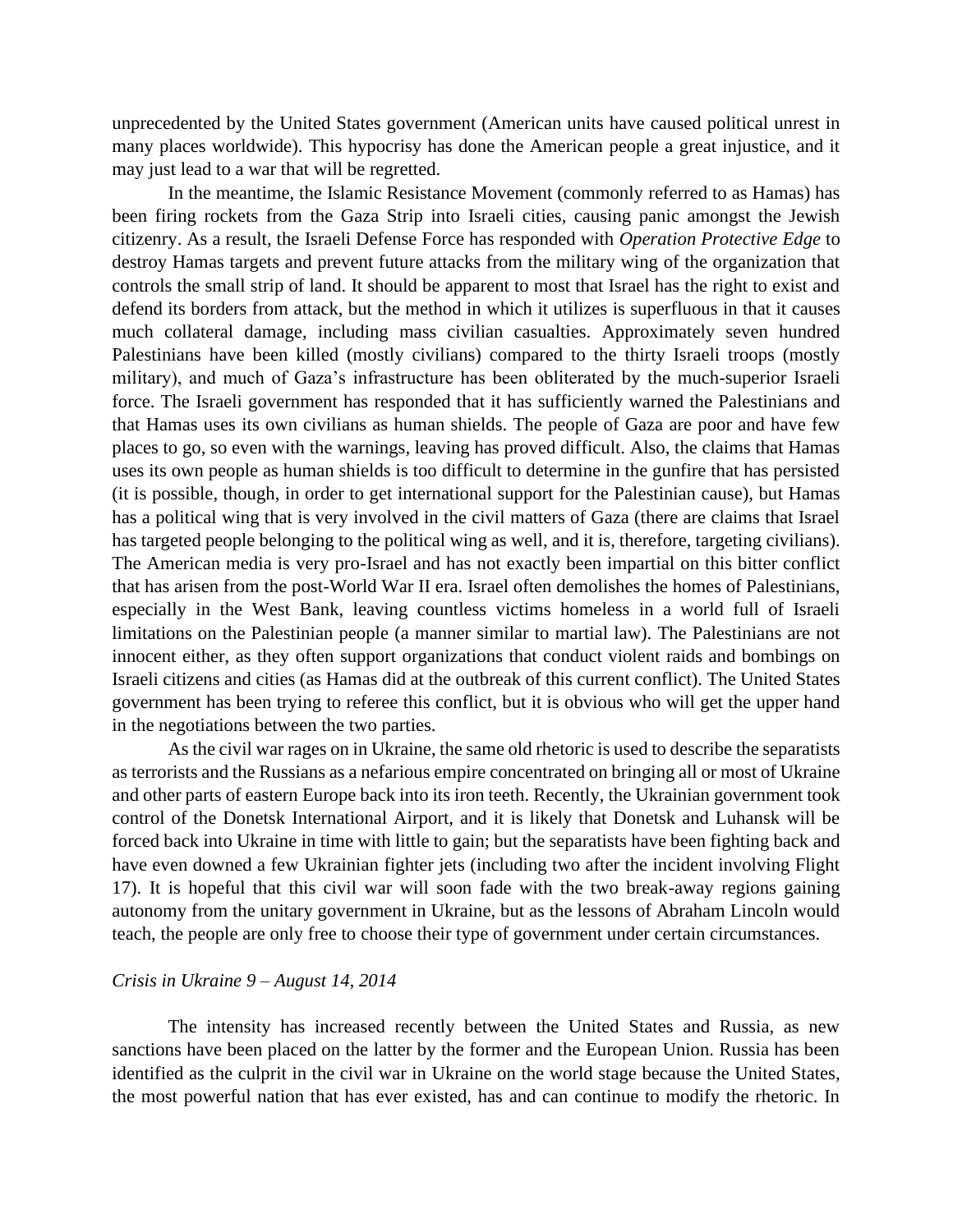doing so, the inevitable escalation of the conflict will result because neither of the two powerful countries involved wants to be inferior to the other. If the conflict is allowed to spiral out of control, the very real possibility of a new cold war may exist, but this time, the complexity of the World War I-style alliances and the factor of multiple nuclear powers brings about the threat of a global nuclear war.

It may be that war is not on the horizon and the inflated talk that has ensued between President Obama's administration and the President Putin's Kremlin is merely a matter of beguiling, but regardless, misunderstandings may at times have the most unfortunate consequences. President Putin has stated as of late that the 2009 Nobel Peace Prize recipient (President Obama) may be responsible for bringing about a new cold war between former rivals during the Soviet era. President Obama has had nothing but harsh words towards Russia, despite its efforts to de-escalate the situation. The worst part about the whole thing is that this is solely a European conflict and should be treated as such, but as usual, the United States has made it a global issue.

The United States still accuses Russia of supporting the rebels of eastern Ukraine with troops, weapons, and supplies, but Russia and the rebels have denied those claims. As the Ukrainian military has aggressively attacked the Donetsk People's Republic, the capital city, Donetsk, has been under assault. It is unlikely that the separatists within the city will be able to hold it for long because the Ukrainian military is superior, despite the rebels' claim that they have shot down several Ukrainian fighter jets. Russia has also amassed up to 20,000 troops along the Ukraine border, according to officials of the North Atlantic Treaty Organization (NATO), and the Western world is crying that Russia may invade Donetsk and Luhansk in a similar manner that it did Crimea back in late February and March (both provinces were originally part of Russia, but were given to the Ukrainian Soviet Socialist Republic as a gift for joining the Soviet Union).

In addition, Russia is performing military exercises several miles from the Ukraine border, but the West complains that exercises were executed just prior to the Crimean Crisis. It is unlikely that Russia will invade eastern Ukraine, and exercises are part of the standard routine to strengthen the capability and readiness of a military force. The United States performs them all of the time, often in conjunction with allied nations such as South Korea. Russia is likely preparing itself in case a deployment is necessary at a future time and to show force and strength amongst a plethora of Western criticism. Russia does not want to be seen as weak, and it is likely that the United States will use the normal procedures of exercises as justification that Russia is becoming a rogue nation that must be stopped.

Russia has also sent a convoy of over two hundred white trucks (indicating that they are not threatening) in a humanitarian mission to aid the people of eastern Ukraine (particularly the city of Luhansk) by providing food and other essential supplies. The International Committee of the Red Cross said that it had not heard of the convoy in which President Putin had claimed would be working with them, and the convoy has diverted from its supposed path towards the Ukrainian city of Kharkiv. Although these actions are highly suspicious, the first thought by the Ukrainian government and, in turn, the American one was that this was a pretext to invasion of the selfdeclared republics of eastern Ukraine. The Ukrainian government even went as far as to claim that the white trucks once displayed a pattern associated with military vehicles but were painted white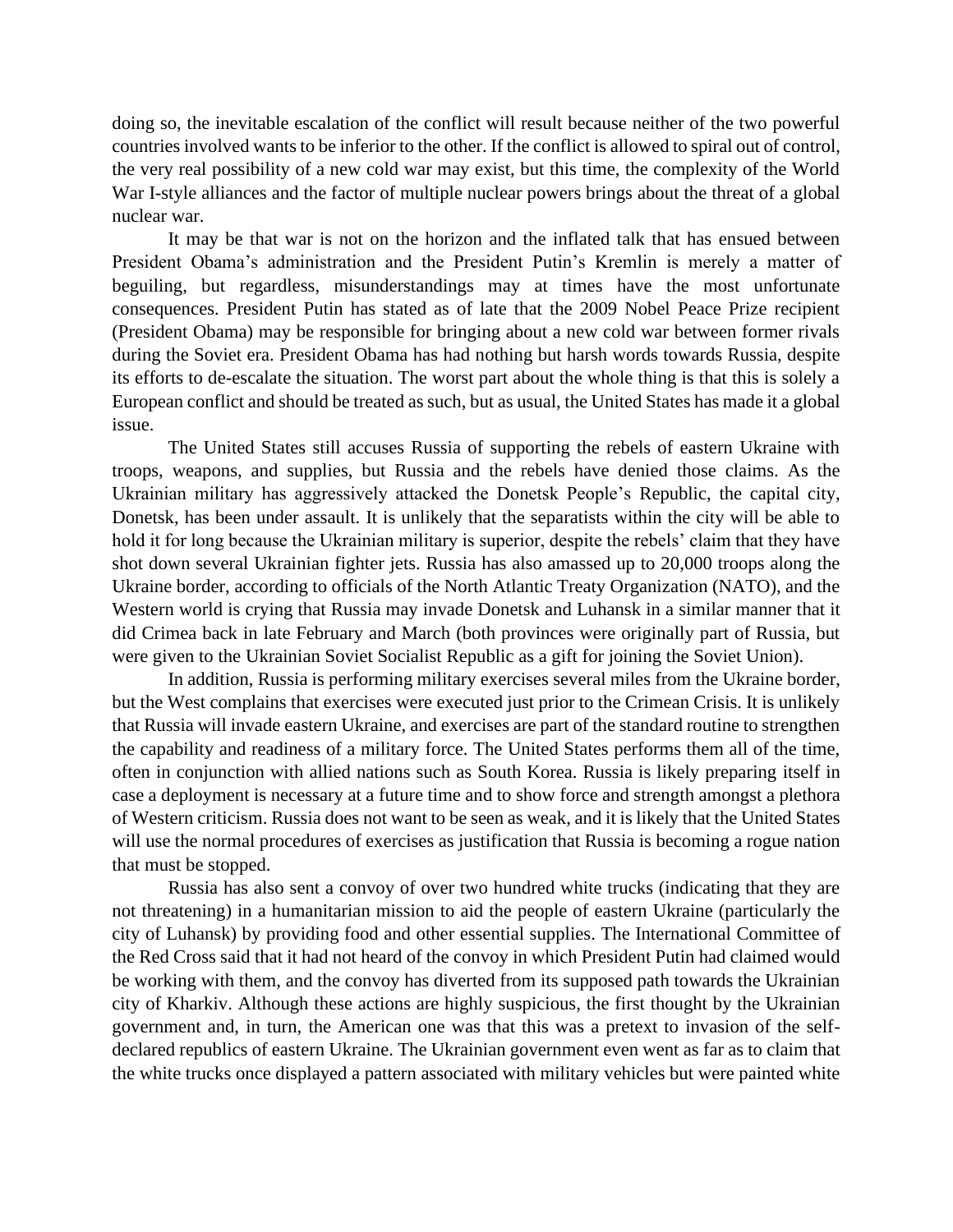to reduce uncertainty in its motives, however, this claim has not been proven. President Obama has watched and cautioned Russia not to invade or else there would be dire consequences.

It should be obvious to most that humanitarian aid is necessary to the people of eastern Ukraine due to the intense fighting that has occurred, especially as of late. It has been reported that over two thousand Ukrainians have been killed and hundreds of thousands have been displaced to Russia or western Ukraine. The United States sends aid often to countries that need it, and the recent humanitarian aid in Iraq, offered to assist the Yazidi minority with supplies after attacks by the Islamic State that have swept through that country and Syria conquering much land, has been followed by American air bombing and combat troops (despite President Obama's promise to not send in ground troops except military advisers) to assist the Kurds and Yazidi soldiers rescue trapped civilians on Mount Sinjar. It may be convenient for American troops to be present, since Iraqi Prime Minister Nouri al-Maliki has vowed to stay in power, despite Haider al-Abadi, who is backed by the United States, being chosen to take that office. The American military or paramilitary (like the CIA) may then sweep in to force al-Maliki to resign. Regardless, if the Russians want to send aid to relieve Russians or Ukrainians suffering in war-torn areas, that is a decision by their government. Although Ukraine agreed to allow the convoy to pass at Kharkiv, if it ends up driving through a different part of Ukraine, the government there has warned that it is a declaration of war.

The United States and the European Union have implemented a series of new sanctions targeting the Russian oil industry (including research for improved methods of extracting oil) and weapons industry. Instead of the weak and symbolic ones that previously went after specific individuals, the new ones have been applauded by the American government as weakening the Russian economy. Russia has responded by placing a food ban on imported goods from the United States and Europe (Russia gets a lot of food from European countries), which may in turn hurt the European Union's economy. Targeting Russia's economy will do nothing but escalate tensions and decrease the already sensitive Russo-American relations. Perhaps President Obama should remember the actions taken by President Franklin Roosevelt against the Japanese Empire just prior to the incident at Pearl Harbor, lest some horrific and behemoth attack occur on American soil once again but by the hands of the reawakened Russian Empire.

One of the frequent events that was a characteristic of the Cold War was the proxy wars that generally took place within a country consisting of a Communist faction and Capitalist one. Although the war was fought primarily over power and who could dominate the most countries, the Soviet Union and the United States would try to secretly fund one of the factions and attempt to gain control of the government or retain control of it. There are countless examples of these proxy wars that have been declassified, but in the future, it will likely be public knowledge that the United States funded the pro-Western faction in Ukraine and had Central Intelligence Agency (CIA) agents inside the country at the time of the ousting of former Ukraine President Viktor Yanukovych. The United States has had covert missions to overthrow regimes that happen to want to be independent and refrain from Western dominance, and the overthrowing of the Ukrainian government is no different. It is a move by the American Empire to destabilize and weaken the power and influence of Russia and to bring more and more of the once Soviet and satellite states of Russia into the European sphere of influence, which would benefit the United States (the European Union and NATO countries are allies of the United States). In response to the covert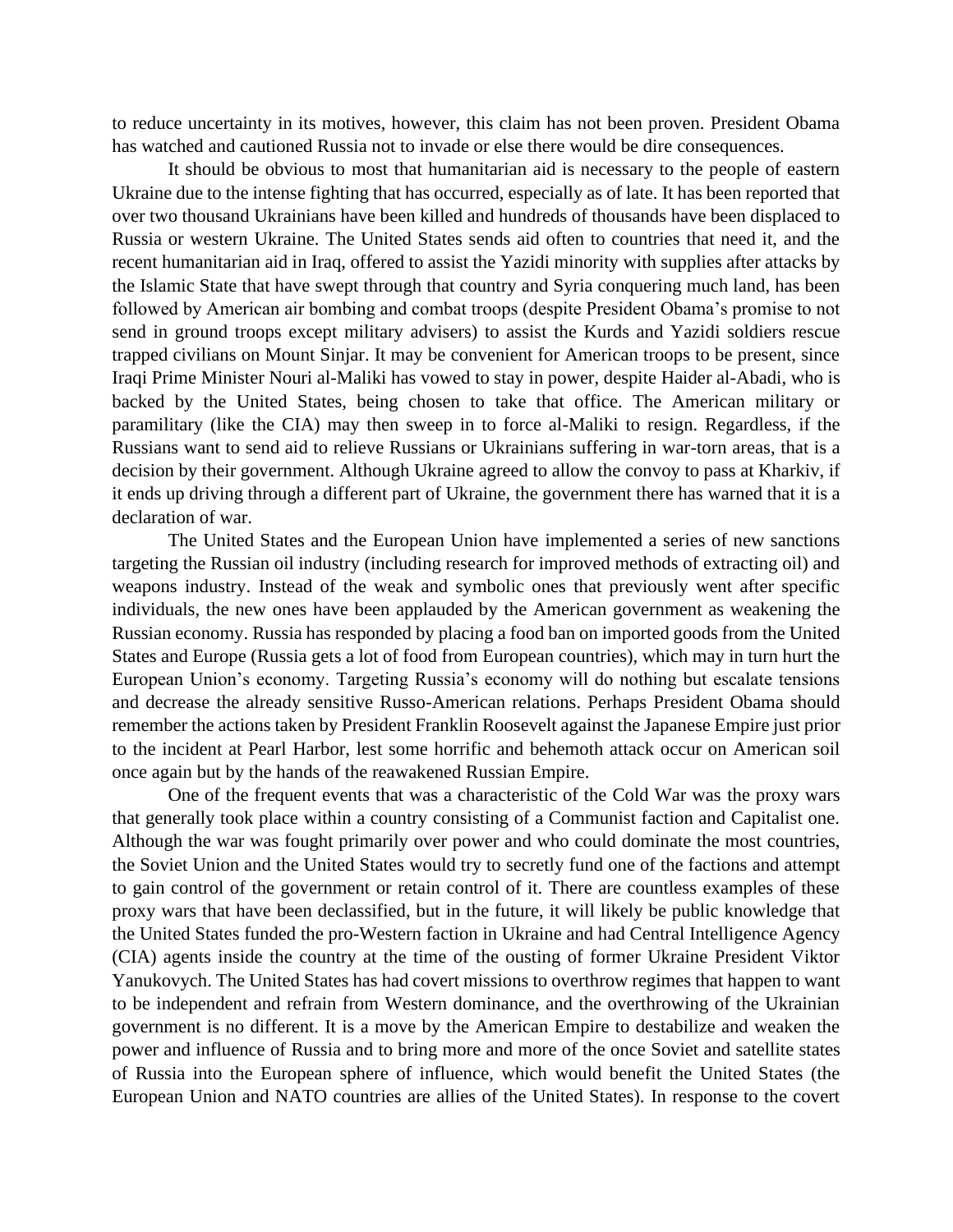actions, Russia responded with the invasion of Crimea. It has also possibly armed the rebel forces in eastern Ukraine, but even if that proves to be true, it is nothing that the United States has not done.

Because of the complexity of entangling alliances (ones that George Washington and Thomas Jefferson warned Americans against), the real possibility of war exists between the sole superpower and its former nuclear rival. NATO, established to combat the spread of Russia's empire, now includes many of the former eastern Soviet satellite states and is attempting to bring as many as it can to the organization to weaken Russian power further. This treaty is dangerous because it has the potential to drag the United States into another serious European war. At least the United States technically remained neutral at the onset of both world wars, but in modern times, the American government has spread its hegemony over the European countries and is ready to come to their aid militarily, if necessary. Russia has become friendlier with China over the recent years, and China has been flexing its muscles in Asia over disputed islands and water and air space with Japan, Vietnam, and Taiwan, in addition to increasing its military budget. Russia and Iran are also allies, and proxy wars between Iran and Israel for power in the Middle East may spark larger conflict. One mistake, misunderstanding, or blunder may send a spiraling of events that drag nations to war where it would otherwise not have occurred, as was the case in World War I.

As the Ukrainian military continues to take an aggressive stance towards the separatists and plans on capturing the city of Donetsk in the very near future, one must be reminded of the seriousness of the situation. Not only is liberty for the people of eastern Ukraine being threatened by the Ukrainian government, the European Union, and the United States, but the implications of such large-scale alliances may prove to be beyond the scope of normal relations between countries. There has been no balance of power between nations since the fall of the Soviet Union, but the current world system is establishing two powers in the making: the United States, its European allies, and its other global allies versus Russia, China, Iran, and their allies. In the past, countries have joined together in an alliance of convenience (for war or through marriage), but permanent alliances are a recent phenomenon. The Ukraine crisis may be the onset of a third world war or the issue may fade into history as nothing more than a spark of intense conflict. One will have to wait to see what will result, but if diplomacy is allowed to work where both parties get something they desire, war may just be averted.

#### **Six Months After Viktor Yanukovych's Ouster**

#### *Crisis in Ukraine 10 – September 4, 2014*

Russian involvement in Ukraine has now been deemed an invasion of the country, according to Ukrainian government officials and intelligence gathered by NATO and the United States. Will the United States stand idle while a powerful nation invades the territory of a sovereign European state, or will the war hawks and neoconservatives in Congress persuade President Obama that action must be swiftly taken to avoid an imperialistic onslaught? The likely outcome will be continued sanctions, which are currently being discussed by President Obama and German Chancellor Merkel and the European Union, and a continuation of the status quo through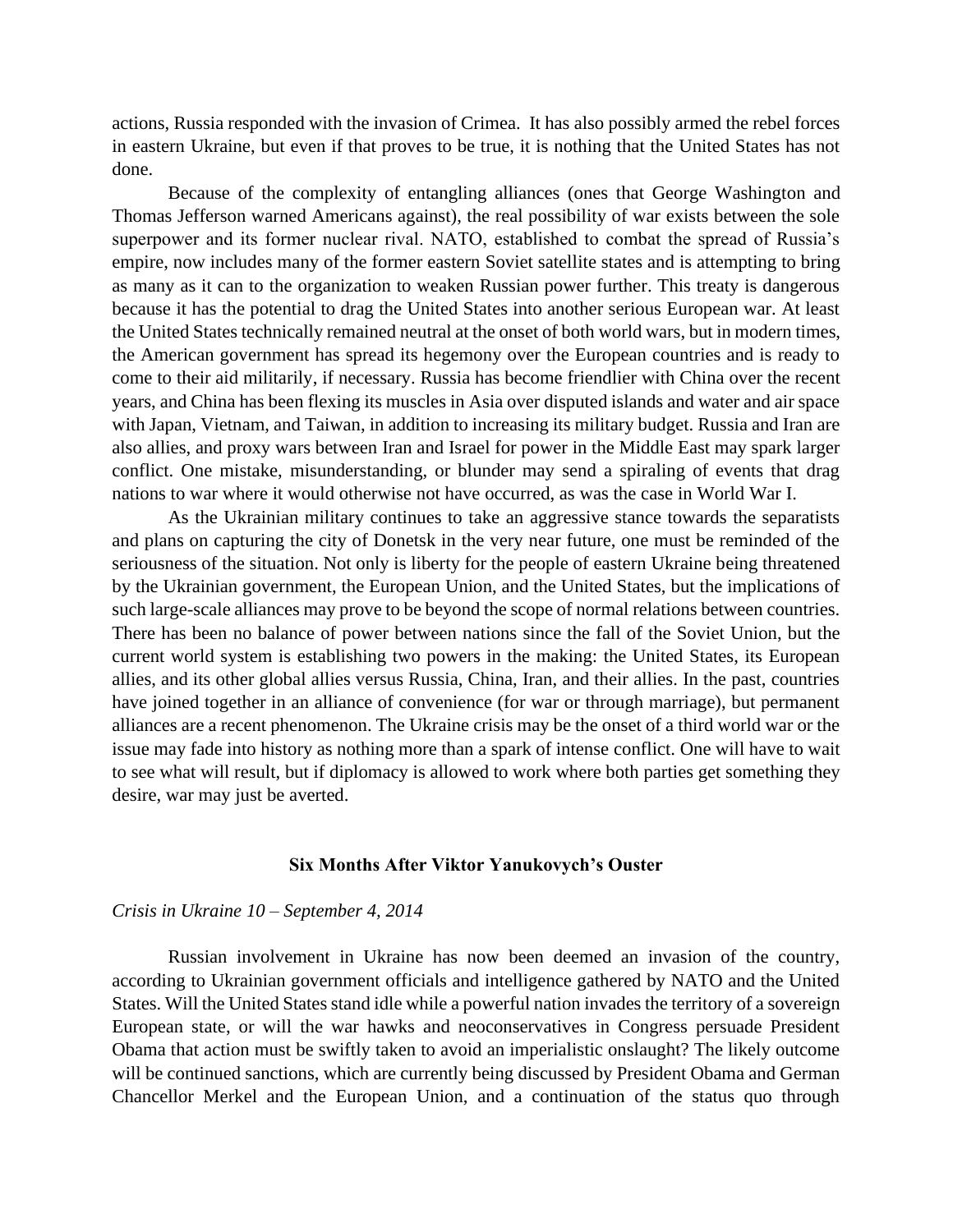seemingly endless cycles of retaliation and condemnation by both parties. The Ukrainian civil war will likely commence as a proxy war between Western powers (led by the United States) and the Russian Federation.

What started out as a routine humanitarian convoy en route to Luhansk from Russia, turned into the claim by the Ukrainian government that an invasion was imminent and coming disguised as aid to the distressed people of the Luhansk Republic. Once the convoy decided to come back on the map, the government of Ukraine approved its goal to assist civilians within the country but only under observation by the International Committee of the Red Cross. When the Red Cross opted out of the mission due to violence and intense fighting between government forces and separatists, Russia sent the convoy in despite Ukraine's condition, which caused harsh words from not only the government there but from the United States.

Russia had blatantly violated the territorial sovereignty of another nation, but at the same time, President Obama was approving surveillance in Syria and considering airstrikes by drones in that country. Reports were even released that stated that teams attempted to rescue the journalist James Foley, who was just recently beheaded by the Islamic State in Iraq and Syria (ISIS), without the consent of the Syrian government. Is it not undeniable hypocrisy when one nation claims that it has the right to go into another country without approval from that government, but when a nonfriendly nation does it, extreme condemnation is at hand? To top it all off, President Obama is now considering cooperating with Syrian President al-Assad, who just months ago was considered an enemy to the United States and a possible recipient of American troops and airstrikes aimed at him and his army, against the Islamic State, as well as with bitter enemy, the Islamic Republic of Iran.

Now that the Ukrainian government was convinced that a Russian invasion was imminent, any movement of Russian troops or anything deemed as peculiar was the only evidence that it needed to convince the European Union and the United States of its rhetorical position. After ten Russian soldiers crossed into Ukrainian territory likely by accident (Ukraine claimed they were there on a mission from Russia), the Ukrainian government claimed that Russia fired artillery rounds across the border into the southern town of Novoazovsk, and that by August 28, the town was under control by Russian ground troops. Russia has denied all of these allegations, but NATO satellite photographs seem to tell a different story. The United States has also claimed that it has intelligence debunking Russia's assertion (although it has yet to be released to the public). Prime Minister of the People's Republic of Donetsk, Alexander Zakharchenko, has granted that a few thousand Russian troops are fighting for the separatists, but they are likely retired or vacationing soldiers who have made individual decisions to join the fight and were not ordered to do so by the Russian government.

It might be that NATO, American, British, and Ukrainian intelligence is faulty or propaganda is at work to persuade the world that Russia is evil and must be stopped. The satellite images may have even been misinterpreted, but it is difficult to understand how militiamen could have obtained advanced military technology that the West claims the separatists have without some type of Russian assistance. It is likely that Russia is assisting the rebels to a certain degree (not to that which the West claims), but it seems as if a proxy war might be occurring between it and the United States and European Union. The United States likely sent in covert forces to destabilize the Ukrainian government when it was more pro-Russian and probably continues to have some sort of presence there, and now Russia is likely doing the same to destabilize the pro-Western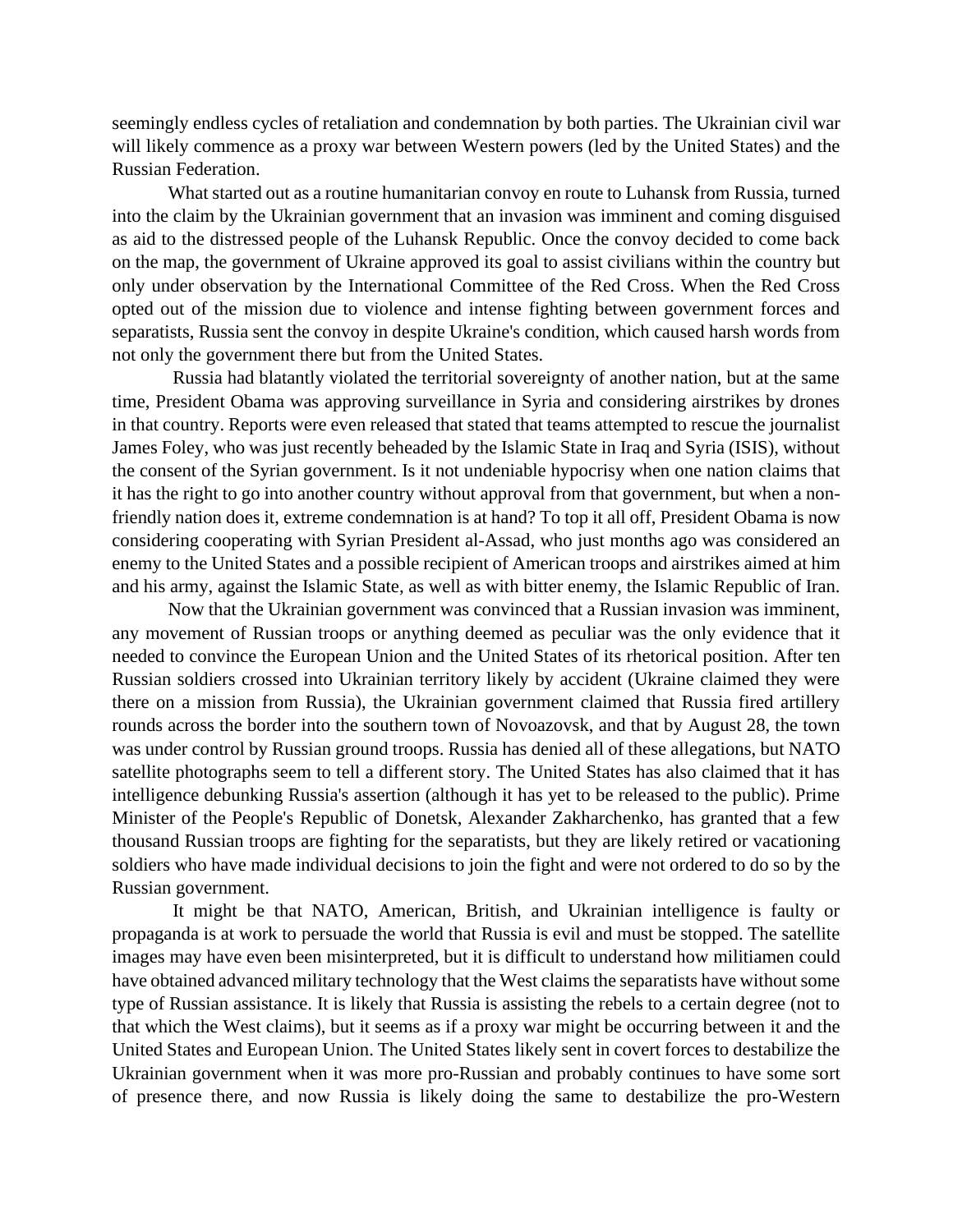government. Both parties, if true, have taken steps in further escalating the crisis, but the West's position is much more hypocritical and dominating (thus, more imperialistic).

It is difficult to say whether Russia has covert troops (ones that may have been discovered) working in Ukraine, but NATO and Ukraine claim that a thousand or more troops (up to four thousand or even more), including a few tanks, personnel carriers, and vehicles with artillery capabilities are fighting in the Donetsk region and along the Sea of Azov. The Ukrainian government has tried to make the case that Russia is trying to take control of the southern coast in order to secure a land bridge to Crimea. Along the main highway from the Russian border through Novoazovsk and on to Crimea, sits the important city of Mariupol, which may be the next target of the separatists (or Russia). The Ukrainian government may be correct in that assumption, but it should not be forgotten that the people of Donetsk decided that they no longer wanted the burden of being under the rule of Kiev. The people of eastern Ukraine are being slaughtered by their former government, and many of the civilians are crying out that the aggression by the Ukrainian government must halt immediately.

The scare-tactics established by the United States has continued with President Obama's trip to Wales and Estonia to bolster support for eastern European countries that are anxious of the "inevitable" Russo invasion. Failing to admit American aggression, he put all of the blame on Russia, issuing an edict ordering that the NATO countries contribute more troops and concentrate a higher proportion of their Gross Domestic Product (GDP) on military spending to stop the spread of Russian influence and military ambitions. NATO has also agreed to send permanent troops and weapons to some countries bordering Russia to act as a deterrent and ensure the safety of the eastern European countries, despite it being a violation of the NATO-Russia Founding Act of 1997, which prohibits such stationing of permanent troops. NATO has and will continue to get around the wording of the treaty by rotating troops in and out of different bases in the region, while still maintaining a permanent presence (possibly even pointing ballistic missiles at Russia, as was the case when the United States established such sites in Greece and Turkey, leading to the installation of missile sites in Cuba by the Soviet Union). This preposterous suspicion and aggression against Russia will, if left unchecked, continue to escalate tensions between the two parties and possibly lead to another European war.

All of this is being done, while in the meantime, Russia has denied even being involved in the Ukrainian civil war. Ukrainian President Petro Poroshenko and Russian President Vladimir Putin, prior to the supposed invasion by Russia, had come to an agreement that the conflict needs to be terminated. De-escalation of the crisis was finally a possibility, but that soon faded. The Obama administration was vocal about the prospects of Russia being trusted, and he will not allow Ukraine out of the situation without causing detriment to the Russian economy, influence in the region, and military strength. Some NATO officials have claimed that they have been searching for a reason for the organization to remain in existence, and they now have justification. Therefore, as the leader of NATO and the dominating power on the planet, the United States will not allow Russia to de-escalate the situation and jeopardize the expansion of NATO. This was just the situation that the West needed for its aggressive agenda.

Will Russia go on a war path to conquer some of its lost territories from the Cold War era, will Russia be forced into another cold war by the United States through economic sanctions and proxy wars, or will all of the parties join in a diplomatic solution and put an end to the hostilities?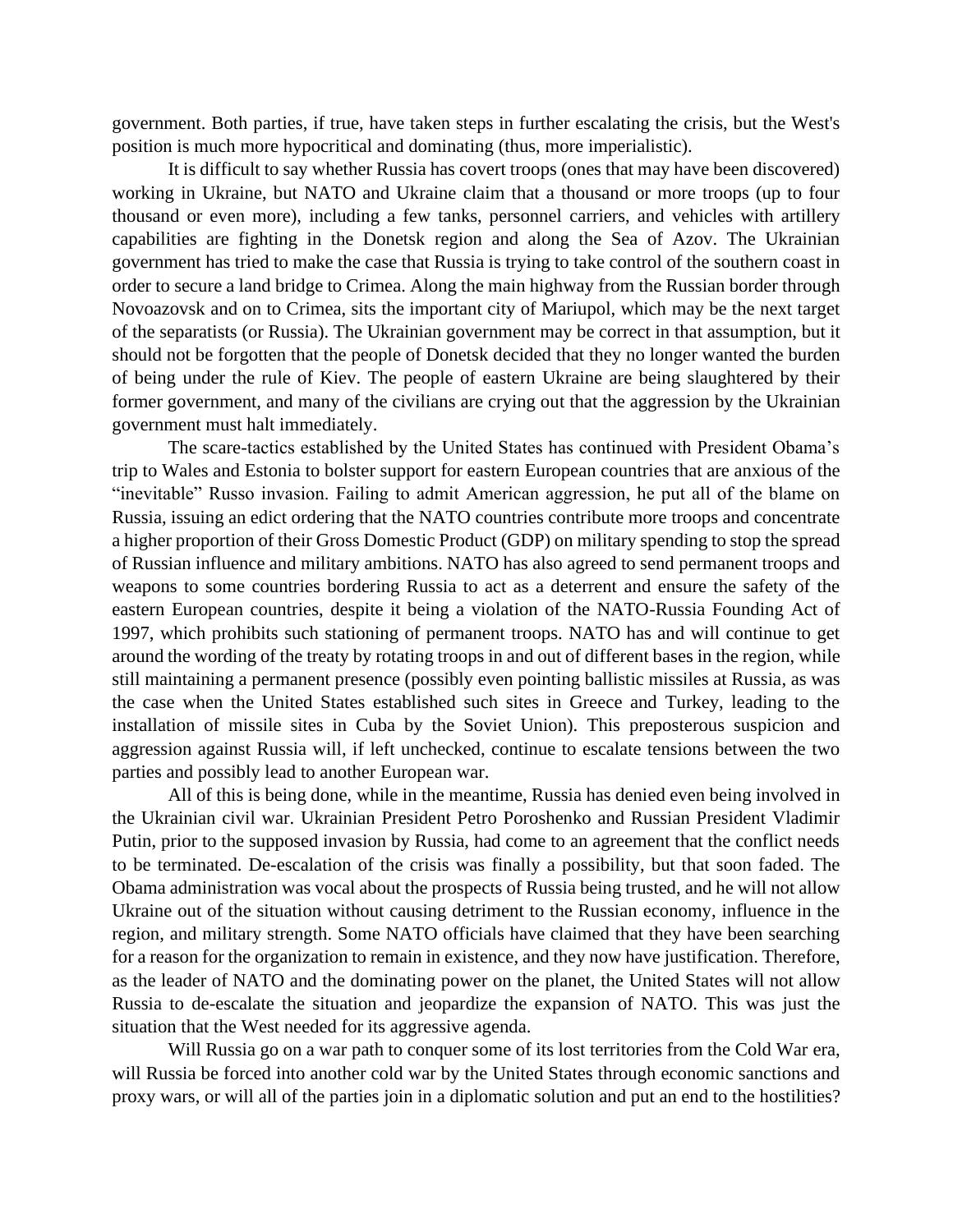Only time will tell, but the war hawks in Congress will likely claim that since appeasement did not work against Hitler's Germany, Putin's Russia must be hit as hard as possible. One must also realize that if Russia really did intend to invade, it could send a lot larger of an army than a few thousand troops. However, any such move would be met with war by the United States and the European Union. This volatile situation will hopefully be resolved before catastrophic consequences occur.

#### *Crisis in Ukraine 11 – September 19, 2014*

The violent conflict that has consumed Ukraine in civil conflict for months has become more tranquil in the last few weeks, and a ceasefire was agreed to in Minsk, Belarus between Ukraine, the separatists, and Russia. The point has finally approached where peace may be a real possibility between the warring parties, but will the United States and NATO allow for the situation to subside without further weakening the Russian Federation? Although the war drums are still beating in Washington, D.C. in regards to Russia, the primary American foreign policy mission has shifted to Iraq and Syria, leaving Ukrainian President Petro Poroshenko begging Congress to commit the American taxpayers to fund his efforts and supply him with weapons and war vehicles needed to subdue some of the very people he once called countrymen. Congress and President Obama will likely acquiesce to the leader's whim in order to keep the conflict enduring long enough to force Russian President Vladimir Putin to stand down and no longer aggravate their non-NATO ally and other nations in their sphere of influence (which is basically the whole world).

The September 5 ceasefire has been unstable since its inception, as reports have come out that the rebels have violated it, resulting in Ukrainian soldier casualties. However, for the most part, the agreement has held and war has not continued. Both sides were willing to lay down their arms to try to resolve the conflict peacefully, and the Ukrainian Parliament even passed a resolution to grant greater autonomy to eastern Ukraine, allow Russian to be used as a primary language of business in Donetsk and Luhansk provinces, and grant amnesty to the rebel fighters regardless of whether they killed Ukrainian soldiers. This appears to be beneficial to both parties on the surface, but in exchange, the separatists must turn over their weapons to the Ukrainian military. Doing so would disarm them, possibly opening themselves to invasion by the Ukrainian military (especially since the Ukrainian track record on corruption is fairly high). The United States, the European Union, and NATO would either condone such an invasion or outright assist the military in its adventure, even though it would clearly be a violation of international law and the respect for the rights of humanity. Decentralization of power is favorable in Ukraine; however, would the Ukrainian government actually hold up to its end of the bargain or gradually (or even abruptly) shift back to its unitary control of the eastern provinces?

The United States State Department and President Obama have released forty-six million dollars of "nonlethal" aid to Ukraine to battle the separatists amidst the announcement that the rebels will not surrender their weapons to the Ukrainian government. President Poroshenko has made it plain that military supplies are not enough and that weapons and military vehicles are needed to finish off the threat from the rebels. The Ukrainian government has made it its foreign policy to implore Western nations to not only involve themselves in the civil war, but also to build up its weak military, which causes a dependence on other countries. If the United States does decide to send "lethal" aid to Ukraine, it would be no better than what Russia is doing (or not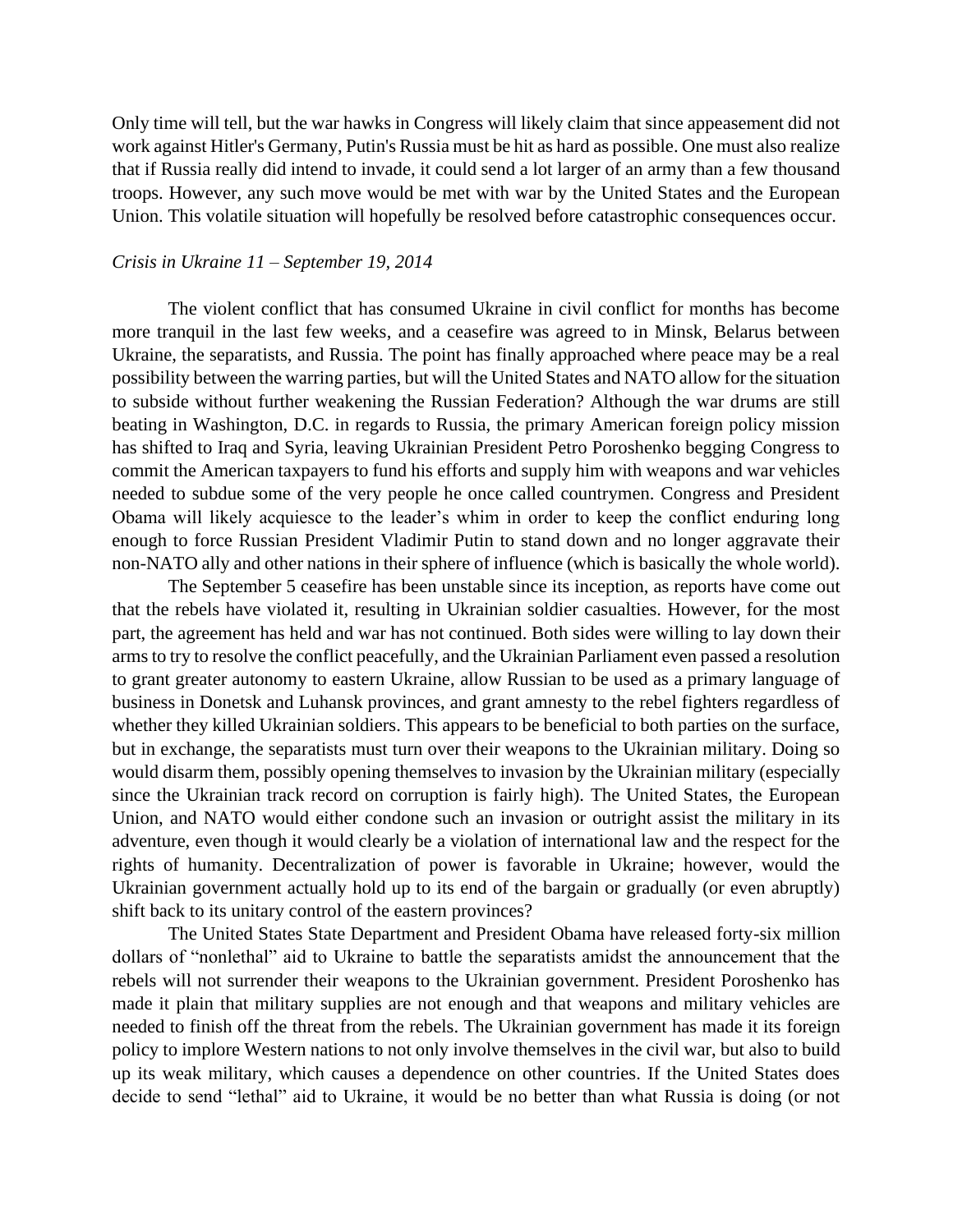doing, depending on the source) with the rebels. Congress will decide on a bill that will be introduced by the Senate Foreign Relations panel to pledge an additional three hundred fifty million dollars, which would include both military weapons and supplies (this is not included in the one billion dollar package from earlier in the year). In addition, the United States has agreed to train the Ukrainian National Guard starting in 2015. The United States has continued to meddle in affairs that are thousands of miles away and that only affect Americans because escalation of conflicts can have devastating consequences. To top it all off, Ukraine is only an ally of the United States and NATO because of this conflict and its strategic importance in diminishing Russian influence. NATO was created as a counter to Soviet influence on Eastern Europe, but now it has the chance to come back in full force, if it can convince the world that the Soviet Union has risen from the dead. In this way, the Western powers will not allow the conflict in Ukraine to be resolved until Russia becomes a significantly weaker country as a result.

The sanctions from Washington, D.C. and Brussels will continue to diminish the chances for a diplomatic solution to the crisis. With President Obama claiming that he has executive authority to deal with the Islamic State (of Iraq and Levant, or of Iraq and Syria, depending on one's name preference), Congress attaching legislation to a bill, which further funds the government until the next period, that trains and arms moderate Syrian rebels (what moderate rebels are, how confident the United States is that these rebels will not turn against this nation after the war is finished, or whether the weapons that are supplied will not fall into the hands of Syrian President Bashar al-Assad or al-Qaeda are important questions that have not been sufficiently answered; however, the American government will continue down its path of ludicrousness), and the overall aggressive condemning of Russia; it could be reasonably assumed that the United States will not learn from the experience of history and will perpetually and arbitrarily support groups that put the American people in harm's way and cause blowback to the nation.

#### **Eight Months After Viktor Yanukovych's Ouster**

#### *Crisis in Ukraine 12 – November 12, 2014*

The fragile truce between the Ukrainian government and the separatists has, after a brief but somewhat calm two-month period, essentially broken down, as both sides prepare for a continuation of the civil war (or rebellion, depending on one's perspective). The hostilities did not completely halt, as there were some bombings and bloodshed near the city of Donetsk and other areas, but the Minsk Agreement of 2014 allowed for a preservation of human life and return of the status quo for the people residing in eastern Ukraine. As the war engine revs up for the next phase of the conflict, the United States, who is already involved in a hopeless attempt to force the divided country of Iraq to defend itself and give "moderate" rebels the advantage to face off against not only the Islamic State but also the al-Assad regime, as well as the European Union and the North Atlantic Treaty Organization (NATO) will be more than satisfied to be able to once again bring about an undermining of Russian influence, as it sides with the central government that presents force as its primary gift to the liberty-seeking citizens of eastern Ukraine.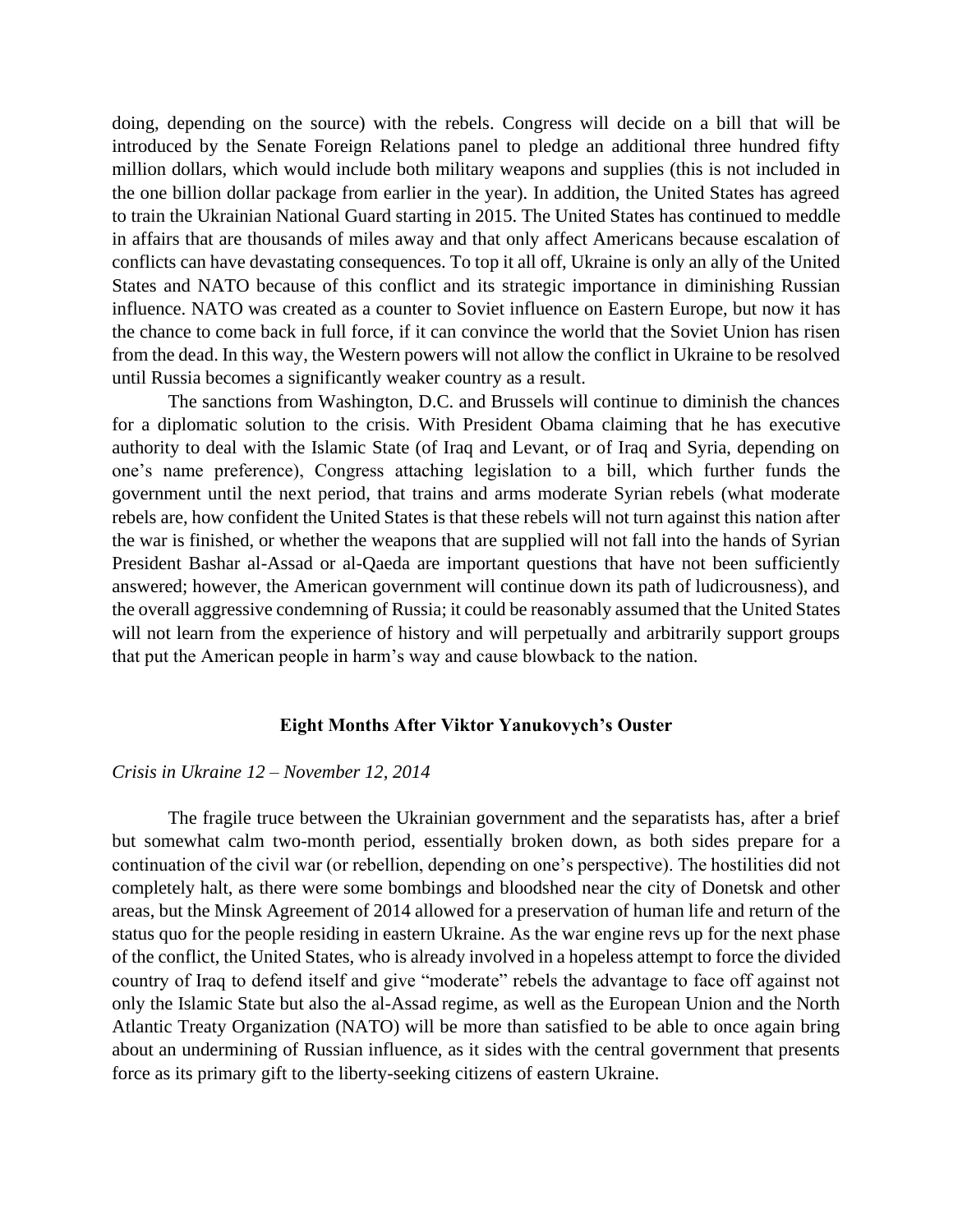The elections on November 2 displayed a unified voice on behalf of the people of the Donetsk and Luhansk oblasts, which stated that they wish to become recognized as an independent nation of Russian-speakers on the world stage and no longer be bound by the chains of the unitary government of Ukraine. Alexander Zakharchenko was elected executive of the People's Republic of Donetsk and Igor Plotnitsky was elected executive of the People's Republic of Luhansk. The people rejected the likely false claim that both oblasts would be given a certain degree of autonomy and amnesty from persecution, and even if the Ukrainian government was offering a genuine agreement, the people have spoken clearly for independence (not only with this election but with the Donbass Referendums on May 11).

Since the central governments of countries will never give up territory that they deem as having been their own for periods of history, freedom and independence must be achieved at a cost, and the people of eastern Ukraine have a long road ahead of them if they are to secure this right. An expected condemnation of the elections came from Kiev, as the events were decried as a violation of the Minsk Agreement and international law (international law can never take precedence over the right to self-rule). The Ukrainian government has frozen the pension accounts and other benefits of rebel-controlled areas but has allowed the accounts to continue accruing for when conflict ceases. This shows the Ukrainian government's intent to subdue the oblasts in rebellion and coerce them into compliance with the laws generated from Kiev. In a symbol of good faith and charity, the central government has decided against shutting off the power to rebelcontrolled areas (they are dependent on the Ukrainian power grid for now) that would otherwise cause the people to freeze in the winter, but this decision was likely only contrived in order to escape poor publicity internationally as a humanitarian crisis. Positively for the people of eastern Ukraine, the unitary government has established checkpoints acting as quasi-international boundaries on the borders of areas controlled by the separatists, which means that the central government acknowledges that it is no longer in control of these areas and must take on imperialistic ambitions to regain its lost territories (the government, though unlikely, may lay down its arms to prevent further bloodshed of its former brothers).

On the international stage, NATO (led by the United States), in conjunction with the Ukrainian government, has stepped up its rhetoric against the Russian Federation once again with its claims that Russian troops and tanks have crossed the border into Ukraine to aid and arm the rebels. German Chancellor Angela Merkel, speaking for the European Union, proposed adding the newly elected leaders from the November 2 Donetsk and Luhansk elections as targets of new economic sanctions, but she has expressed disinterest in applying heavier ones against Russia in an attempt to protect (at least publicly) the German and European citizens from economic losses due to a lack of important imports (especially oil) from that country. These sanctions have not done much in the way of deterring Russia from acting covertly in Ukraine (if it even is) or supporting and recognizing the new government in Donetsk and Luhansk, and they threaten to harm the well-being of the people of Europe (though the American government would rather do that than allow Russia to rival it in power and have a sphere of influence like itself).

Since Uncle Sam has given into the neoconservative movement and has become a falconer, he has released his war hawks in Congress to hunt for every opportunity to engage in conflict and destabilize the noncompliant governments or movements of the world. The American government was behind the Euromaidan protests and helped spark the ousting of Ukrainian President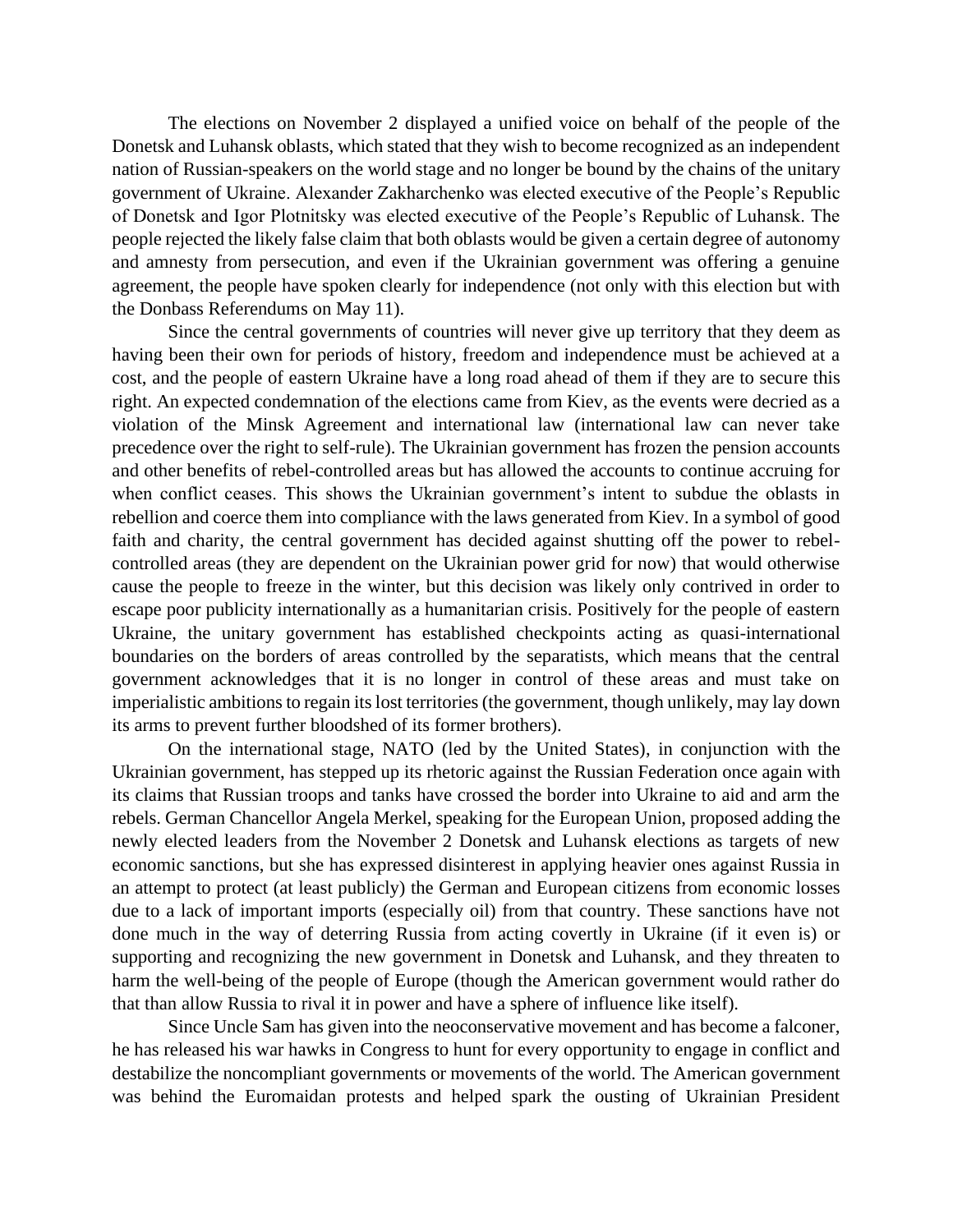Yanukovych (refer to Assistant Secretary of State for European and Eurasian Affairs Victoria Nuland's conversation with US Ambassador to Ukraine Geoffrey Pyatt), which led to the Crimean Crisis and subsequently to the civil war/eastern Ukraine rebellion. All of this was an effort to prevent Russian influence from spreading and to add Ukraine to NATO, transferring yet another former Soviet republic to American influence. The United States condemns Russia for acting covertly in Ukraine, but it will not even acknowledge its own meddling in foreign countries (including Ukraine). Now that the September ceasefire has fallen apart, the hawks are out prowling again, and NATO, which was founded to counter Soviet influence, once again has a purpose and a real chance to shine in a new cold war. The people of the world should be aware of such a sinister plot of imperialistic ambitions.

#### **Nine Months After Viktor Yanukovych's Ouster**

#### *Crisis in Ukraine 13 – December 15, 2014*

The crisis in Ukraine has evolved to the next step towards the Second Cold War between the United States of America and the Russian Federation with reports that Congress has passed a bill authorizing President Obama to send military aid to the central government in Kiev, which will lead to proxy wars with Russia. If the president signs the bill, Americans should brace themselves for a prospective nuclear war and the possibility of World War III. The agents working for the executive branch that have been meddling in the affairs of the European country and the war hawks in Congress have finally gotten their chance to weaken the influence of the "evil empire" and confirm America's status as the big dog superpower of the world for years to come. The new pledge will become: one world under American influence with liberty and justice for those who do not oppose.

The September ceasefire in Ukraine has mostly continued to hold up save a few incidents, but the Ukrainian government has prepared to increase its military size by drafting about forty thousand new enlistments to assist with quelling the rebellion and is ecstatic about the possibility of overt American military aid (it is likely that the United States government has continued to have a military presence in the country covertly to work with the Ukrainian government in its mission of suppression) of up to three hundred fifty million dollars over a course of a few years (in addition to the other aid that the United States has sent Ukraine since the start of the crisis). This war is being fought over the supposed territorial integrity of the sovereign Unitary Republic of Ukraine, of which the United States has supported without considering that Ukraine has a diverse population and a history of being considered the frontier between Russia and Europe, and East and West. Because of this, Ukraine has not long remained a united and independent country and will likely not be successful in such a feat in the future. With division between the Ukrainians and Russians, largely orchestrated and maintained by the United States under an imaginary concept of an emergent Russo empire capable of threatening the lives of Americans (without this type of rhetoric, the Eastern Slavic people would be able to live in peace without needing an East versus West split), the American and European war hawks can perpetuate a war that most Americans view as having been over for well over a score (period of twenty years).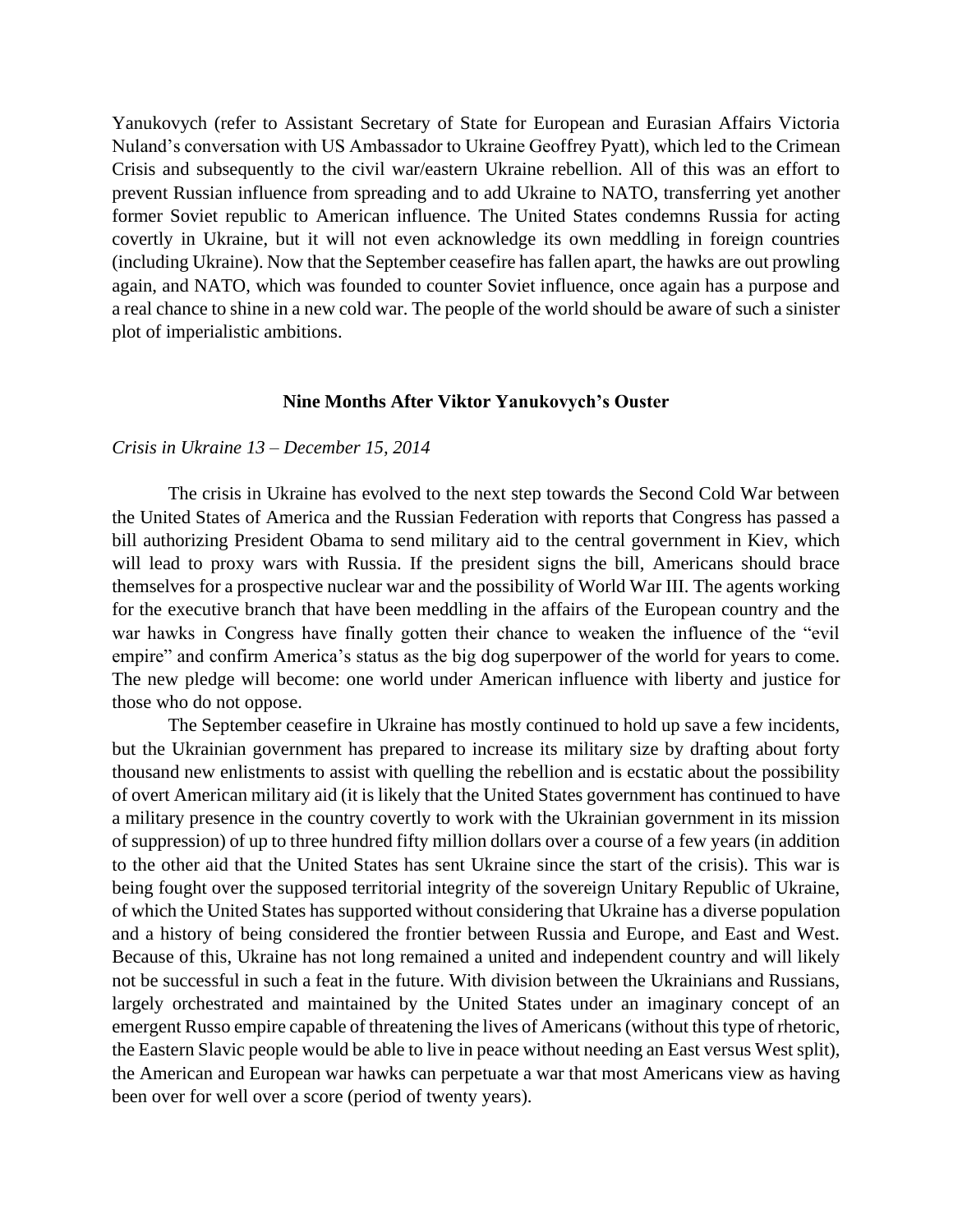Prior to the unanimous passing in Congress of the Ukraine Freedom Support Act (an ironic name since the people of Donetsk and Luhansk will not be afforded freedom and liberty out of all of this), the House of Representatives passed a resolution condemning President Putin's aggressive behavior in Ukraine, despite Russia's continued denial of such claims and Putin's request of revocation of the use of force in the said country. In addition to the condemnation, it accuses Russia of waging war in Georgia (the war that resulted in 2008 began when the Georgian military invaded the self-proclaimed Republic of South Ossetia and Russia responded to defend it), Moldova, and Syria (it is ironic that the United States condemns the support of the al-Assad regime in Syria but is indirectly supporting the same by weakening one of its largest enemies, ISIS) and sets up the stage towards war propaganda that the American people will likely be subjugated towards. The congressional bill that has recently passed to support Ukraine's unitary government with military supplies is an irresponsible and nefarious prelude to a cold war that Americans can neither afford nor desire, plus the potential for many more casualties is not worth the fight. The bill also adds a plethora of additional economic sanctions (which was a major cause for Japan to attack Pearl Harbor), mainly aimed at Russian firms in the oil industry and those that do business in Moldova, Georgia, and Syria; and it calls for a recognition of Ukraine, Georgia, and Moldova as major non-NATO allies (entangling alliances lead to war as it did in World War I, despite warnings from American founding fathers, such as George Washington and Thomas Jefferson, for neutrality), which will further aggravate Russia into making the next move in this strategy game.

Most people should be aware of the escalation towards a new cold war by the actions of both powers. The Russians have been increasing military exercises on the Ukraine border, modernizing their navy, sending submarines and flying war planes into Swedish territorial water and airspace, and even sending fighter jets near Alaska and the Gulf of Mexico. The American government accuses them of acting to destabilize Ukraine through covert means, but no evidence has been offered to the public and the Russian government has denied such claims. The democratically-elected prime minister of the Donetsk People's Republic, Alexander Zakharchenko, has also denied such allegations as a falsehood by Western nations to undermine a liberty movement in eastern Ukraine. The United States has covertly acted in Ukraine, and Undersecretary of State Victoria Nuland and US Ambassador to Ukraine Geoffrey Pyatt were discussing the people who were and were not to be allowed in the Ukrainian government before the Crimean Crisis erupted in late February. Also, the United States government, as well as the European Union, has been sending more troops in eastern European countries and actively attempting to bring former Soviet constituent republics into the NATO sphere of influence in order to decrease Russo influence in an area where there was once free reign. Such actions, in conjunction with the economic sanctions, are provocations of war.

American war hawks claim that Russia is paralleling Hitler's moves to defend the German people in other countries from unjust government and Western oppression (this led to Germany conquering much of Europe), but Russia is not actively engaging in wars and is only responding with force when its interests or people are being threatened. No doubt, Russia should be condemned if it takes steps towards invasion, but there is no evidence that this is the case, plus the United States uses military force to get its way on a regular basis. Russia should continue to respond with such actions that it has taken in recent weeks, provided that it does so in a non-violent manner (violent aggression against another country is immoral unless an attack has occurred), as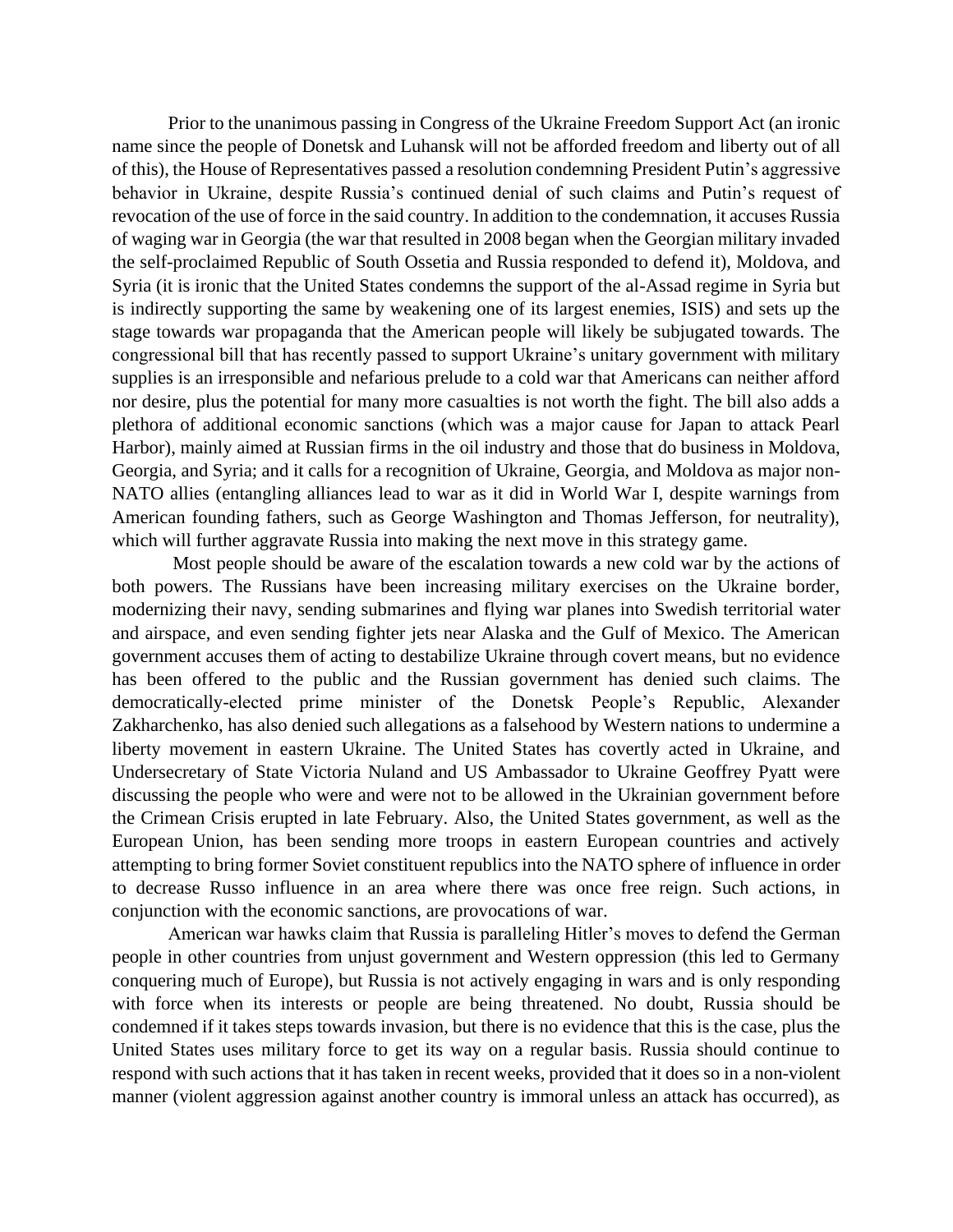a way to protest American imperialism. However, there have been reports that Russia now wants the people of Donetsk and Luhansk to rejoin Ukraine with a revised constitution. Such a request, if genuine, is almost traitorous to a people who want independence from Kiev. What if France had called for the American colonists to rejoin the British Empire during their brave war for independence and liberty in the late eighteenth century to appease England?

#### **Ten Months After Viktor Yanukovych's Ouster**

#### *Crisis in Ukraine 14 – December 31, 2014*

With the passing of the Ukraine Freedom Support Act, which President Obama has signed into law, it is clear that another cold war between the United States of America and the Russian Federation is inevitable. Both nations intend to flex their military muscles and keep their national interests well alive in order to balance the power of the other. However, the United States government's irresponsible actions against Russia to try to isolate it from the rest of the world, including troop buildups in Eastern Europe in conjunction with NATO, the annexation of eastern European countries into the NATO confederation, and the issuing of a plethora of economic sanctions which normally are a prelude to war (if one does not consider sanctions an act of war already) will only cause problems in the future because many countries will likely support Russia as a way to abate American imperialism. This will cause a divide between the world's countries (reminiscent of the democracy-communist split during the First Cold War) as a new cold war gets under way in 2015 between the American Empire and those that oppose a world order dominated by the United States and its allies.

Ukraine's Verkhovna Rada (Supreme Council of Ukraine, or its parliament) voted to overturn a law implemented under former President Viktor Yanukovych, in which the country would not enter into alliances with the world (essentially neutrality, and called non-alignment status), and move towards the possibility of joining the American-led NATO. President Petro Poroshenko signed the law and is ready to further aggravate the relations between the East and West (however, he has, at the same time, agreed to allow for a popular referendum nationwide to decide whether Ukraine should join the irrelevant anti-Russian alliance). This capricious and thoughtless move by Poroshenko's government will, no doubt, be viewed in Russia as another act of war by NATO and one that will need to be met by aggressive or substantial tactics. Although Ukraine will not vote to join NATO for some time and the NATO countries may refuse to accept it (very unlikely), Ukraine is now preparing itself to meet NATO criteria, and with the aggressive nature of NATO and the momentum of all of Europe and the former Soviet republics towards the United States' sphere of influence, Russia will absolutely view this as a huge threat to its wellbeing and national interests.

There is finally an end in sight to the War in Afghanistan (2001-2014/15) as 2014 winds down (although thousands of troops will remain in the country), but with the escalation of the Ukraine crisis, the United States government has plans to transfer tanks, weapons, and troops to Eastern Europe to use a show of force against Russia. Some of this equipment will likely be used to directly aid President Poroshenko's anti-terrorist military campaign (which has recently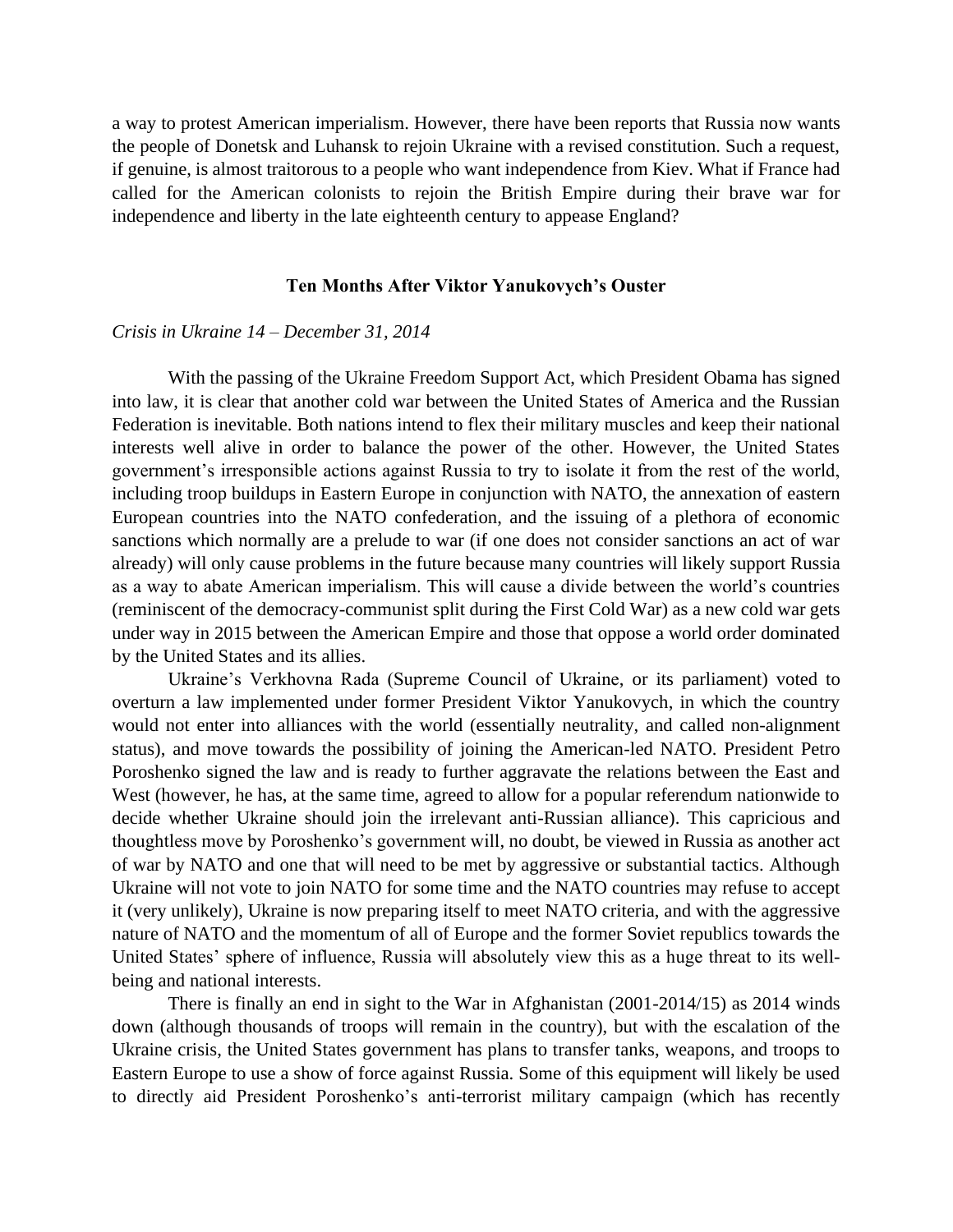resumed) and towards an effort to terminate alleged Russian involvement in eastern Ukraine. The Federal Assembly of Russia is also debating whether to give President Vladimir Putin the power to use force in eastern Ukraine and arm the rebels to counter American and NATO assistance, and this further illustrates that Russia is not involved in eastern Ukraine currently. The American federal government should offer up definitive proof of Russian involvement before subjugating subsequent generations to a policy of chronic war. Russia is sick and tired of being bullied by the West and will likely strike back. This proxy war in Ukraine could turn into a Vietnam War-style conflict where the United States is involved in another country's civil war but is ignorant of the culture and issues that are present across that land.

Once American military aid reaches Ukraine, the next step would be to label the separatists of Donetsk and Luhansk as terrorists. These brave patriots, including Prime Minister Alexander Zakharchenko of the Donetsk People's Republic, are not entirely dissimilar to the American patriots that seceded from the British Empire in the late eighteenth century and waged war to have equal representation and the right to self-rule under a liberty-minded government, but President Obama and members of the United States government have forgotten or do not care about their rich history. By adding more enemies and terrorist groups to its arbitrary list, it takes away the freedom of speech to support such groups and speak out against the tyranny of one's government, as such people could be viewed as aiding or supporting the enemy. Also, the more enemies or threats that the government can claim there are, the more excuses there are to undervalue liberty and minimize free speech, right to a trial, and right to be free from unwarranted searches (among other things). If a warm war with Russia occurs, one can be certain that there will be more violations of civil liberties that could make the USA Patriot Act and the National Security Agency's (NSA) data collection and spying look like an appetizer at a presidential dinner.

As 2014 closes and a new year begins, one may reflect on the erroneous and fomented policies of the United States government that have led to the melancholy situation in which the world sees itself in currently. It is unfortunate that the federal government has dragged its people into an era where nuclear war may once again seem a reality. Welcome to the Second Cold War!

#### **One Year After Viktor Yanukovych's Ouster**

#### *Crisis in Ukraine: One Year Later, Part 1 – February 28, 2015*

The civil war in Ukraine has not subsided, and the events that unfolded after the February 21, 2014 coup against democratically-elected President Victor Yanukovych in the Euromaiden protests by the pro-European Ukrainians have had real repercussions on the relations between the Russian Federation and the United States of America and the European Union. Subsequently after the coup, Russia annexed the Autonomous Republic of Crimea and the City of Sevastopol, and the West was quick to condemn the actions and implement a set of economic sanctions to punish Russia. Later, the Ukrainian oblasts (provinces) of Donetsk and Luhansk declared independence, much like the Thirteen Colonies of America seceded from the British Empire to form an independent confederation in 1776, and they have been fighting to keep and gain control of their territory. The war has claimed the lives of over 5,000 people, thus far, and the West continues its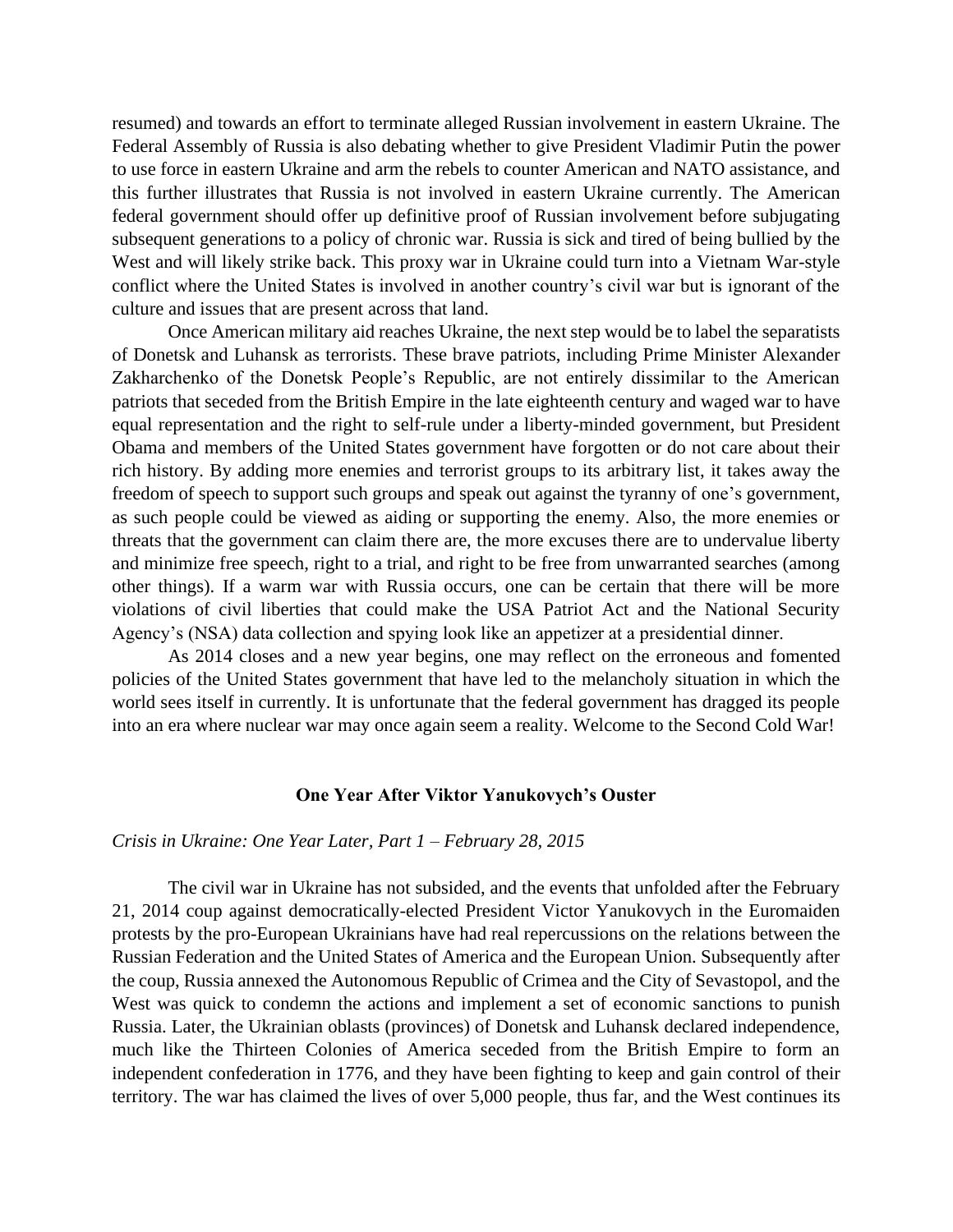harsh criticism of the allegations that the Russian military is invading eastern Ukraine and sending weapons to the rebels.

The separatists (or rebels or terrorists, depending on one's perspective) have made great leaps in holding the areas around the cities of Donetsk and Luhansk, and they recently captured the railway hub of Debaltseve, giving them quick and easy transportation between the two major cities. Although this was done after the second ceasefire agreement (called Minsk Agreement II by some after the capital of Belarus where the negotiations took place) of February 11, 2015, the separatists claim it did not apply to the Debaltseve operation because it began before the negotiations. As a result, the ceasefire has only partially held up, and the Ukrainian military is preparing for an assault on the port city of Mariupol, which would give the separatists unimpeded access to the Black Sea via the Azov Sea if successful.

As can be seen in the mainstream media, this war is often perceived by the West as a violation of the territorial sovereignty by a world power. First of all, it has not been confirmed that Russia is involved in Ukraine, and if it is, it is likely that it is just sending weapons and supplies to aid the rebels. The Obama administration is contemplating sending lethal assistance to the Ukrainian government to quell the rebellion and has already sent money and nonlethal aid. If Russia were invading the country, Ukraine would no longer exist as a political entity. If Russia were covertly destabilizing parts of Ukraine, it would be fomenting protests and rebellion in other oblasts. If the undermining were true, it could only be condemned by the West through hypocrisy because the precedent set by the United States of delegitimizing foreign governments is astounding.

Second of all, the people of Crimea, Donetsk, and Luhansk voted for independence by a very large margin, and it should be made apparent to all that there is a deep divide between the eastern and western halves of Ukraine. This can be witnessed by viewing a presidential electoral map from 2010 (the split is very concentrated along geographic areas) that expressly illuminates the need for at the very least federalizing the government. The people should be free to choose their own form of government instead of having a centralized, unitary one dictate to them how to live.

Third of all, there is undisputable evidence that the United States was involved in Ukraine prior to the ousting of President Yanukovych and may have even abetted and initiated the protests in order to weaken Russia's power. John McCain, an outspoken Senate war hawk, was praising the protest while it was transpiring and met with leaders of the Ukraine's alleged fascist government. Undersecretary of State of Eurasian Affairs Victoria Nuland and American Ambassador to Ukraine Geoffrey Pyatt, in a leaked telephone conversation, discussed the politicians that should and should not be present in Ukraine's government, as if that were any business of the United States, and spoke of possible Russian actions that would be taken if the United States were implicated. The United States government cannot get enough of destabilizing foreign governments when it is convenient for it (of course, it is equally enthused to support dictators when it suits its purpose, or condemn people choosing their own government when it weakens the government of an ally).

Fourth of all, since Ukraine President Petro Poroshenko signed legislation allowing for the possibility of the country to join the North Atlantic Treaty Organization (NATO), the United States is ready to bring its empire to Russia's doorstep and further aggregate it. The American Empire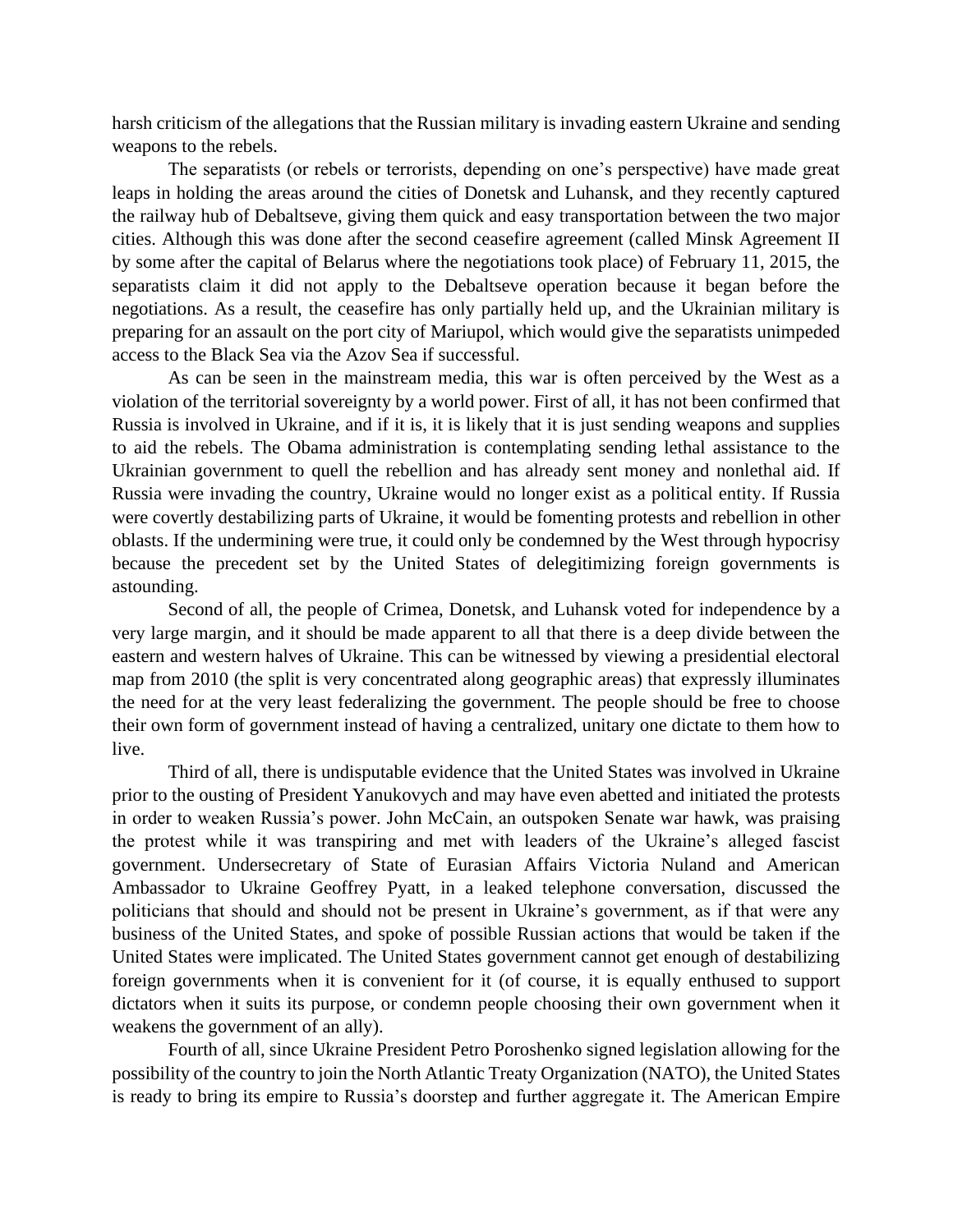has already expanded NATO into former Soviet Union territory and has continually increased troop buildups near Russia's borders. As if that were not bad enough, American troops participated in Estonia's Independence Day parade, and were flaunting American power in Narva right across the river from Russia.

Economic sanctions that the United States government has implemented against Russia for its alleged invasion of Ukraine are nothing but a precursor to war, and these sanctions have been detrimental to the Russian economy that is already suffering from low global oil prices. However, Europe is dependent on Russia, so the United States threatens to take Europe down with it. In addition, Russia has been trying to become friendlier with Greece and Turkey to possibly divert oil through there instead of Ukraine, which would further devastate the Ukrainian economy.

Russia is strengthening its stand in the world and ramping up military exercises in the western part of its country and even sending fighter jets and submarines into Europe. This is a dangerous game between two of the most powerful nations on earth, and the fight over Ukraine does not seem to be letting up any time soon. The Ukraine crisis should be referred to as the starting point of the Second Cold War and possibly, if it comes to that, the beginning of World War III (the American Empire and the European Union versus the Russian Federation and the People's Republic of China). United States interventionism is detrimental to the American people and the people of the world, and until it is stopped, Americans should anticipate war with Russia and many other nations worldwide (perpetual war means more money for the military-industrial complex) because of their government's arrogance. Only a change in the mentality of Americans against the perspective that perpetual war brings freedom and security will prevent devastation and foster cooperation amongst nations.

#### *Crisis in Ukraine: One Year Later, Part 2 – April 27, 2015*

The Ukrainian ceasefire agreement, termed Minsk II, has been, for the most part, holding quite well, which attributes to the success of diplomacy in international and civil conflicts. There have been violations of it by both sides (including skirmishes), but troop withdrawals from the demarcation line that divides the separatist-held territory from the rest of Ukraine have been honored. Although peace may be in the minds of observers viewing the conflict from outside of the divided country, war is very much still on the minds of both the Ukrainian government and that of the Union of Donetsk People's Republic and Luhansk People's Republic (Confederation of Novorossiya). There is no doubt that the Ukrainian government led by President Petro Poroshenko will re-invade the former eastern oblasts in due time just as American President Abraham Lincoln invaded the Confederate States of America during the American Civil War, but it will likely do so under the direct approval and aid of the United States of America.

The United States government has already sent hundreds of millions of dollars in aid to Ukraine, in addition to a one billion dollar loan, large contributions due to funding of the International Monetary Fund's (IMF) multi-billion dollar loan, and a green light to "preserving democracy" by Ukraine waging war against a population that has little interest in remaining part of the country; but now President Obama has approved an additional seventy-five million dollars in nonlethal aid, as well as armored and unarmored Humvees. In addition, several American troops were sent into the war-torn nation to train the Ukraine National Guard, which violates one of the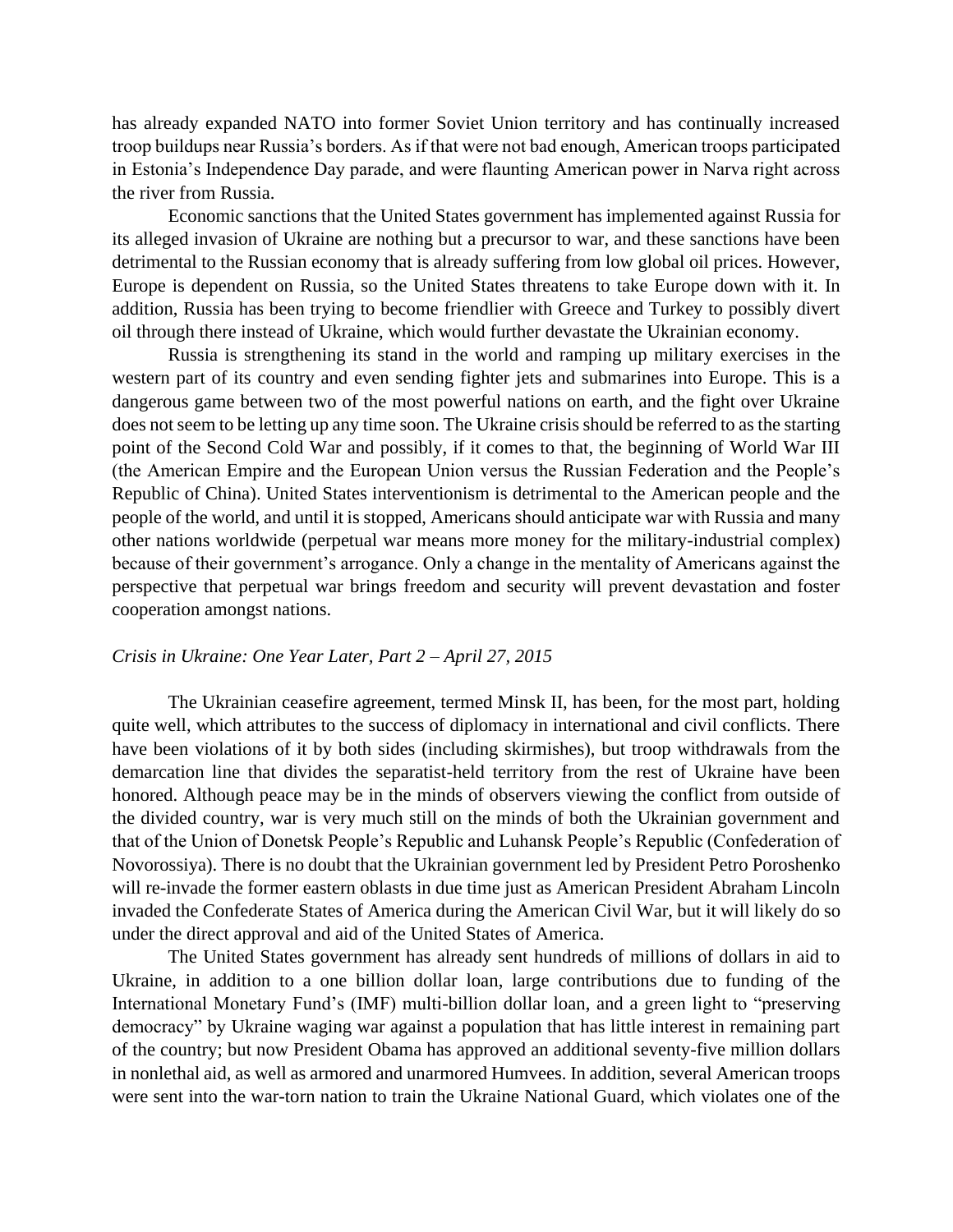ceasefire terms because foreign troops are not supposed to be involved in Ukraine during the duration of the agreement (NATO insists that Russian troops are aiding the separatists, however).

All of this just condones the actions of aggression and imperialism on the part of the Ukrainian government, and makes the American government culpable in the death toll that arises, especially because the Euromaidan uprising was backed, if not initiated, by the United States. The preposterous thought that taxpayers living thousands of miles away and with little connections to Ukraine are training and funding, if not actively involved in, the invasion of a group of people who decided to unchain its shackles of oppression through democracy and self-defense, much like the United States did during its revolution from Great Britain in the eighteenth century, is simply unacceptable and should be condemned by the American people. The United States is not attempting to secure democracy in Ukraine, but rather, it wants to add yet another former Soviet Union nation into the American sphere of influence via the European Union and NATO. It is all about stripping the Russian Federation from rising to potential rival status with the American Empire, and in doing so, the United States is willing to risk its own citizens and the lives of the people of many other countries in a large-scale global war. The arrogance on the part of the American public officials is astonishing and outright sinister.

Despite constant media attention of Ukraine's perfect democracy, the country is plagued by corruption (on the scale that many claim it is run by fascists, oligarchs, and criminals) and has been for years. Since the pro-Russian government has been overthrown in an unconstitutional coup, the operations of business oligarchic rule have not seemed to halt, and this problem has not been solved by Poroshenko's regime. Democracy and human rights is not that abundant in Ukraine, and recently, the president has imprisoned journalists who oppose the war in the eastern part of the country and outlawed owning anything with Communist or Nazi symbols. He has also started tearing down historic statues of Communist leaders and attempted to rewrite history, in part, by separating his country's involvement with the Soviet Union. Yet, the United States government does not condemn this blatant violation of freedom of expression, and more than likely, it will just further aggravate the divide between the Russian-speaking population and the Ukrainian-speaking one. This has the potential to lead to more uprising, expansion of the conflict, and the possibility of other Russian-sympathizing oblasts seceding. Already, some of the largest Ukrainian cities have seen protest of these policies, as well as talk of secession. Poroshenko would be overwhelmed by militarily invading large sections of the country, and this could lead to further proxy wars between the United States and Russia, or possibly increase the chances of nuclear war.

The separatists just want to be left alone and live their lives in peace. The Ukrainian government will not let that occur, and it will violate the principle set forth eloquently by Thomas Jefferson in the Declaration of Independence that people have the right to self-rule. The government wants the resource-rich territory, and permitting secession will only cause further damage to the country's impaired economy. The American and Ukrainian governments should learn from the founding of the United States and allow for separation of an already-divided post-Cold War nation (Ukrainian prior presidential election maps display division, and most of eastern Ukraine identifies with Russia and speaks the language).

The United States and its subordinate allies in Europe are willing to risk global, nuclear war in order to keep Russia in check (as well as China, but that is a different story) by enacting massive amounts of economic sanctions, which have added to the already crippled Russian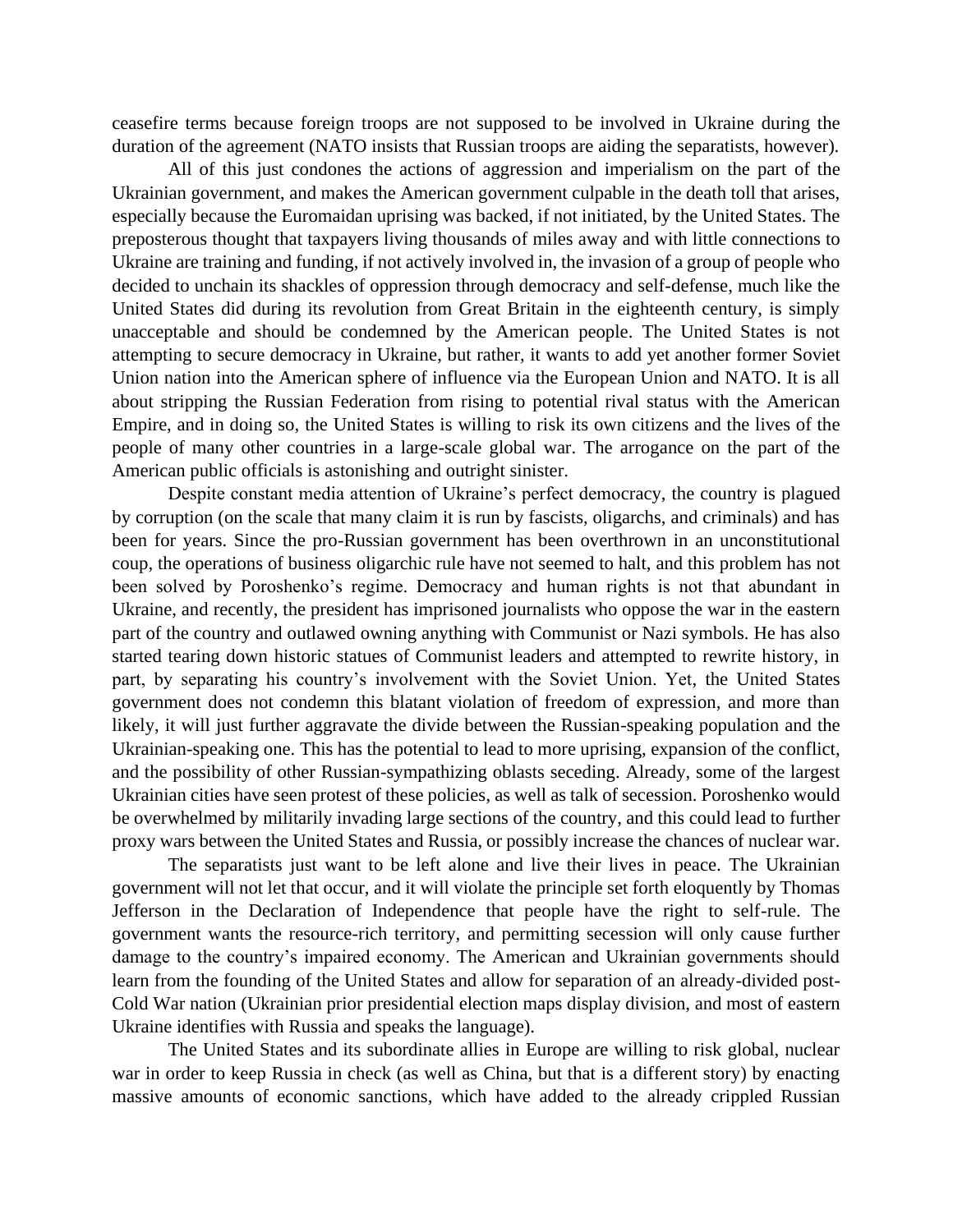economy, expanding NATO's influence by adding former Soviet republics into the American sphere, and threatening Russia with military exercises and troop buildups in eastern Europe (Russia has responded in kind). To those who claim (mostly American politicians and citizens due to the media propaganda, NATO, and the Ukrainian government) that Russia is invading Ukraine, it should be remembered that the American colonists received foreign aid from France, Prussia, and other nations; so Russia is not doing so any more than France was invading Great Britain during the American Revolution. Although Russia is not perfect in this conflict, one should begin to question the lack of apathy when it comes to the well-being of the American people. As soon as the Ukrainian government launches its next wave of attacks on the people of Donetsk and Luhansk, the separatists will aim to take Mariupol and other Ukrainian settlements in their respective oblasts, which may lead to increased involvement by the United States (the United States may have deployed the CIA or other forces to fight alongside the Ukrainian government already, and American soldiers have volunteered in the conflict) and Russia (Russia may have voluntary soldiers or even well-trained generals aiding the separatists already) and push both countries to the brink of war. Hopefully, a diplomatic solution will be reached, but it will require compromise on the part of the United States, Europe, and Ukraine.

#### Additional Information

The democratically-elected prime minister of the Donetsk People's Republic, Alexander Zakharchenko, is a very strong and noble leader, who has articulately explained the cause of Donetsk freedom and condemned the actions of the United States, NATO, and the European Union. He is just and fair and has treated his prisoners of war with dignity and respect. The labeling of the separatists by the Ukrainian and American governments as terrorists is unwarranted as is the United States' participation in the conflict.

#### **A Year and a Half After Viktor Yanukovych's Ouster**

#### *Ukraine Ceasefire and the Iran Nuclear Deal – September 30, 2015*

#### Ukraine Ceasefire

Another temporary ceasefire has been reached in Ukraine between the unitary government and that of the separatists to coincide with the beginning of the Ukrainian school year. Since the Minsk Agreement from February has been violated by both sides, there is little hope in the international community that it will last unscathed well into the future, but progress has been made. If the agreement is executed, the proxy war that has persisted for the last two years between the United States and Russia may be halted. The war of secession fought by the separatist forces and the civil war fought by the Ukrainian government (matters of perspective) has caused much damage to the economy and infrastructure of Ukraine, and a sensible peace deal would be beneficial to everyone.

A deal short of granting autonomy to the Donetsk and Luhansk regions (preferably to both oblasts outright) and amnesty to the rebel forces and their leaders will not be acceptable. The fighting by the separatists has sent a clear message to Kiev that it will either be decentralization of power from the unitary government or a continuation of the war. Since the Ukraine economic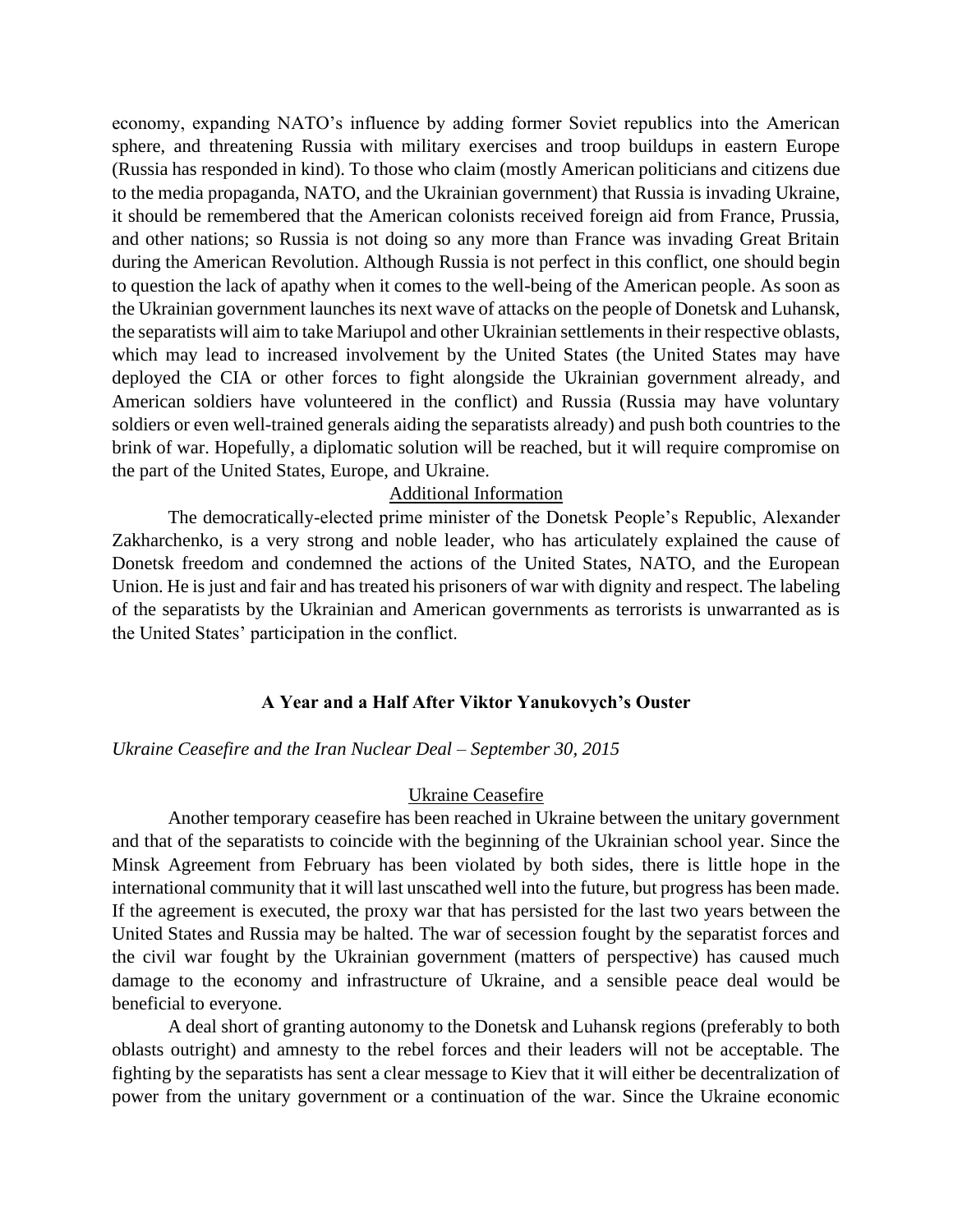situation is meager, the central government will have little choice but to permit a certain degree of self-rule unless the United States or the European Union overtly invades to assist in capturing the territory. Ukrainian President Petro Poroshenko has cried that over five million dollars per day is wasted on the conflict, and it seems that the commonsense answer would be to terminate these expensive operations of coercion and put the money towards the economy. With all of this, the separatists have achieved much victory in their secessionist efforts, and it is no longer a discussion amongst the world leaders of how to simply end the war but rather how to accommodate separatist demands and reintegrate them into Ukraine. In fact, the Verkhovna Rada (Ukrainian parliament) has already debated and passed certain measures to prepare for specific sections of the Donbass to have specialty status within the Ukrainian governmental structure.

As for Russia and the United States, a continuation of a new cold war seems inevitable, especially because of the reports of Russian troops making their way into Syria to assist the government of Bashar al-Assad. This means that Russian troops are involved in military operations to rid the country of rebel forces and ISIS, and meanwhile, the United States and NATO are involved in operations to expel both Assad and ISIS. With little communication between the two superpowers and a complex web of coalition forces in the region, it seems as if the chances of a misfire or incident to occur leading to confrontation between both parties is all too likely, and it would seem more logical that the United States and Russia should cooperate on purging Syria and Iraq from the out-of-control radical Islamic group that is a common enemy. However, just like in the Ukraine crisis, the United States insists that Russia is always an evil player in geopolitics, and because of the arrogance of American leaders, anti-Russian propaganda trumps doing what is in the interests of both governments.

Although it seems likely that Russian troops (whether voluntarily or part of the Russian military) are in Ukraine to send supplies, train the separatist forces, and possibly perform covert operations, the United States has also done the same for the Ukrainian government. Now that there is less fighting in Ukraine and an influx of Russian troops and aircraft to Syria, the West is crying that Russian involvement in Syria is unacceptable (despite the fact that the United States and its allies have been there for months or even years) and that it proves that Russia invaded Ukraine but lost interest. As is the obvious response, if Ukraine really was invaded by Russia, it would no longer be an independent entity. If Russia is assisting the separatists, it is not much different than France's assistance to the American states during their secession (American Revolution) from the British Empire in the late eighteenth century.

There is a world meeting between the United States, the European Union, Russia, Ukraine, and the separatists scheduled for early October to discuss what is to be done in the next several months to bring about a peaceful solution to the crisis. The separatists will hold their own local elections October 18 and November 1 (Donetsk and Luhansk, respectively), and they will be condemned by the United States and the European Union. However, the time for diplomatic means to end the civil war (or war of secession in this case) should be welcomed by the world, and it is time for Donetsk and Luhansk oblasts to gain autonomy independently, within Ukraine, or within Russia (the middle being the most agreeable by all sides and the likely scenario).

#### Iran Nuclear Deal

The Iran nuclear deal reached between the United States, France, Germany, the United Kingdom, China, and Russia and approved by the United Nations has been one of the few foreign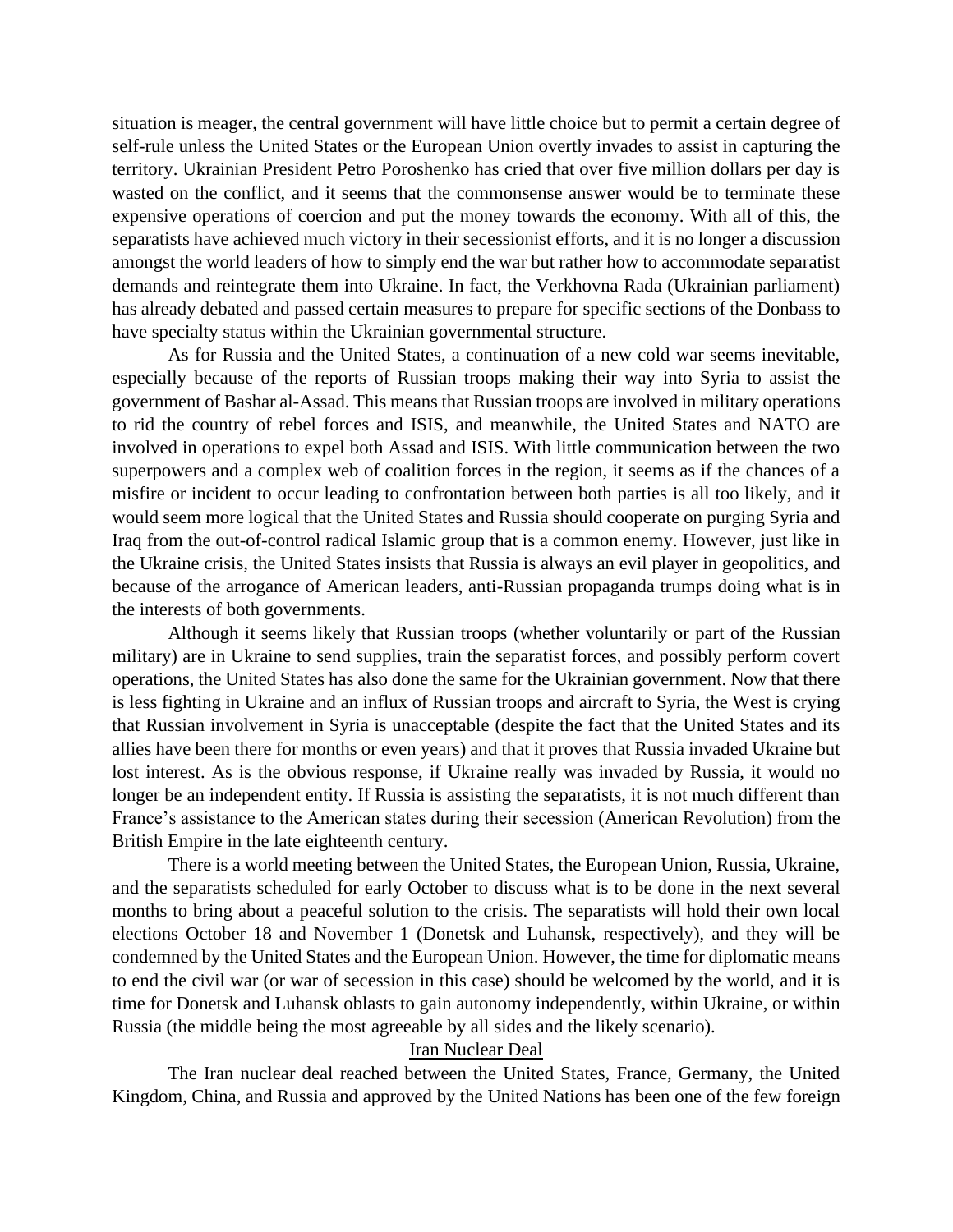policy successes of President Obama. Although his methods for achieving it have been of dubious constitutionality and under a framework that undermines the sovereignty of the United States, once implemented, the chances of the United States going to war with Iran will be significantly reduced.

First of all, the deal reduces the number of centrifuges from almost 20,000 to approximately 6,000 for the next ten years, and Iran must reduce its uranium stockpiles by ninety-eight percent. In addition, it will only be permitted to enrich uranium at less than four percent, which is not even close to high enough to produce weapons-grade uranium. The facilities at Fordow and Arak (a heavy-water production facility that can produce plutonium) will be reclassified and used for research or other purposes as approved by the international community, and the facility at Natanz will be allowed to enrich uranium at the low level described above. Inspectors from the International Atomic Energy Agency (IAEA) under the UN will monitor the known Iranian sites regularly and be allowed access to unknown sites when granted permission by Iran under its obligations.

This deal is a good compromise because it gives the United States assurances that Iran will not develop a nuclear weapon, at least within ten or fifteen years, as opposed to now where if it is developing nuclear weapons, it could produce them within the near future. Iran gets access to the 150 billion dollars that the United States stole from it in administering economic sanctions, and other sanctions, which have caused economic hardship for the people, will be repealed provided that Iran complies with the agreement (they will be added back on if it does not). Iran gives up some of its sovereignty in exchange for avoidance of war and opportunity for economic recovery.

War hawks in Congress (particularly the Republican ones in this case) have lost their dreams of bombing and sending troops to Iran. Because of this, they have attempted to unsuccessfully block President Obama's agreement. They argue that this deal gives Iran a nuclear weapon and threatens the existence of Israel. However, not implementing a deal will be more likely to threaten Israel and allow for the country to produce a nuclear weapon much quicker. Regardless, why should the interests of the most powerful country in the Middle East outweigh what is best for the American people? Is Israel one of the states of the American federation? This deal can avert war, so why are so many in Congress opposed to it? As far as giving 150 billion dollars to Iranians to use to fund Hezbollah and Hamas, this is not likely given the current economic situation in Iran, but either way, it is their money and there is little justification for keeping it (this amounts to theft otherwise).

Looking at the geopolitics of the Middle East and the Eastern Hemisphere, it is not difficult to see why Iran would want nuclear weapons. American bases surround and threaten the Persian country on a regular basis, and nuclear states exist around the landmass, including China, North Korea, Russia, France, Pakistan, India, and Israel (not to mention the United States and the United Kingdom). Iran fears the United States and would likely want a deterrent, but it still has yet to be proven that Iran is developing a nuclear weapon in the first place. The Iranian government claims that it is developing its program for medical and energy purposes. Those who dismiss the words of Ayatollah Khamenei when it comes to these statements are the first to believe him when he says death to Israel and America, so which is it? It seems as if these people believe the supreme leader only when it is convenient or supports war propaganda.

The deal will likely be implemented, but on the flip side, Congress had little say in its approval because it needed a supermajority in both houses to squash it. Also, the president went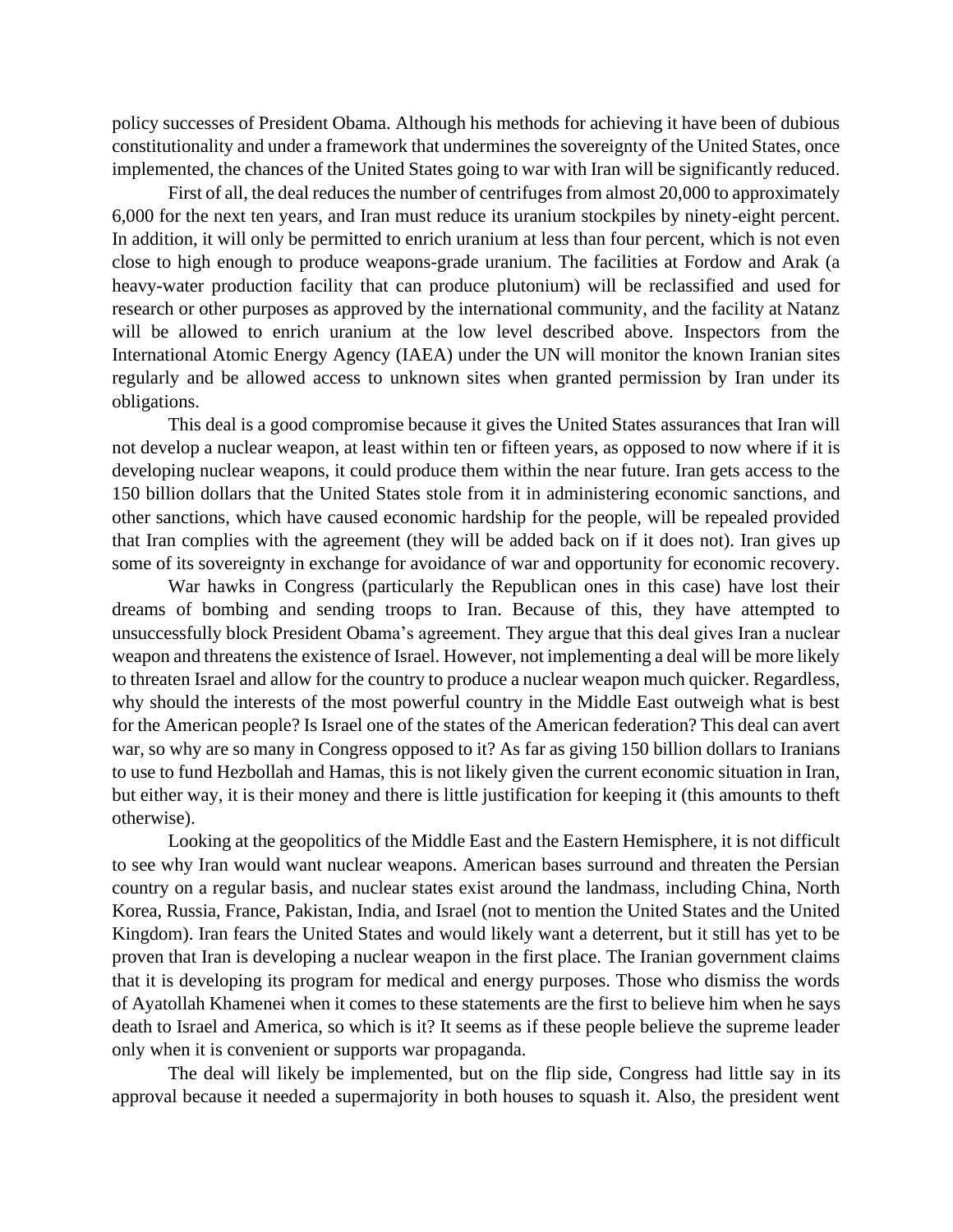to the UN first before consulting with the American legislature. The political process for the deal has been a corrupt one, but at the same time, it will lead to a more stable and peaceful world.

#### *American Foreign Policy to Close 2015 – December 28, 2015*

American foreign policy for 2015 has largely focused on three areas: Ukraine and Eastern Europe, Syria and Iraq, and the South China Sea. Three distinct regions of the world have become the new battleground for the United States in the absence of any real threat to the most powerful country that has ever existed. This mentality that perpetual war is beneficial for the safety of American citizens and boosts the economy (mostly corporations that are connected to the government in some way) has betrayed the very people that the government is supposed to be protecting and committed future generations to a plethora of entangling alliances that will only certainly lead to some large-scale war in the future. Now that al-Qaeda and the Taliban in Afghanistan and Saddam Hussein in Iraq have been largely defeated, the United States has searched desperately to find a new enemy to feed the military-industrial complex's never-ending hunger for profit, and an enemy was created with Russia, the Islamic State, and China.

#### Ukraine

Since the separatist movement began in Ukraine, the United States has condemned the right of the people in Donetsk and Luhansk oblasts to choose their government as the American colonists did during the American Revolution. Instead, this civil conflict was expressed as a Russian invasion of one of its former Soviet states and violation of international territorial integrity law. Ukraine is neither an official ally of the United States nor a member of the European Union, but the world's superpower saw this as an opportunity to begin the process of incorporating yet another eastern European country into the ever-expanding NATO and bringing the alliance's troops into one of Russia's closest economic partners. Most of the eastern European countries that were once part of the Soviet Union or the Warsaw Pact are either members of NATO at this point or are seeking approval in the future to join the organization.

Because of Russia's "invasion" against a non-ally, the United States and its EU partners have contributed to the devastation of the Russian economy by declaring economic warfare via sanctions and punishing the eastern giant for its defiance against the American Empire. Just as Western nations claim that Moscow has sent troops and military equipment to support the separatist movement, leaked information from the State Department revealed that the United States had some part in the coup against Russian-friendly Ukrainian President Yanukovych that sparked Crimea's secession from Ukraine with the aid of Russia and the civil war in the industrial east of Ukraine. The Ukrainian unitary government, backed by the United States, launched an invasion of eastern Ukraine to coerce the oblasts of Donetsk and Luhansk back under a government that the people there no longer saw as legitimate or in their best interest. It then became apparent that the United States would increase security and mobilize more troops in Europe to "protect" the continent from Russian "aggression."

The United States now has its enemy in Russia after a conflict that has killed roughly 9,000 people and lots of war propaganda. A new ceasefire has been called as of December 23 and the situation has calmed a bit, but some fighting has continued as the last week in December gets under way. The conflict in Ukraine has largely dissipated from the mainstream media as the focus moves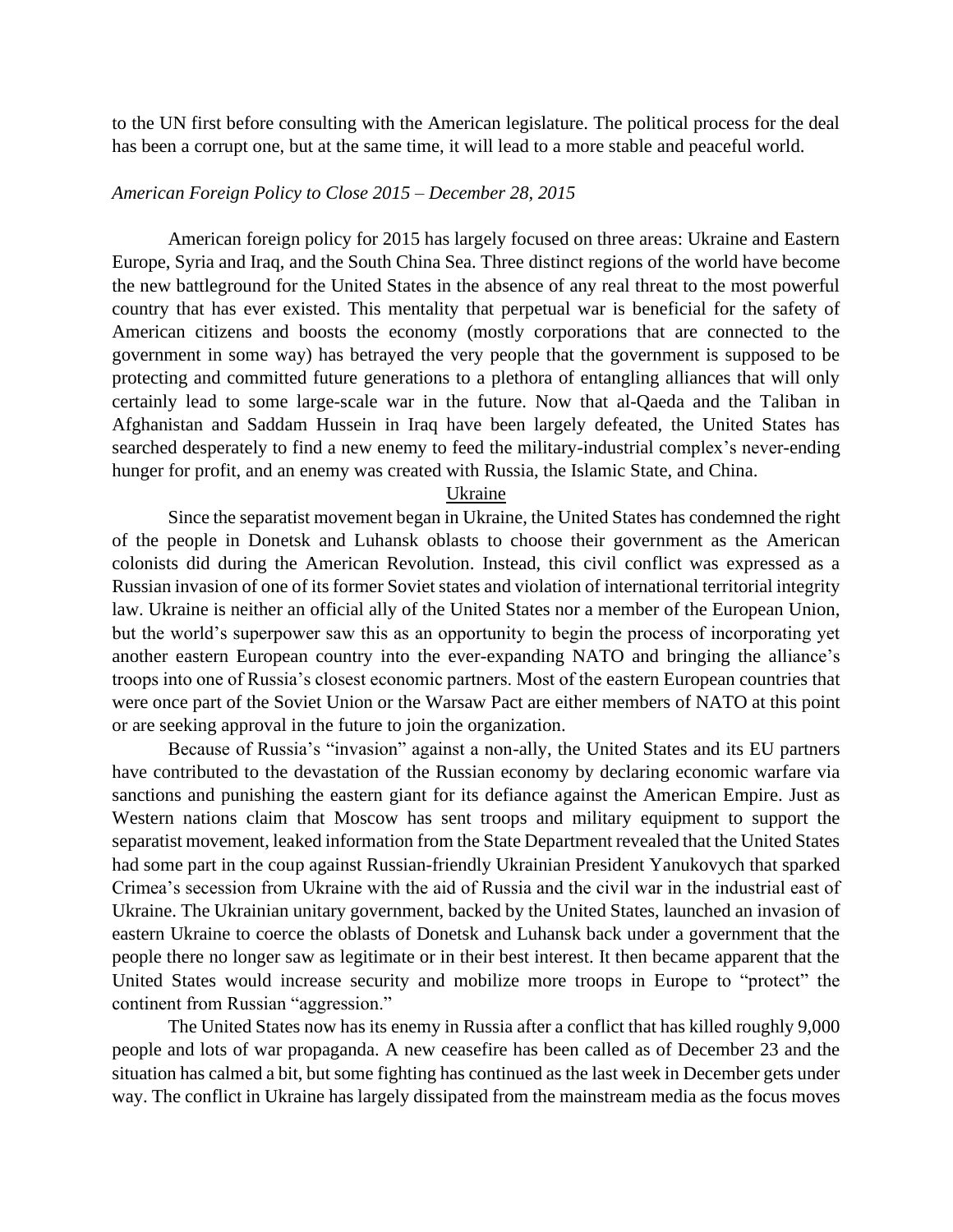to the situation in Syria. Russia is still seen as an enemy in this Middle East country, but countering the Islamic State's hold on parts of the Levant is the primary objective.

#### Iraq and Syria

The Islamic State (or ISIS or ISIL) has formed out of the void that was left after the United States toppled the regime of its former ally, Saddam Hussein, and a civil war in Syria that erupted between the government of Bashar al-Assad and various rebel factions. Some of these rebel factions were linked to al-Qaeda and other Islamic extremists, and the United States imprudently supplied the rebels with weapons. In addition, many weapons that the United States left in Iraq after its invasion there found their way to another terrorist group, ISIS, due to weak governance and military discipline, as well as religious and ethnic tension between the Sunnis, Shias, and Kurds. The United States is partially, if not more, responsible for the terrible brutality that has struck these two countries with ISIS's attempt to create a caliphate in the Middle East. Now that the United States has created a new enemy, it can use its military and resources to terminate it. This type of preposterous foreign policy has been championed by neoconservatives and war hawks in the American government for many years, and failure of it has not been enough for the American people to demand an end to it. Now the people must unfortunately deal with the choices and consequences of their government (such as terrorist attacks that stem from the ultimate source, American occupation of the Middle East).

Initially, the United States condemned Russia's entry into Syria's three-party civil war because it was claimed that the Russian military was bolstering Assad's military in order to end the rebellion and restore Syria to its former pre-war status. However, this stance is hypocritical because if the United States has a right (which it does not) to be in Syria to legitimize the rebel groups, some of which are connected to the United States' former enemies in Afghanistan, against government forces; why does Russia not have the same right (it also does not) to support the government forces against rebel ones? It is claimed that this is the case because the United States and its allies are fighting against a third party, ISIS, which at the moment is of higher concern than Assad's supposed brutal regime that allegedly utilized chemical weapons against its own people (this is speculative and has yet to be proven). Therefore, Russia needs to stop supporting its ally and join the international coalition to obliterate ISIS before the threat spreads, according to the United States.

However, what happens when the threat of ISIS is gone and the civil war resumes? The rebels that have been supported by Western nations will have the advantage of weapons and troops that the government forces would not if Russia were to cease supplying and supporting their forces, so strategically, it does not make sense for Russia to join the United States' leadership to end the Islamic State. Russia has been fairly cooperative with the United States by providing information about potential airstrikes, and tensions between both powers have eased in recent weeks, but one can only hope that a diplomatic solution to the Syrian Civil War is reached before ISIS is destroyed (to prevent a cold war between Russia and the United States in the country).

In addition to all of this lunacy, is the allegation that the Turkish government is purchasing ISIS' oil in the black market due to that country's demand. Turkey, a member of NATO, is being supported by the United States and even more so in the wake of Turkey's downing of a Russian fighter (because of obvious tensions between the two countries). Basically, the United States and its NATO puppets are fighting against ISIS but also providing it with large sources of revenue. If